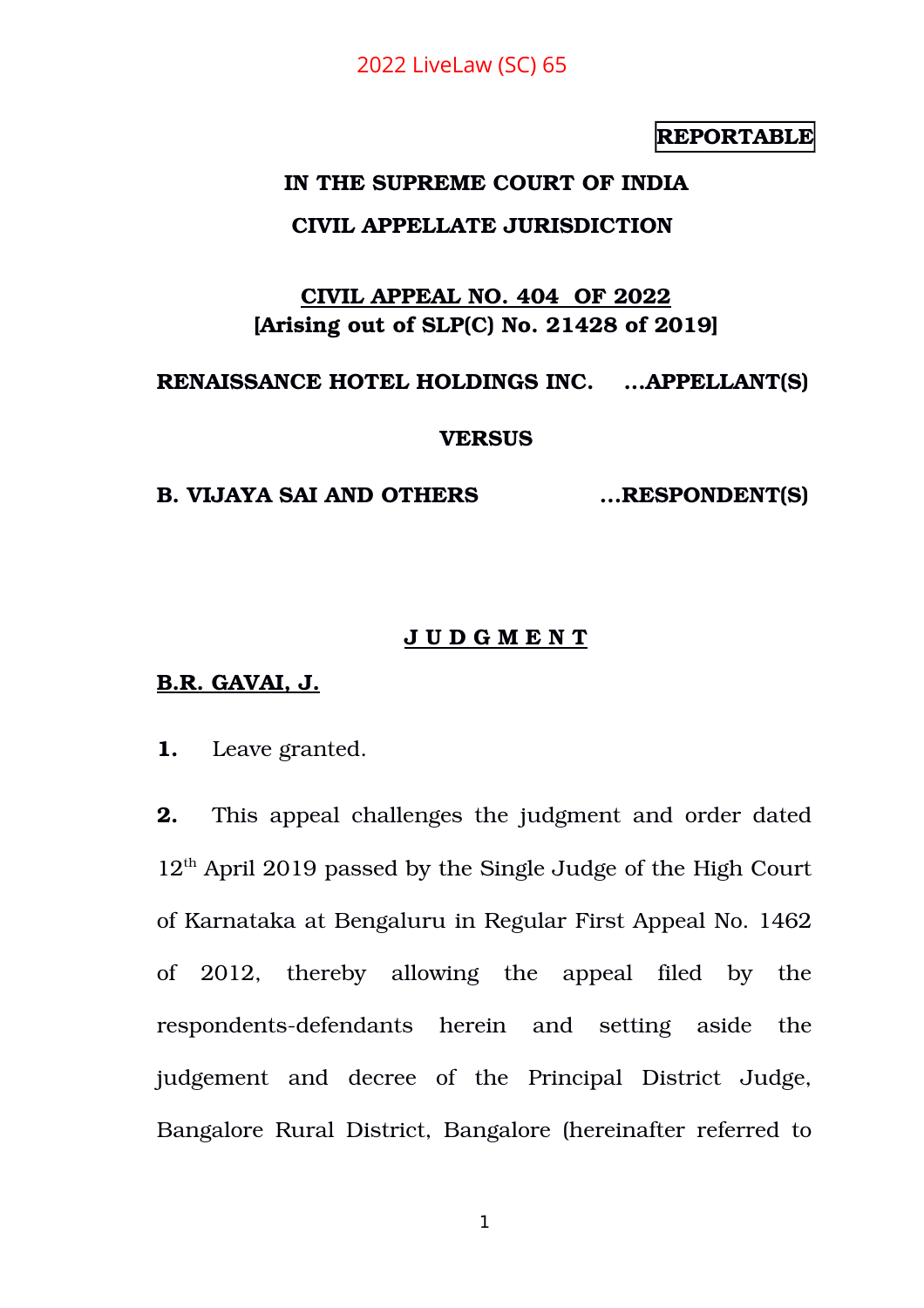as the "trial court"), dated  $21<sup>st</sup>$  June 2012 passed in O.S. No. 3 of 2009, in favour of the appellant-plaintiff herein.

**3.** The facts in brief giving rise to the filing of the present appeal are as under:

The appellant-plaintiff filed a suit being O.S. No. 3 of 2009 before the trial court claiming a decree of permanent injunction to restrain the respondents-defendants from using the trade mark "SAI RENAISSANCE" or any other trade mark identical with the appellant-plaintiff's trade mark "RENAISSANCE", and from opening, operating, managing, franchising, licensing, dealing directly or indirectly in hotels, restaurant or hospitality services of any manner under the trade mark "RENAISSANCE", and to deliver all the goods, label or any other printed material bearing the impugned mark "SAI RENAISSANCE" or "RENAISSANCE" and for damages amounting to  $\text{Rs.}3,50,000/$ - for having used its trade mark.

**4.** It is the case of the appellant-plaintiff that it is a company incorporated under the laws of the State of Delaware, United States of America. It is the further case of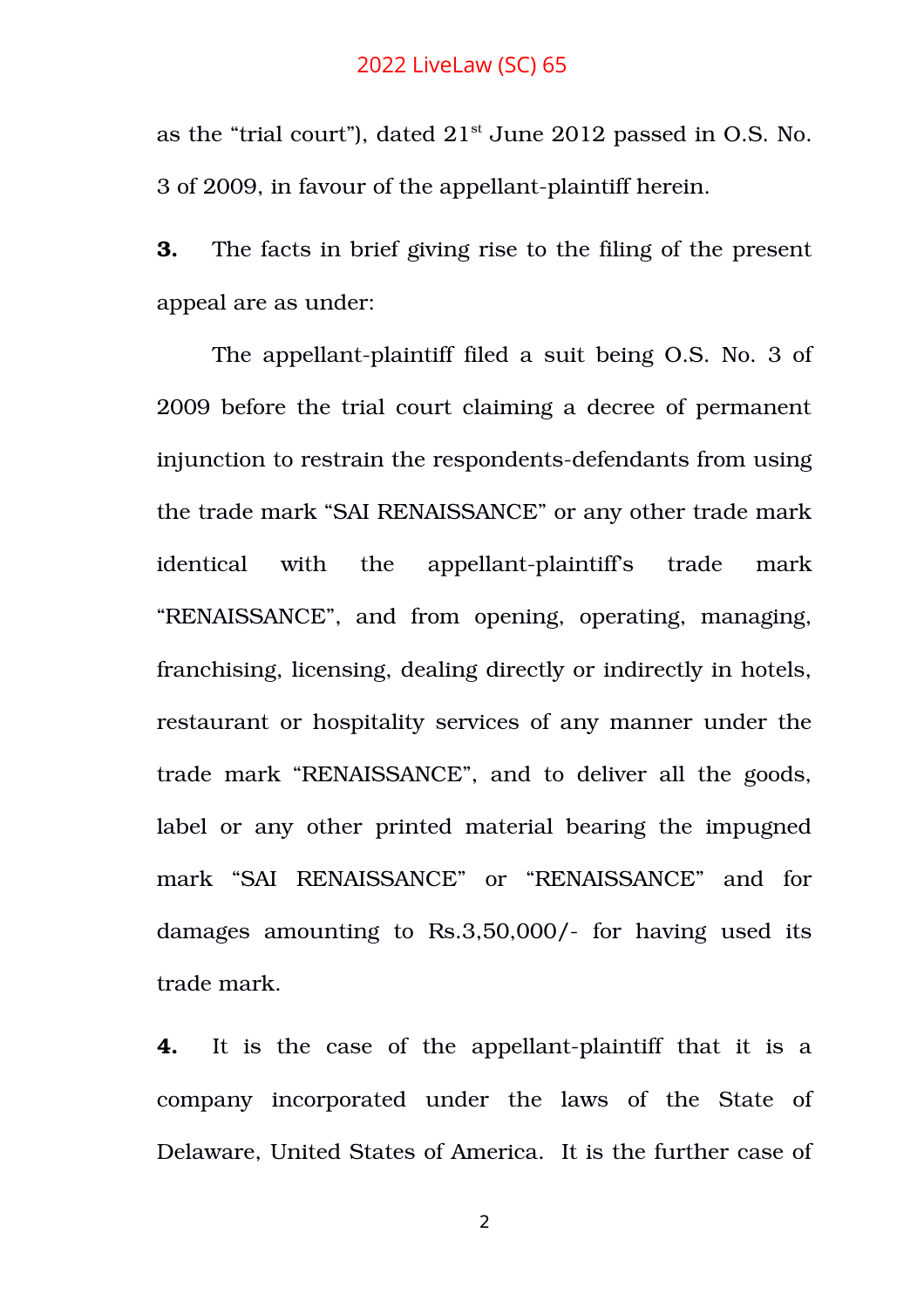the appellant-plaintiff that it is the holder and proprietor of the trade mark and service mark "RENAISSANCE" in relation to hotel, restaurant, catering, bar, cocktail lounge, fitness club, spa services, etc. It is the further case of the appellantplaintiff that the trade mark "RENAISSANCE" has also been used in relation to a wide variety of goods commonly found in the appellant-plaintiff's hotels such as bath robes, slippers, shirts, hats, matchboxes, writing paper, candies, etc. These products are imprinted with the appellant-plaintiff's trade mark "RENAISSANCE". It is the case of the appellant-plaintiff that the trade mark "RENAISSANCE" has been used by it for its hospitality business throughout the world since the year 1981. That it is one of the world's largest and leading chains of hotels. That it is using the trade mark "RENAISSANCE" in India since 1990. It is the case of the appellant-plaintiff that it also runs a hotel and convention centre in Mumbai and in Goa. That it also owns a registration for the domain name [www.renaissancehotels.com](http://www.renaissancehotels.com/) and spends about US\$ 14 million annually for worldwide advertisements and promotional activities.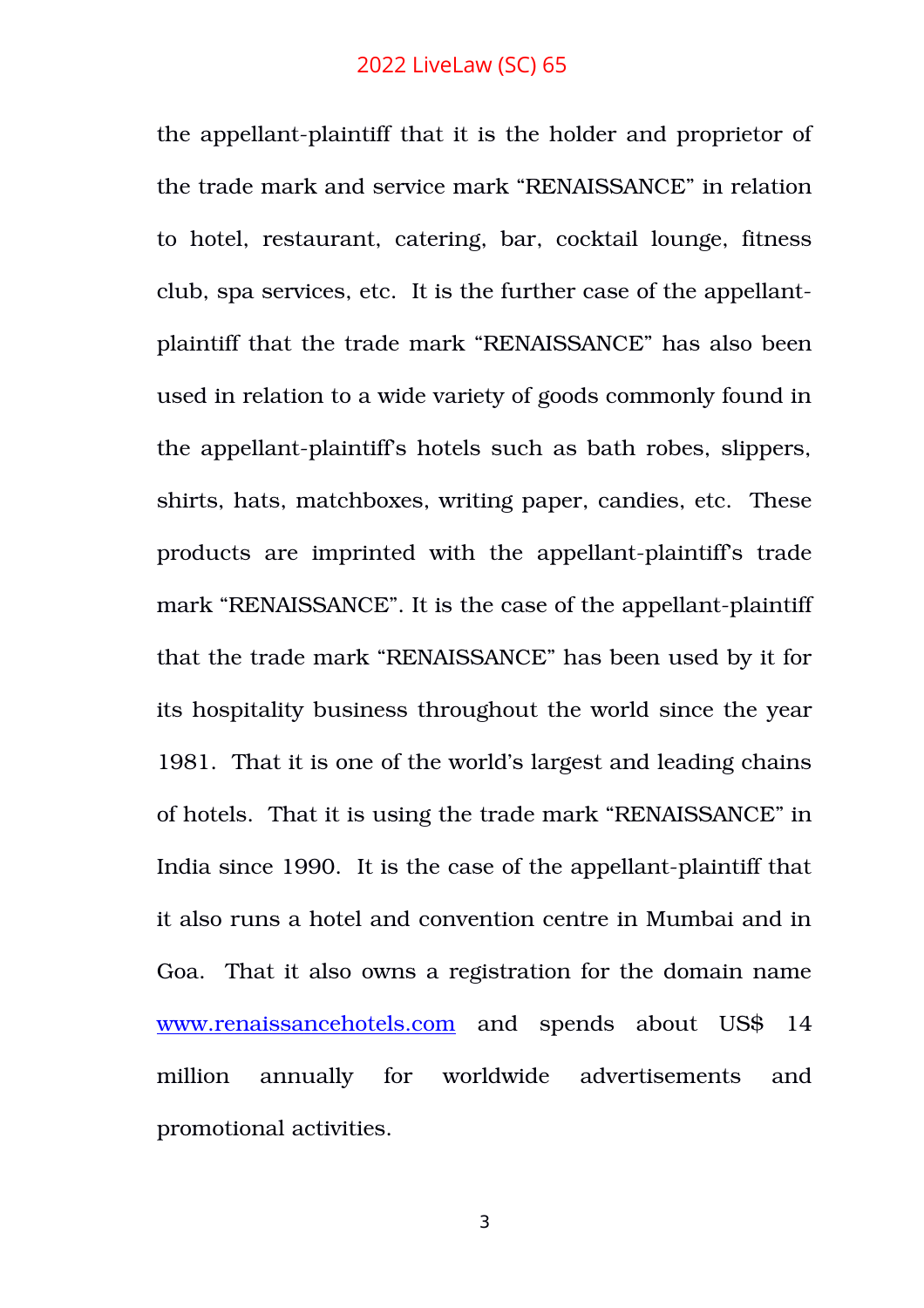**5.** It is the further case of the appellant-plaintiff that it has the registration for the trade mark and service mark "RENAISSANCE" in India, under Registration No. 610567 in Class 16 for "printed matter, periodicals, books, stationery, manuals, magazines, instructional and teaching materials and office requisites" and Registration No. 1241271 in Class 42 for "hotel, restaurant, catering, bar and cocktail lounge services, provisions of facilities for meetings, conferences and exhibitions, reservation services for hotel accommodations", respectively.

**6.** According to the appellant-plaintiff, it came across a website at [www.sairenaissance.com](http://www.sairenaissance.com/) through which it discovered that the respondents-defendants were operating one hotel in Bangalore and another one in Puttaparthi under the impugned name "SAI RENAISSANCE", which wholly incorporates the appellant-plaintiff's well-known trade mark and service mark "RENAISSANCE". The appellant-plaintiff immediately instructed that an investigation be carried out and sought legal advice with regard to the violation of its intellectual property. Upon investigation, it was revealed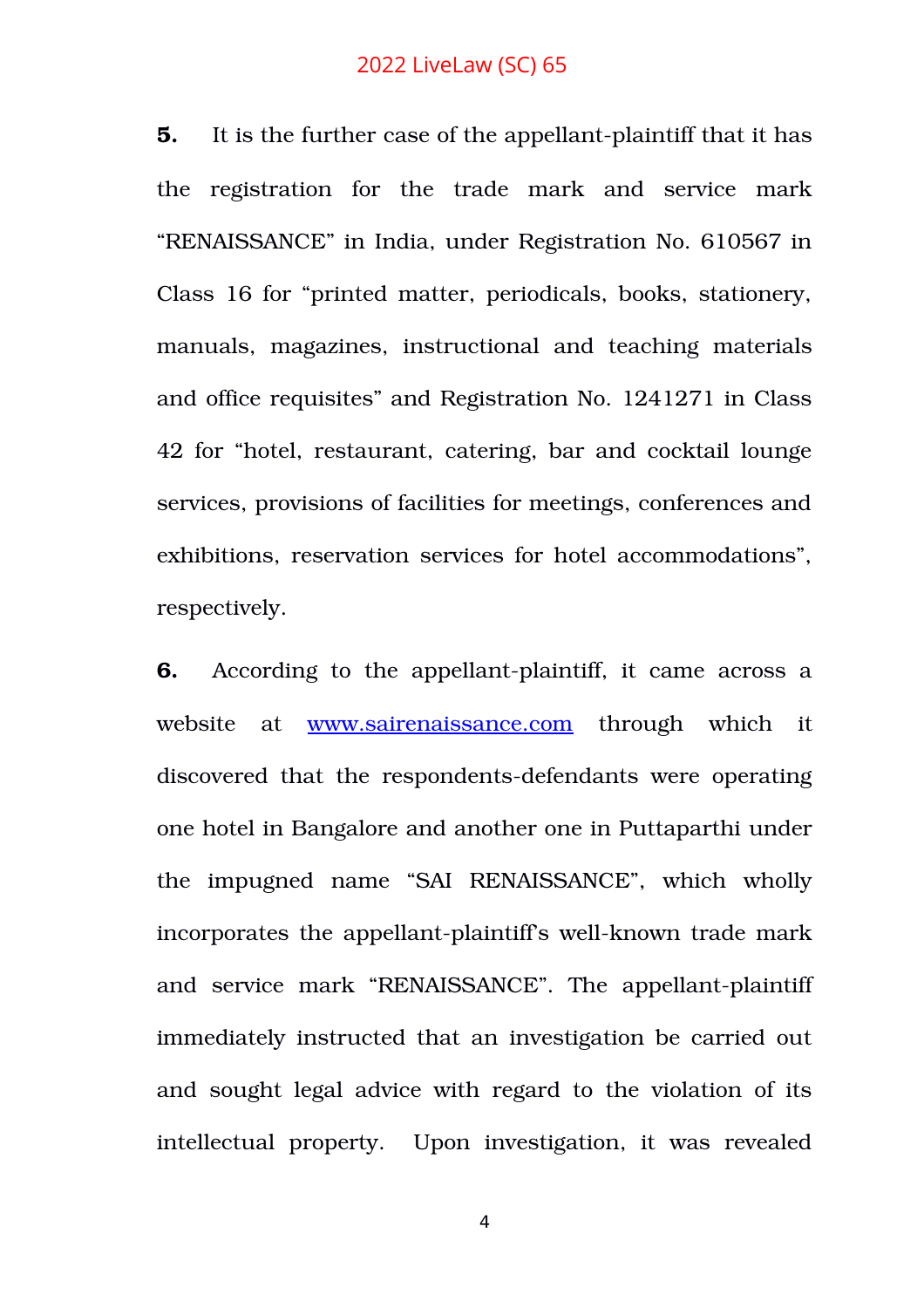that the respondents-defendants were running one hotel at Kadugodi, near Whitefield Railway Station, Bangalore and another one at By-Pass Road, Puttaparthi. It was further revealed that the respondents-defendants were copying appellant-plaintiff's trade mark "RENAISSANCE", its stylized representation, signage and business cards and leaflets. It is the case of the appellant-plaintiff that this was done in such a manner so as to suggest an affiliation, association, nexus or connection with the business of the appellant-plaintiff. The appellant-plaintiff, therefore, claimed infringement of its registered trade mark "RENAISSANCE" in Class 16 and Class 42. The appellant-plaintiff further contended that a similar suit instituted by it at Kochi being C.S. No. 5 of 2005 before the District Court at Ernakulam was decreed in its favour vide judgment dated 31<sup>st</sup> January 2008.

**7.** The respondents-defendants resisted the claim of the appellant-plaintiff by filing their written statement. It was contended that the suit was liable to be dismissed on account of delay, laches and acquiescence. It was further contended that "RENAISSANCE" is a generic word and no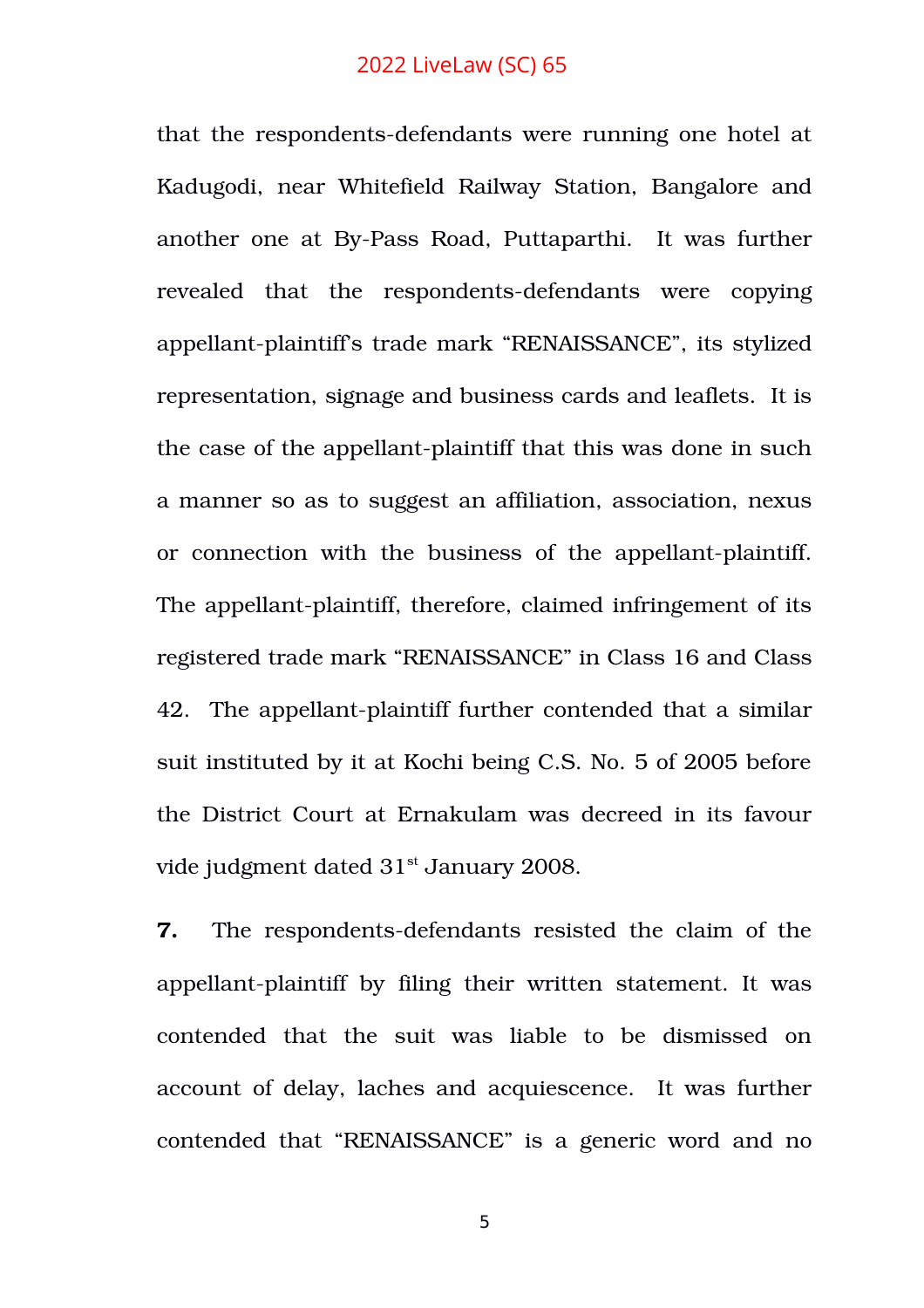such exclusive rights can be claimed over it in India as it is neither a well-known mark, nor it has any reputation built up by the appellant-plaintiff. It is the case of the respondents-defendants that they are ardent devotees of Sri Shirdi Sai Baba and Sri Puttaparthi Sai Baba. It is the belief of all the devotees of Sri Sai Baba including the first respondent-defendant that Sri Puttaparthi Sai Baba is the reincarnation of Sri Shirdi Sai Baba and therefore, the first respondent-defendant used the dictionary word "RENAISSANCE" after the name of Sri Shirdi Sai Baba and adopted the name "SAI RENAISSANCE". It is the case of the first respondent-defendant that he has been running the hotel for the last 15 years. According to the first respondentdefendant, the hotel at Kadugodi near Whitefield was established in the year 2001 near the Ashram of Sri Sai Baba. It is the case of the first respondent-defendant that the hotel was established so as to provide facilities to the devotees of Sri Sai Baba. The respondents-defendants further submitted that even the first respondent-defendant was not aware that the appellant-plaintiff had established any such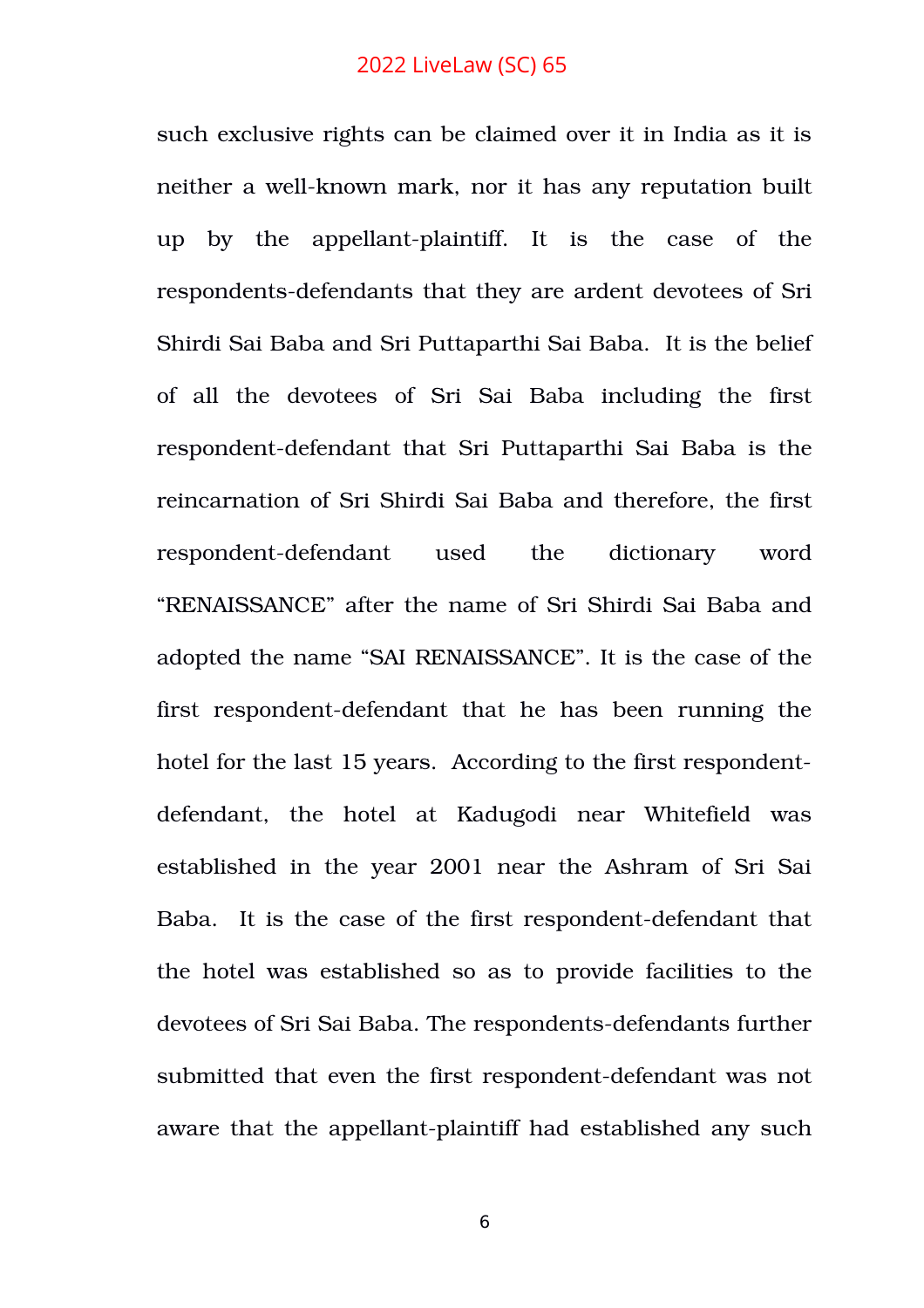hotel by incorporating the word "RENAISSANCE" in its name till he received suit summons in the said case.

**8.** It is contended by the respondents-defendants that the word "RENAISSANCE" is commonly found in the dictionary and is used by a large number of people and therefore, the trade mark "RENAISSANCE" has not become distinctive with the appellant-plaintiff as claimed by it. It is submitted by the respondents-defendants that "RENAISSANCE" is neither a coined word nor an inventive mark. It is further the case of the respondents-defendants that the appellant-plaintiff's mark "RENAISSANCE" registered under Class 42 is subject to rectification proceedings, and as such, the appellantplaintiff cannot claim that they are the registered proprietors of the said trade mark "RENAISSANCE".

**9.** It is the further case of the respondents-defendants that the class of customers to which they were catering was totally different from the class of customers to which the appellant-plaintiff was catering. It is their case that the services provided by them and the appellant-plaintiff were also totally different. It was contended that the respondents-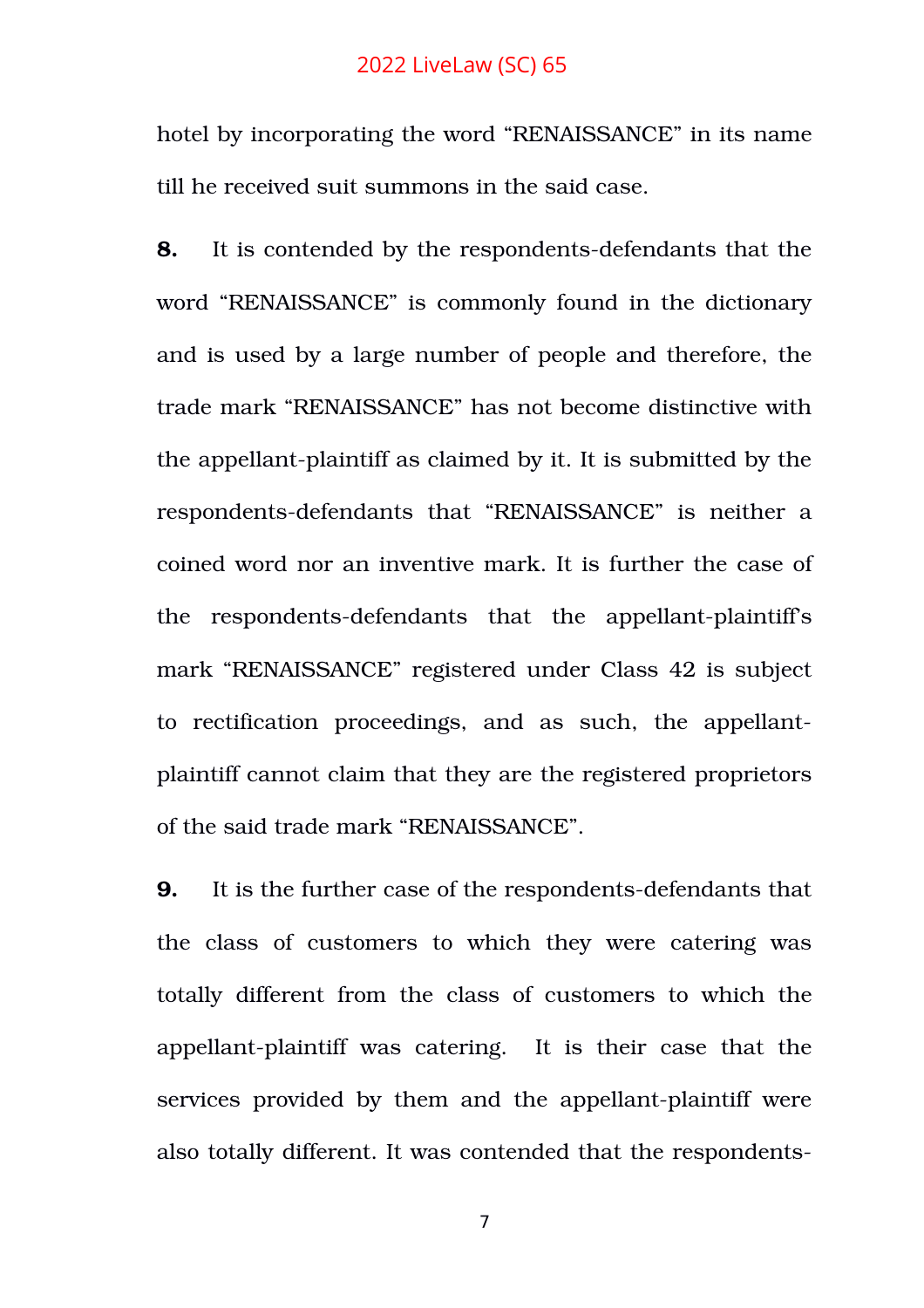defendants did not provide non-vegetarian food and alcoholic drinks to its customers. It was therefore contended that there was no possibility of confusion being created in the minds of the customers that the hotel of the respondentsdefendants belonged to or was affiliated to the appellantplaintiff.

**10.** The trial court framed the following issues:

- "1. Whether the Plaintiff is the registered proprietor of the trade mark/service mark "RENAISSANCE" under the Trade Mark Act 1999?
- 2. Whether the plaintiff is the proprietor of trade mark/service mark "Renaissance" on account of prior adoption and use in relation to hotels and hospitality business?
- 3. Whether the plaintiff proves that the defendant is infringing the trade mark of the plaintiff?
- 4. Whether the plaintiff proves that the action of defendant is one of passing off?
- 5. Whether the plaintiff is entitled to an order for delivery of goods, labels or any other printed materials?
- 6. Whether plaintiff is entitled for rendition of accounts and damages?
- 7. To what reliefs and decree the parties are entitled for?

Additional Issues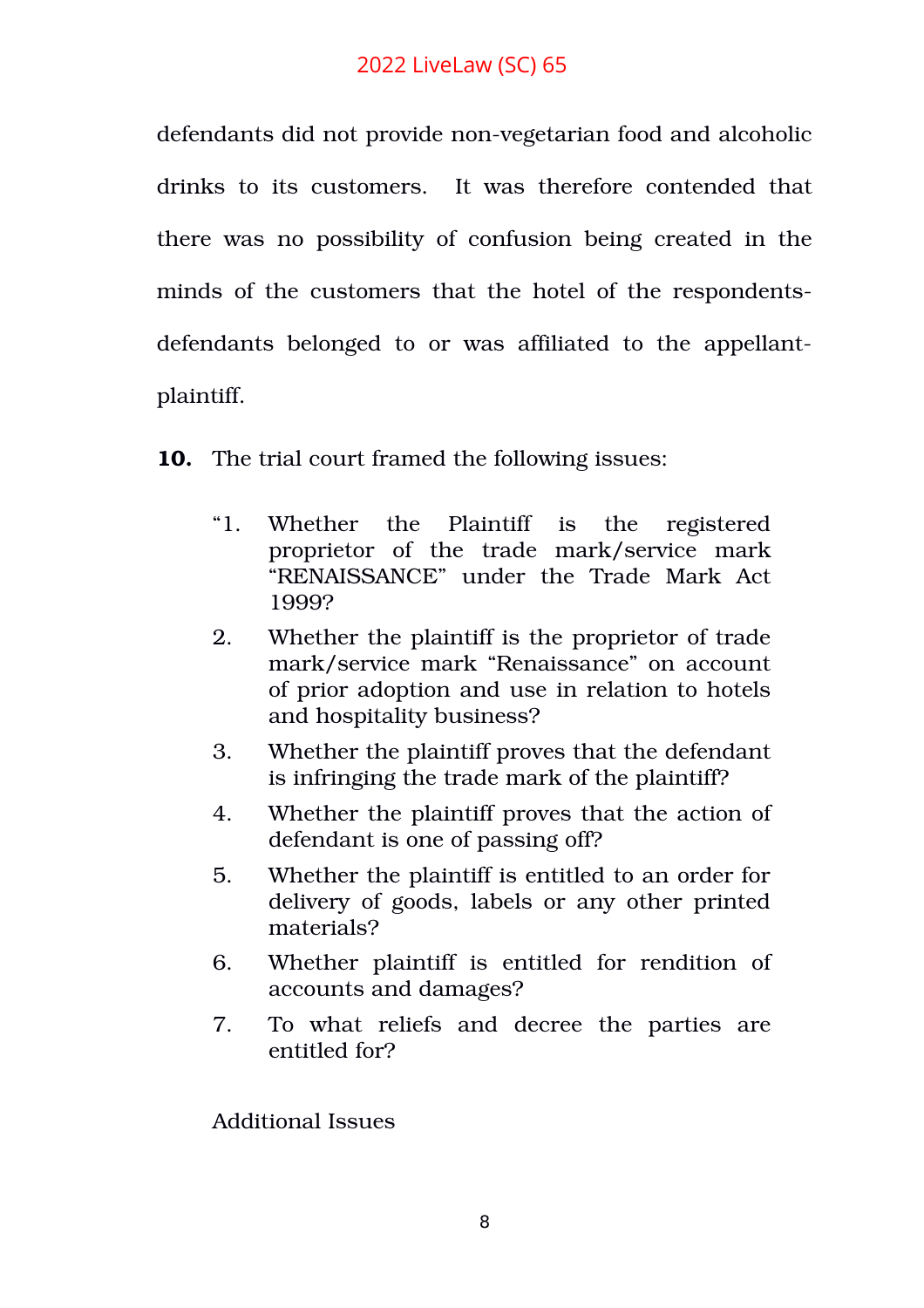- 1. Whether the suit is not maintainable for want of signing and verification of the plaint by person having locus standi?
- 2. Whether the defendants prove that they have been honestly and continuously using the trade mark Hotel SAIRenaissance?"
- **11.** The trial court answered the aforesaid issues as under:
	- "12. My answer to the above issues are as under:

| Issue No.1:        | Affirmative        |
|--------------------|--------------------|
| Issue No.2:        | Affirmative        |
| Issue No.3:        | Affirmative        |
| <b>Issue No.4:</b> | <b>Negative</b>    |
| <b>Issue No.5:</b> | <b>Negative</b>    |
| Issue No.6:        | negative           |
| Additional Issue   | Affirmative        |
| No.1:              |                    |
| Additional Issue   | does not arise for |
| $No.2$ :           | consideration"     |

**12.** The trial court after considering the evidence on record and contentions raised on behalf of the parties, partly decreed the suit by restraining the respondents-defendants from using the trade mark "SAI RENAISSANCE" or any other trade mark which incorporates the appellant-plaintiff's trade mark "RENAISSANCE" or is deceptively similar thereto in relation to or upon printed matter, periodicals, books, instructional and teaching materials, stationery, manuals,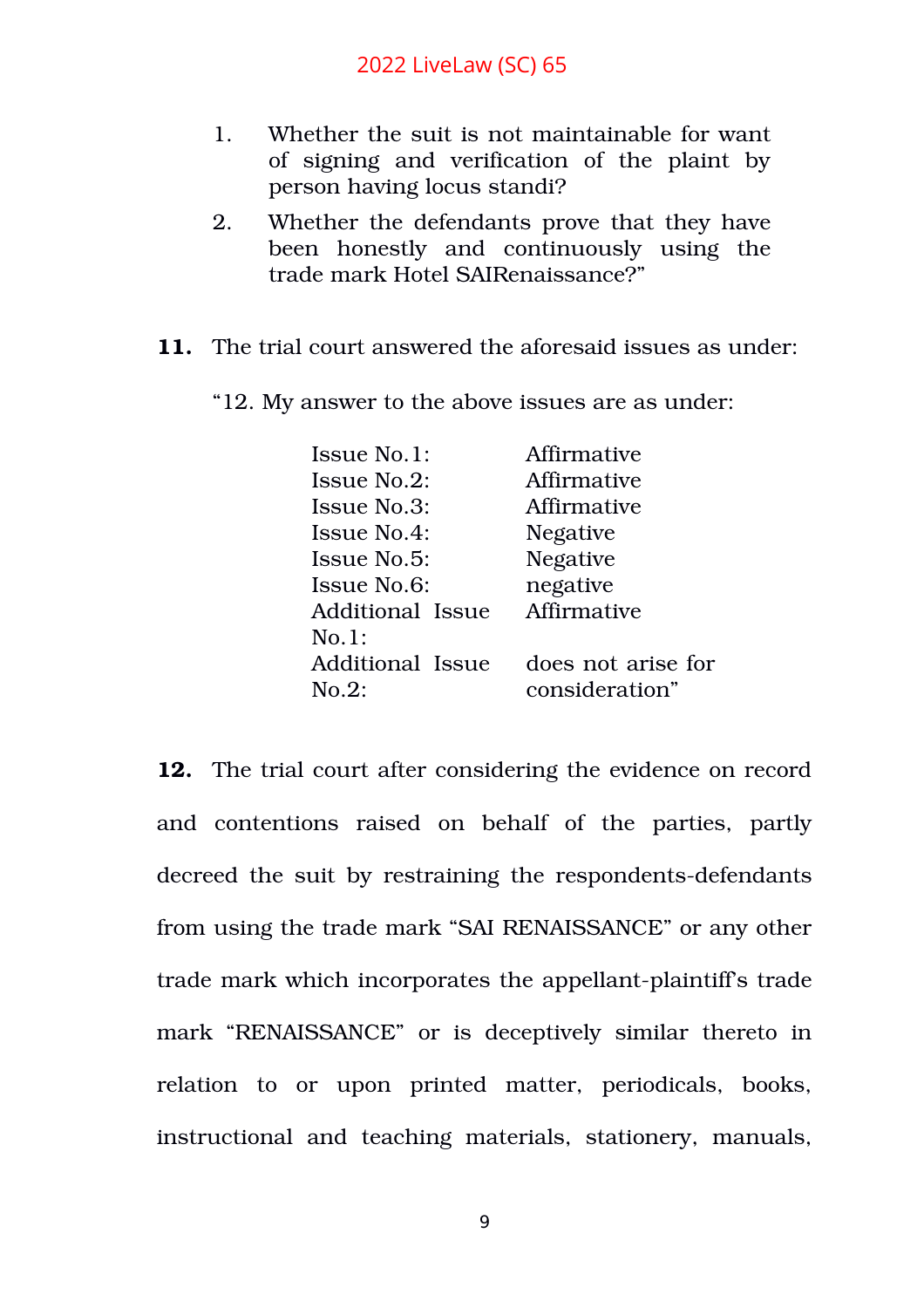magazines and office requisites amounting to infringement of the appellant-plaintiff's registered trade mark No. 610567 in Class 16 and for hotel, restaurant, catering, bar and cocktail lounge services, provision of facilities for meetings, conferences and exhibitions, reservation services for hotel accommodations amounting to infringement of the appellantplaintiff's registered trade mark No. 1241271 in Class 42. The trial court further restrained the respondents-defendants from opening, operating, managing, franchising, licensing, dealing directly or indirectly in hotels, restaurant, or hospitality services of any manner under the trade mark or service mark "RENAISSANCE" or any deceptively similar mark "RENAISSANCE" or any deceptively similar mark including on the internet as a domain name [www.sairenaissance.](http://www.sairenaissance/)com or in any manner so as to pass off their services as those of or concocted with the appellantplaintiff. The trial court, however, rejected the claim of the appellant-plaintiff for damages. Being aggrieved thereby, the respondents-defendants appealed before the High Court.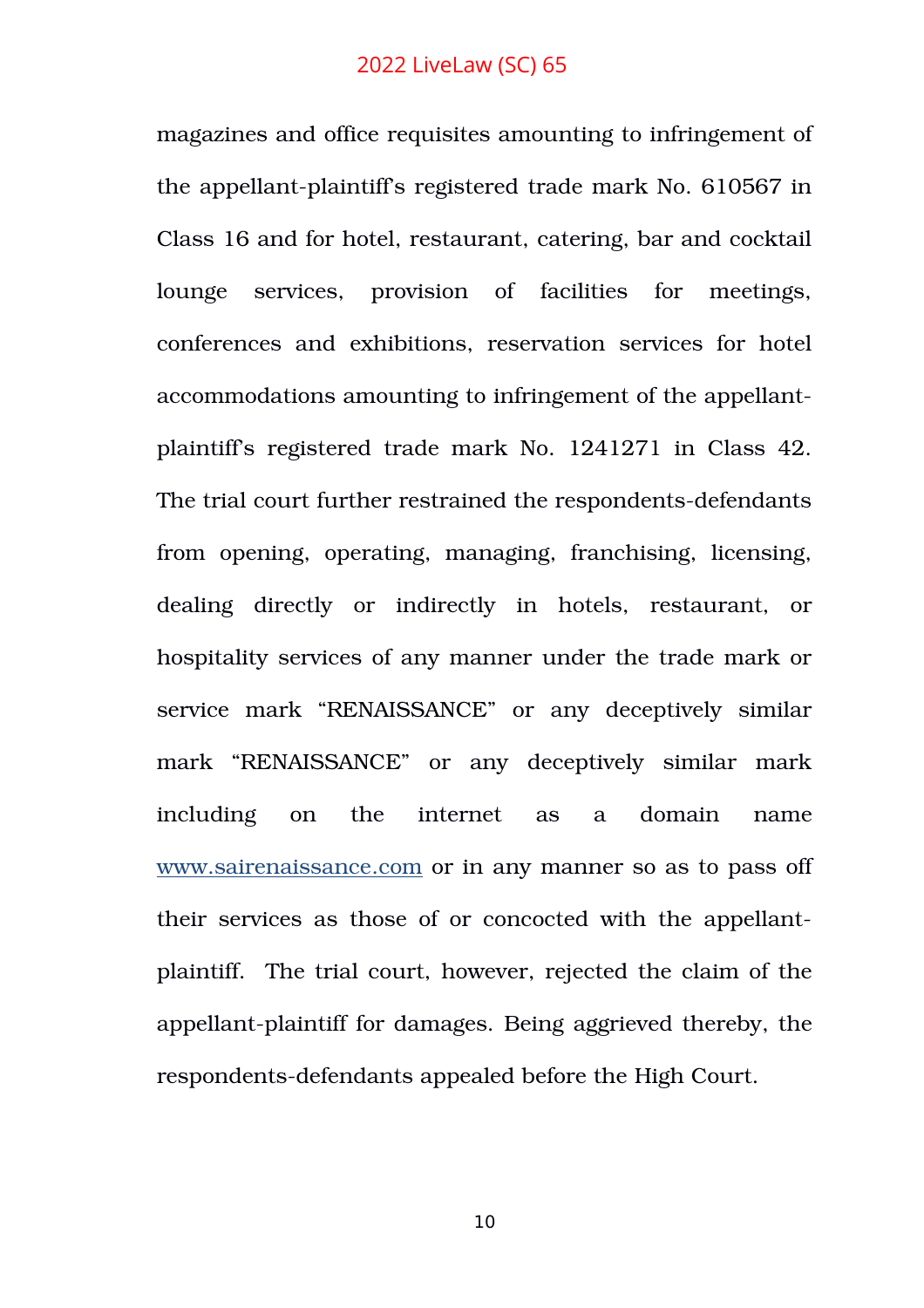**13.** The High Court observed that the evidence produced by the appellant-plaintiff did not disclose that a trans-border reputation was earned by it to uphold its plea in that regard. The High Court further observed that the appellant-plaintiff is a 5 Star hotel but the respondents-defendants' hotel is not of that standard. The High Court further observed that no evidence was produced by the appellant-plaintiff to show that the respondents-defendants were taking unfair advantage of its trade mark or that the use of the word "SAI RENAISSANCE" was detrimental to the distinctive character or reputation of the appellant-plaintiff's trade mark.

**14.** Insofar as the judgment of the Kerala High Court in the case of *M/s The RENAISSANCE, Cochin v. M/s RENAISSANCE Hotels Inc. Marriotr[1](#page-10-0)* in which injunction was granted in favour of the plaintiff against the Hotel (RENAISSANCE, COCHIN) is concerned, the High Court observed that the said judgment was not applicable to the facts of the present case. It was observed that in the said case, one of the customers had claimed that he was misled to

<span id="page-10-0"></span><sup>1</sup> **RFA No. 235 of 2008 dated 28th April, 2009**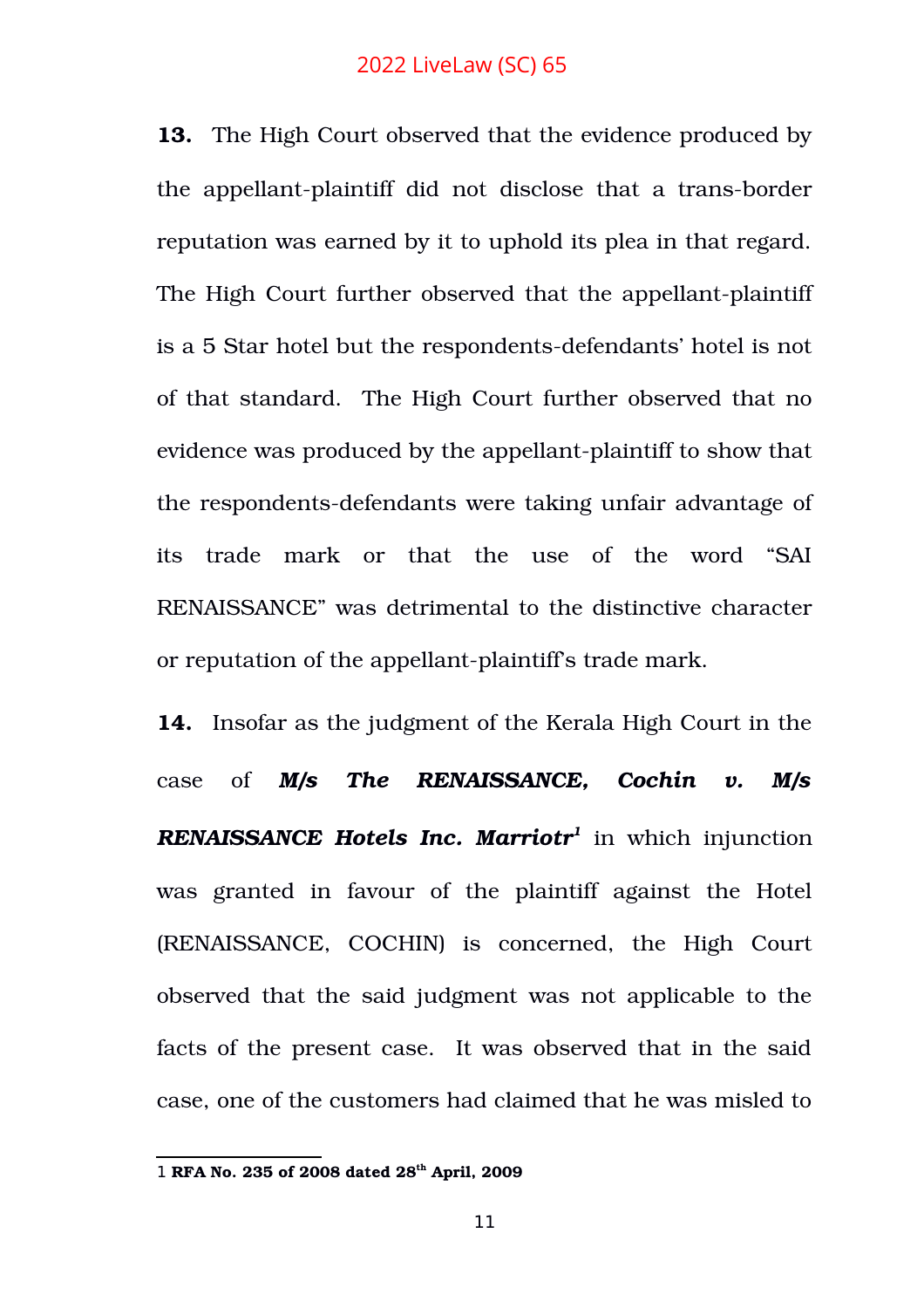believe that "The RENAISSANCE, COCHIN" was a part of the plaintiff's hotel chain and therefore, he resided there. The High Court observed that in the present case, none of the customers had made such a claim. It further observed that the witness of the appellant-plaintiff had admitted that the respondents-defendants serve only vegetarian food without liquor and that he had no idea that the respondentsdefendants had established two hotels exclusively for serving the devotees of Satya Sai Baba at Puttaparthi and Bengaluru, respectively. The High Court further observed that the evidence on record shows that the respondentsdefendants have not taken unfair advantage, or that its existence was detrimental to the distinctive character or reputation of the appellant-plaintiff's trade mark. The High Court, therefore, observed that there was no infringement of trade mark, and as such, allowed the appeal filed by the respondents-defendants herein by setting aside the judgement and decree dated  $21<sup>st</sup>$  June 2012 passed by the trial court and dismissed the suit. Being aggrieved thereby, the appellant-plaintiff has approached this Court.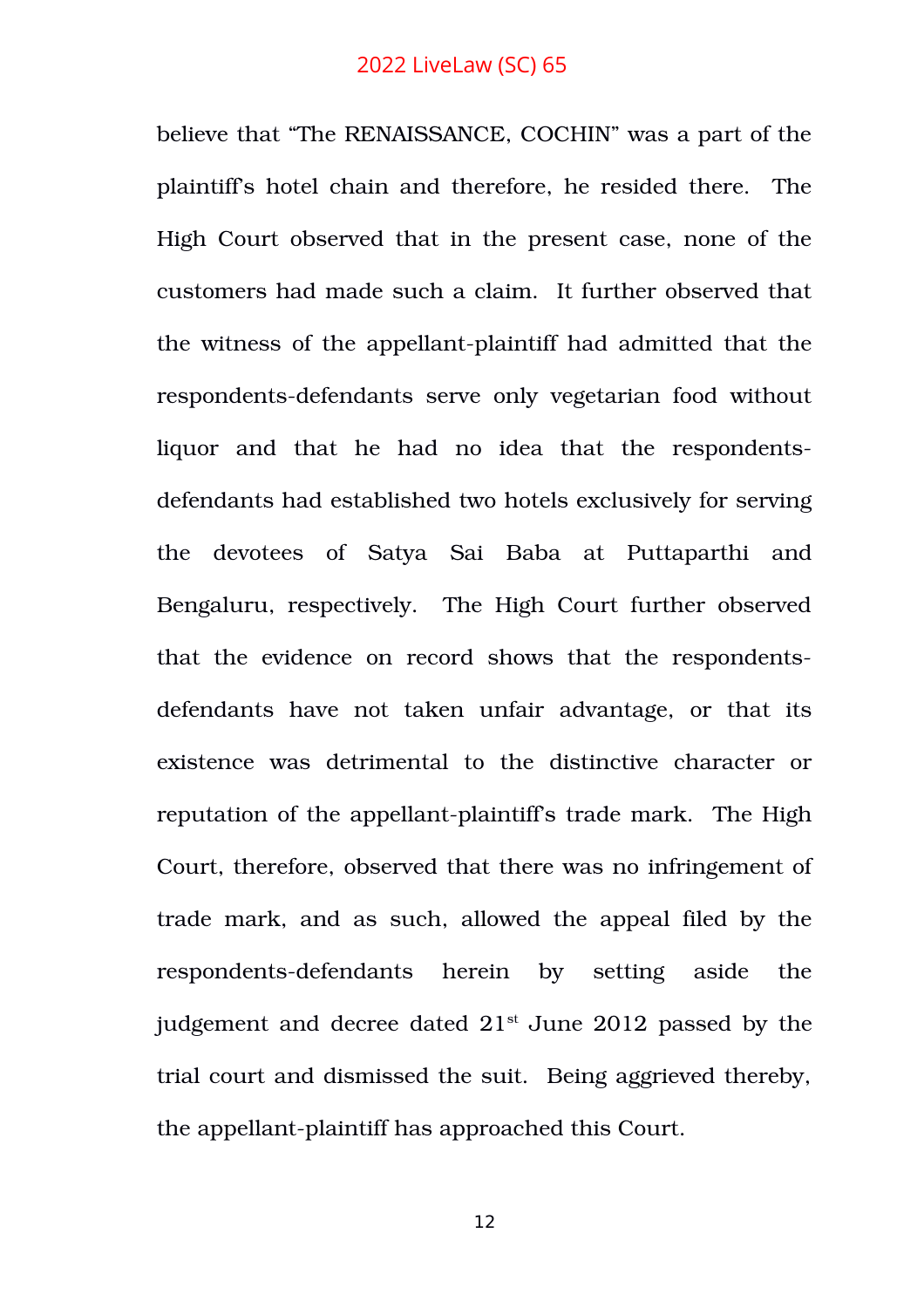**15.** We have heard Shri K.V. Viswanathan, learned Senior Counsel appearing on behalf of the appellant-plaintiff and Shri B.C. Sitarama Rao, learned counsel appearing on behalf of the respondents-defendants.

**16.** Shri Viswanathan submitted that the test under Sections 29(1), 29(2) and 29(3) of the Trade Marks Act, 1999 (hereinafter referred to as the "said Act") would be applicable in the present case, where the class of goods or services is identical or similar. He submitted that, however, the High Court has grossly erred in applying the test as provided under Section 29(4) of the said Act. The learned Senior Counsel submitted that the High Court has further erred in only referring to the condition stipulated in clause (c) of Section 29(4) of the said Act. He submitted that Section 29(4) of the said Act would be applicable only if all the three conditions specified therein are satisfied. The learned Senior Counsel further submitted that the High Court has also failed to take into consideration that since the respondentsdefendants were using the appellant-plaintiff's registered trade mark "RENAISSANCE" as a part of their trade name for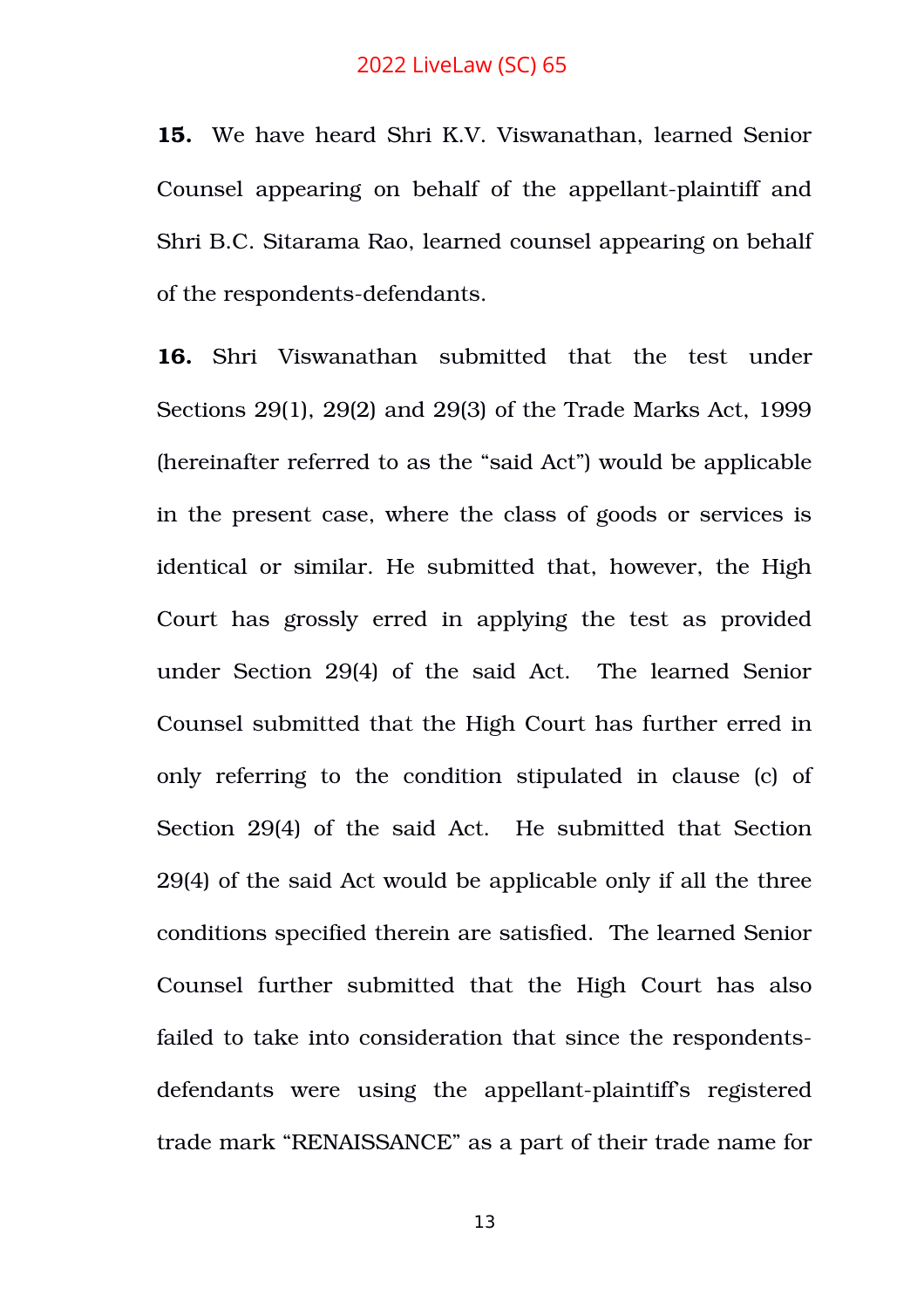the hotels and as a part of the name of their business concern, it squarely falls under sub-section (5) of Section 29 of the said Act and therefore, the respondents-defendants were liable for infringement of registered trade mark.

17. Shri Viswanathan further submitted that merely because the respondents-defendants were using the prefix "SAI" before the registered trade mark of the appellantplaintiff, it would not save them from an action for infringement of the registered trade mark. He further submitted that the High Court, even after observing that the appellant-plaintiff was a prior user and registered proprietor in respect of the mark "RENAISSANCE" and having held that the respondents-defendants had adopted and had been using the registered trade mark of the appellant-plaintiff "RENAISSANCE" along with the prefix "SAI" and that both of them are in the hotels and hospitality business, has totally erred in holding that there was no infringement of the appellant-plaintiff's trade mark. The learned Senior Counsel in support of this proposition, relies on the judgment of this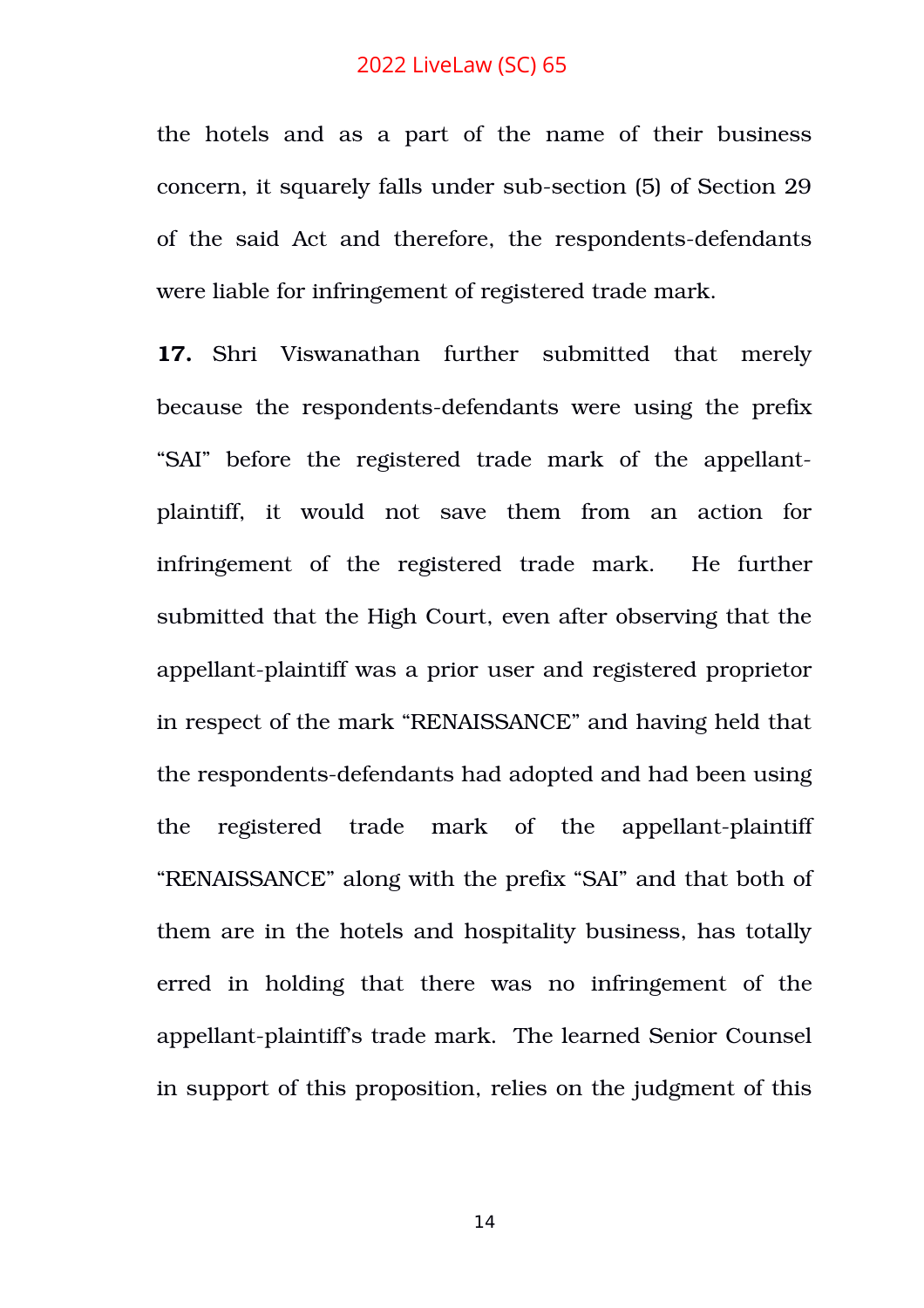# Court in the case of *Laxmikant V. Patel v. Chetanbhai Shah and Another[2](#page-14-0)* .

**18.** Shri Viswanathan further submitted that the test of deception or confusion has been wrongly applied by the High Court inasmuch as, in an action for infringement, where the respondents-defendants' trade mark is identical with the appellant-plaintiff's trade mark, such a test would not be applicable. In support of this proposition, he relies on the judgment of this Court in the case of *Ruston & Hornsby*

# *Limited v. Zamindara Engineering Co.[3](#page-14-1)* .

**19.** Shri Viswanathan submitted that in an action for infringement, where the similarity between the plaintiff's and the defendant's mark is close either visually, phonetically or otherwise, and once it is found by the Court that there is an imitation, no further evidence is required to establish that the plaintiff's rights are violated. Reliance in this respect is placed on the judgment of this Court in the case of *Kaviraj*

<span id="page-14-0"></span><sup>2</sup> **(2002) 3 SCC 65**

<span id="page-14-1"></span><sup>3</sup> **(1969) 2 SCC 727**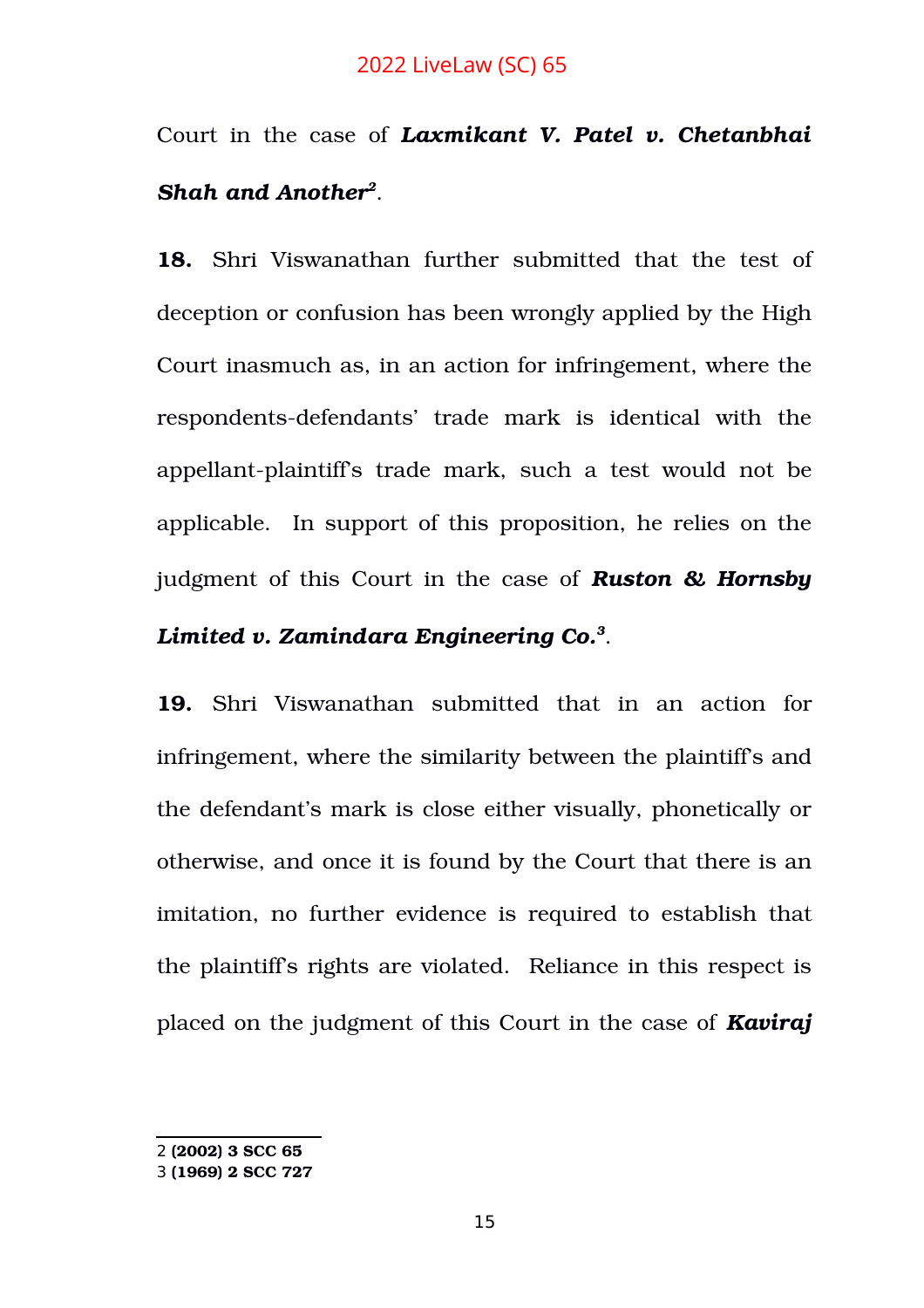# *Pandit Durga Dutt Sharma v. Navaratna Pharmaceutical Laboratories[4](#page-15-0)* .

**20.** The learned Senior Counsel further submitted that the High Court, while reversing the judgement and decree passed by the trial court, has not applied the law correctly, as laid down by this Court in the case of *Midas Hygiene Industries*

# *(P) Limited and Another v. Sudhir Bhatia and Others[5](#page-15-1)* .

**21.** Shri Sitarama Rao, learned counsel appearing on behalf of the respondents-defendants, submitted that the very suit filed by the appellant-plaintiff itself was not maintainable inasmuch as the appellant-plaintiff was not a legal person. It is further submitted that "RENAISSANCE" is a generic English word and the appellant-plaintiff cannot claim monopoly of the same. He submitted that the respondent No. 1 was named "Vijaya Sai" by his parents as they believed that he was born as a result of the prayers made to Sri Sai Baba. It is further submitted that "RENAISSANCE" means "re-birth" and that the name "SAI RENAISSANCE" was

<span id="page-15-0"></span><sup>4</sup> **[1965] 1 SCR 737**

<span id="page-15-1"></span><sup>5</sup> **(2004) 3 SCC 90**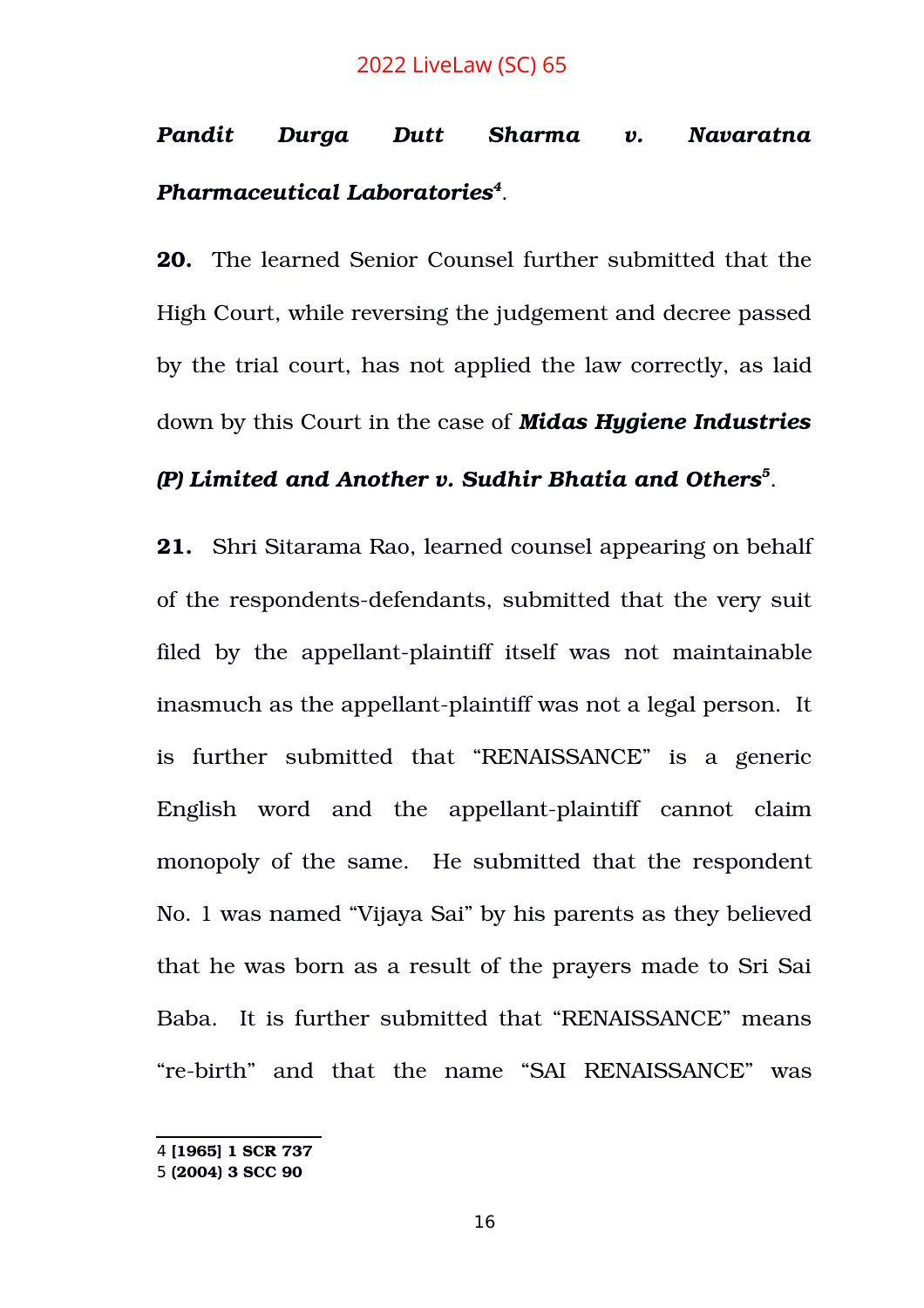adopted for his hotel to signify the birth of Sri Puttaparthi Sai Baba as a reincarnation of Sri Shirdi Sai Baba and that the use of mark "SAI RENAISSANCE" amounts to honest concurrent use under Section 12 of the said Act. He further submitted that the appellant-plaintiff acquiesced to the respondents-defendants' use of the mark inasmuch as the suit came to be filed after a long time gap.

**22.** Shri Sitarama Rao submitted that the High Court has rightly held that the respondents-defendants' use was honest and that the reasoning given by them for adopting the word "SAI RENAISSANCE" was justifiable. He further submitted that the High Court has rightly held that the class of customers to which the appellant-plaintiff and the respondents-defendants were catering was totally different, and as such, had rightly allowed the appeal and dismissed the suit.

**23.** The learned counsel appearing on behalf of the respondents-defendants relies on the judgments of this Court in the cases of *Khoday Distilleries Limited (Now known as Khoday India Limited) v. Scotch Whisky Association*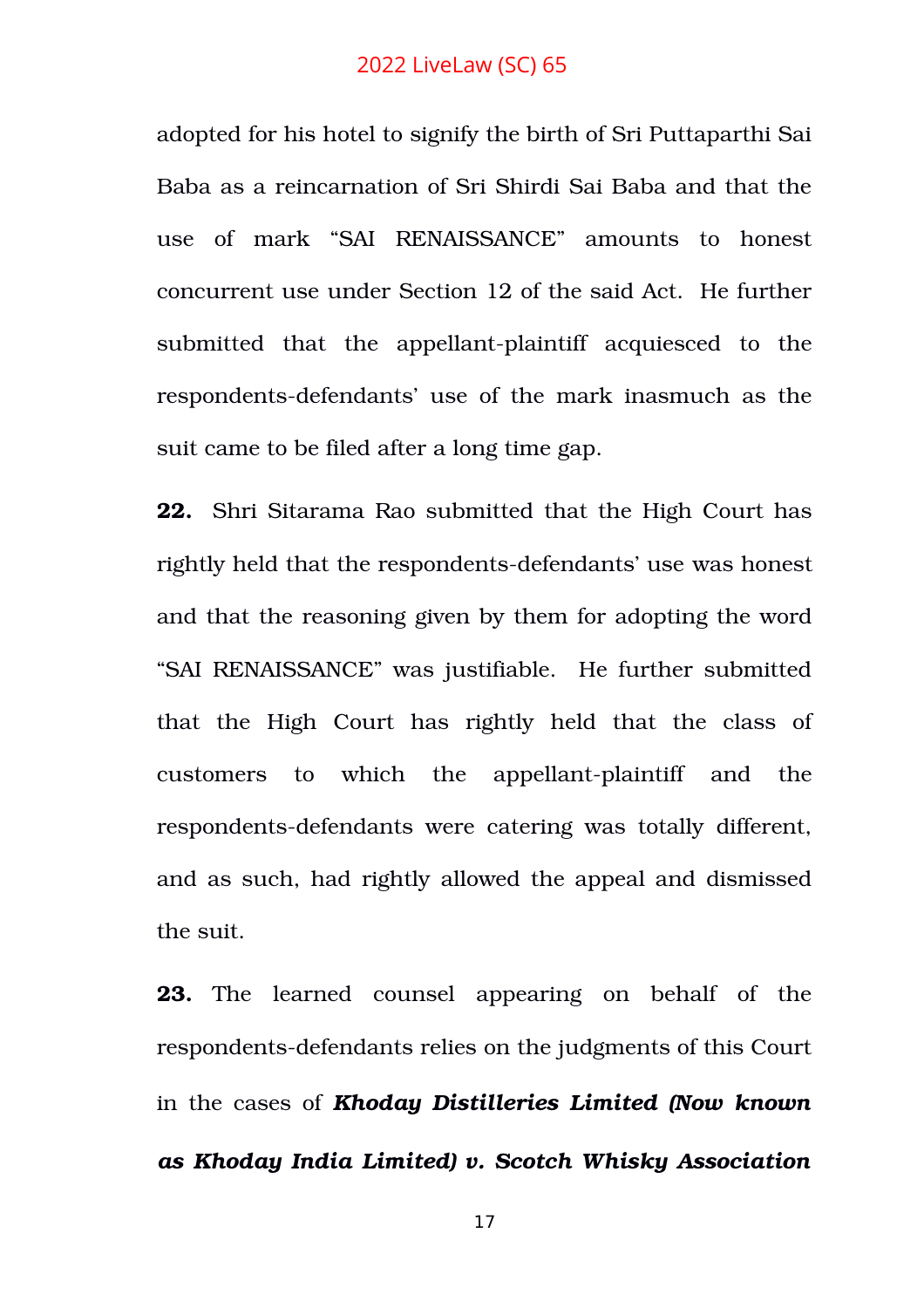*and Others[6](#page-17-0)* , *Nandhini Deluxe v. Karnataka Cooperative Milk Producers Federation Limited[7](#page-17-1)* , *Corn Products Refining Co. v. Shangrila Food Products Limited[8](#page-17-2)* and *Neon Laboratories Limited v. Medical Technologies Limited and Others[9](#page-17-3)* .

**24.** Shri Viswanathan, in rejoinder, has placed certain documents on record to show that the respondentsdefendants have already discontinued the use of the term "RENAISSANCE" from the name of their hotel, signage, etc., and as such, accepted that their use of the term "RENAISSANCE" amounted to infringement of the appellantplaintiff's trade mark.

**25.** For appreciation of the rival controversy, it will be appropriate to briefly refer to the legislative scheme with regard to the trade mark laws.

**26.** On the day when India attained independence, the law with regard to registration and effective protection of trade

<span id="page-17-0"></span><sup>6</sup> **(2008) 10 SCC 723**

<span id="page-17-1"></span><sup>7</sup> **(2018) 9 SCC 183**

<span id="page-17-2"></span><sup>8</sup> **[1960] 1 SCR 968**

<span id="page-17-3"></span><sup>9</sup> **(2016) 2 SCC 672**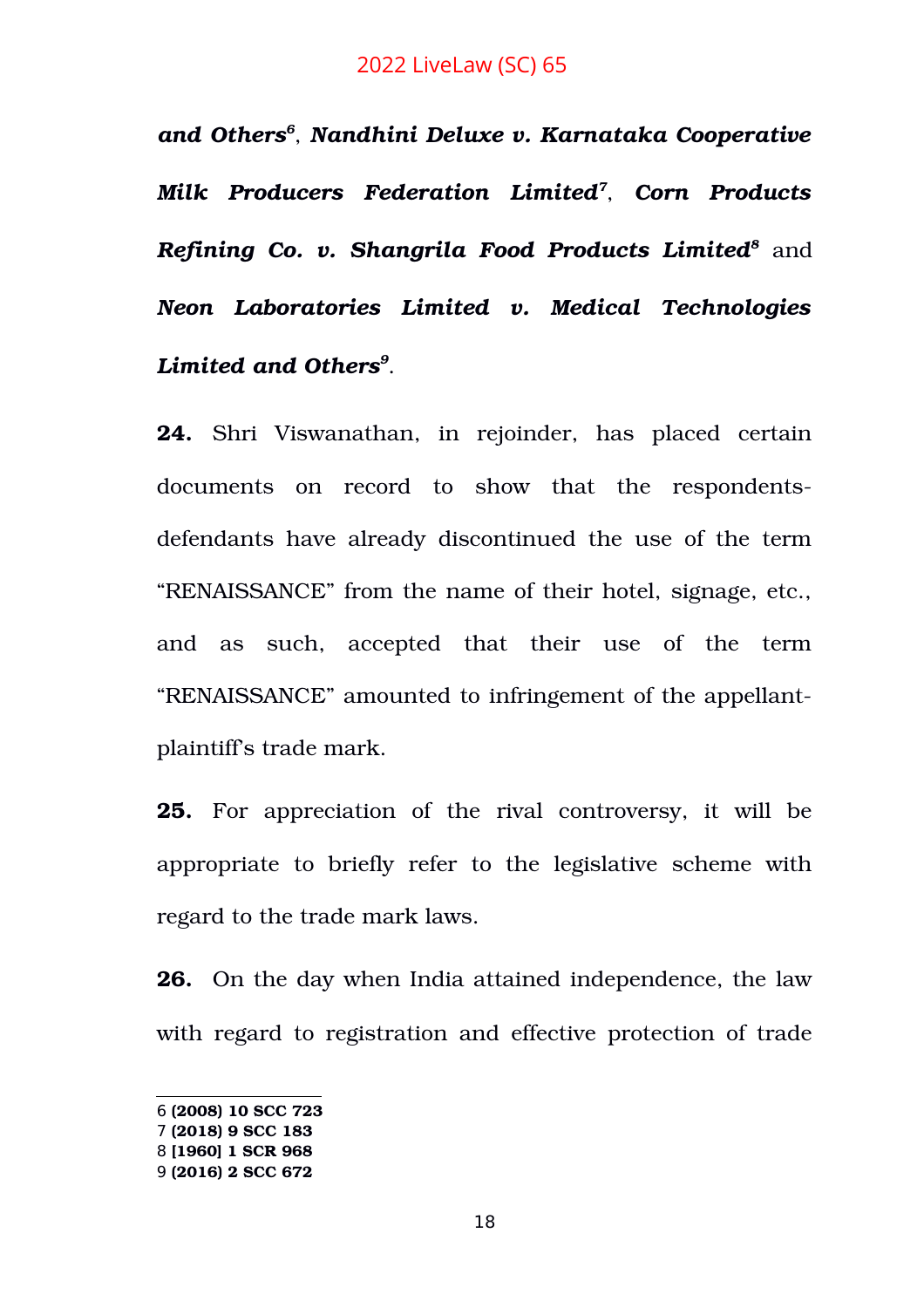marks was governed by The Trade Marks Act, 1940 (hereinafter referred to as the "1940 Act"). Section 21 of the 1940 Act provided for the right conferred by registration and the exclusive right to use of the trade mark to the registered proprietor of the trade mark and infringement thereof. Section 21 of the 1940 Act reads thus:

"**[21. Right conferred by registration](https://www.scconline.com/Members/BrowseResult.aspx#BS29)**.— (1) Subject to the provisions of Sections 22, 25 and 26, the registration of a person in the register as proprietor of a trade mark in respect of any goods shall give to that person the exclusive right to the use of the trade mark in relation to those goods and, without prejudice to the generality of the foregoing provision, that right shall be deemed to be infringed by any person who, not being the proprietor of the trade mark or a registered user thereof using by way of the permitted use, uses a mark identical with it or so nearly resembling it as to be likely to deceive or cause confusion, in the course of trade, in relation to any goods in respect of which it is registered, and in such manner as to render the use of the mark likely to be taken either—

(*a*) as being used as a trade mark; or

(*b*) to import a reference to some person having the right either as a proprietor or as registered user to use the trade mark or to goods with which such a person as aforesaid is connected in the course of trade."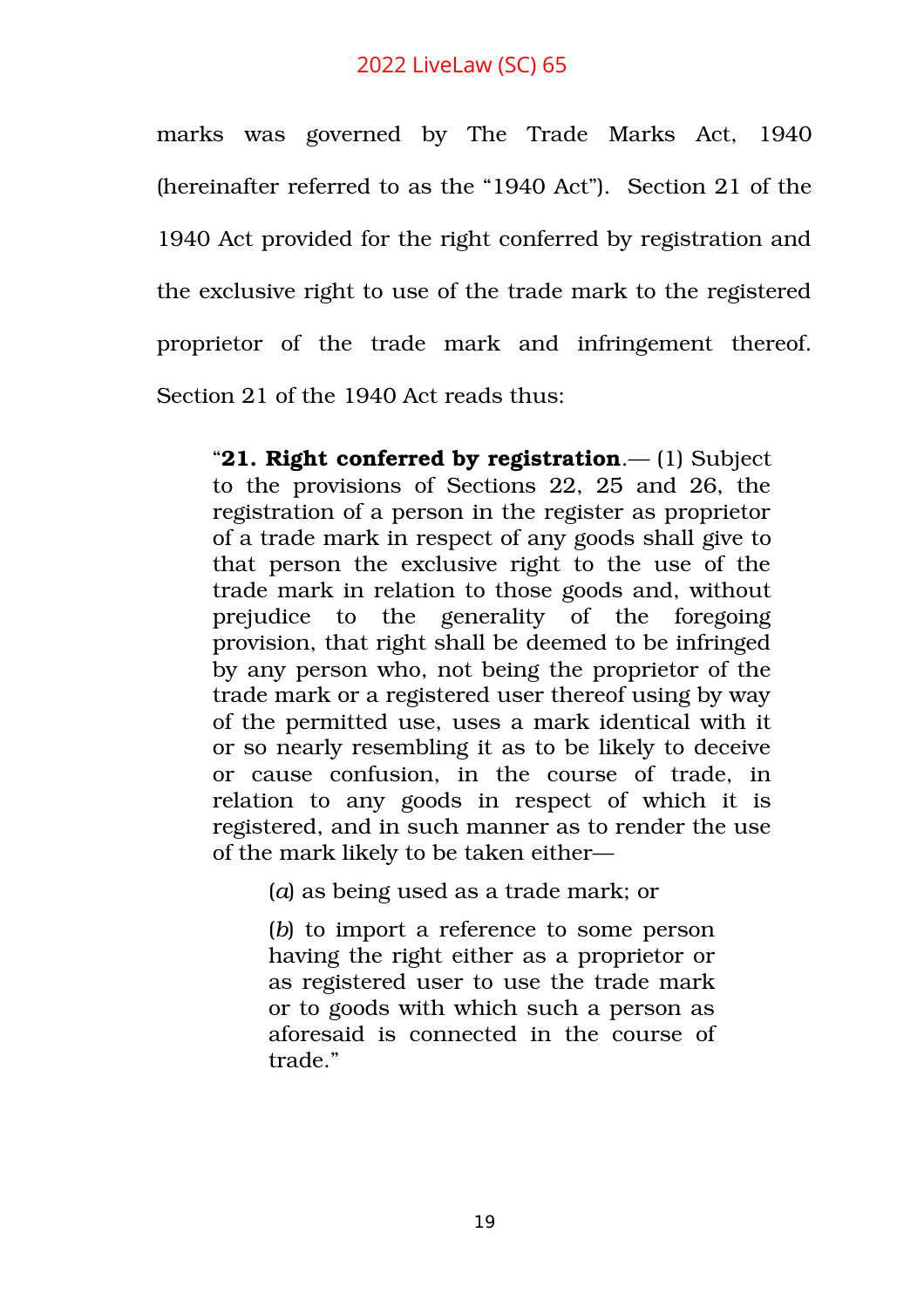**27.** The legislature noticed that the 1940 Act was enacted prior to attaining independence, and after attaining independence, the development in the field of commerce and industry was quite rapid, and it was found that the law relating to trade marks was not adequate enough to meet the growing demands. Accordingly, The Trade and Merchandise Marks Act, 1958 (hereinafter referred to as the "1958 Act") was enacted. Section 29 of the 1958 Act dealt with the infringement of trade marks, which reads thus:

"**[29. Infringement of trade marks](https://www.scconline.com/Members/BrowseResult.aspx#BS37)**.—(1) A registered trade mark is infringed by a person who, not being the registered proprietor of the trade mark or a registered user thereof using by way of permitted use, uses in the course of a trade mark which is identical with, or deceptively similar to, the trade mark, in relation to any goods in respect of which the trade mark is registered and in such manner as to render the use of the mark likely to be taken as being used as a trade mark.

(2) In an action for infringement of a trade mark registered in Part B of the register an injunction or other relief shall not be granted to the plaintiff if the defendant establishes to the satisfaction of the court that the use of the mark of which the plaintiff complains is not likely to deceive or cause confusion or to be taken as indicating a connection in the course of trade between the goods in respect of which the trade mark is registered and some person having the right, either as registered proprietor or as registered user, to use the trade mark."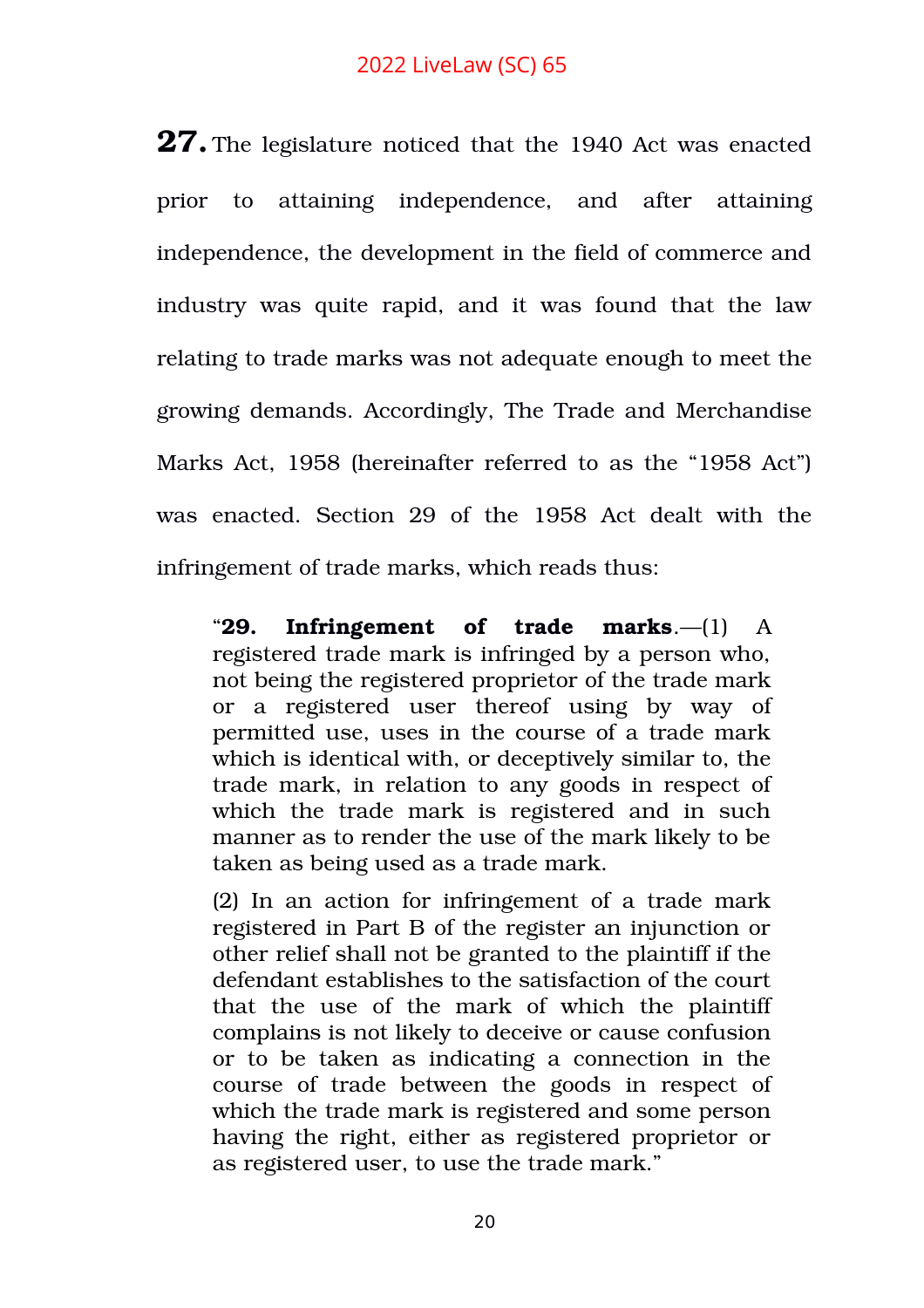**28.** Thereafter, in view of the developments in trading and commercial practices, increasing globalization of trade and industry, the need to encourage investment flows and transfer of technology, and the need for simplification and harmonization of trade mark management systems, it was found necessary by the Parliament to repeal the 1958 Act and enact a new Act, i.e., the said Act. It will be relevant to refer to the Statement of Objects and Reasons of the said Act:

"The Trade and Merchandise Marks Act, 1958 has served its purpose over the last four decades. It was felt that a comprehensive review of the existing law be made in view of developments in trading and commercial practices, increasing globalization of trade and industry, the need to encourage investment flows and transfer of technology, need for simplification and harmonization of trade mark management systems and to give effect to important judicial decisions. To achieve these purposes, the present Bill proposes to incorporate, inter alia the following, namely:

…… (j) prohibiting use of someone else's trade marks as part of corporate names, or name of business concern;

…<br>……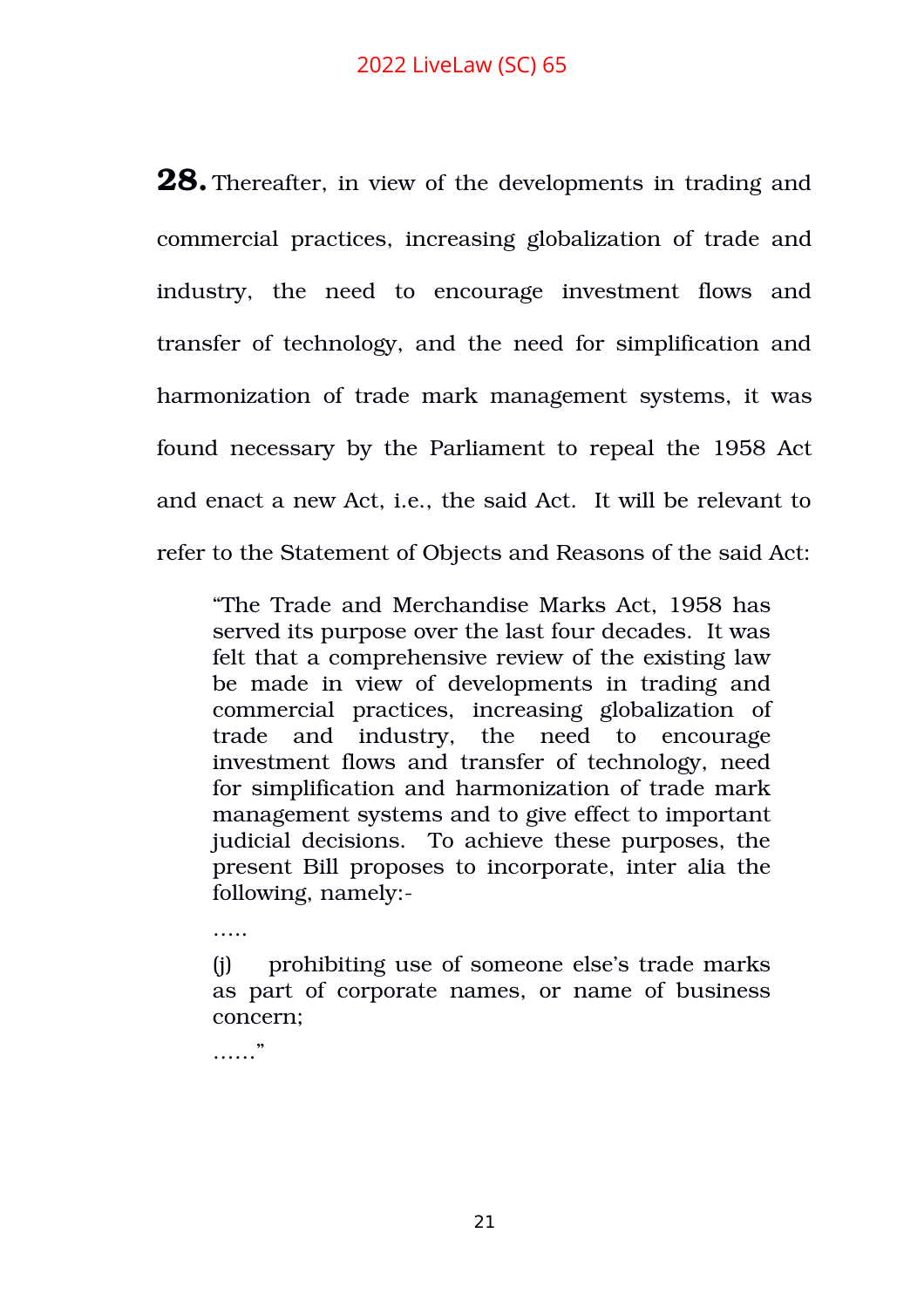**29.** The Trade Marks Bill of 1999 was passed by both the Houses of Parliament and the assent of the President was received on 30<sup>th</sup> December 1999. It came into force on 15<sup>th</sup> September 2003. It will be relevant to refer to Sections 28 and 29 of the said Act:

"**[28. Rights conferred by registration](https://www.scconline.com/Members/BrowseResult.aspx#BS36)**.—(1) Subject to the other provisions of this Act, the registration of a trade mark shall, if valid, give to the registered proprietor of the trade mark the exclusive right to the use of the trade mark in relation to the goods or services in respect of which the trade mark is registered and to obtain relief in respect of infringement of the trade mark in the manner provided by this Act.

(2) The exclusive right to the use of a trade mark given under sub-section (1) shall be subject to any conditions and limitations to which the registration is subject.

(3) Where two or more persons are registered proprietors of trade marks, which are identical with or nearly resemble each other, the exclusive right to the use of any of those trade marks shall not (except so far as their respective rights are subject to any conditions or limitations entered on the register) be deemed to have been acquired by any one of those persons as against any other of those persons merely by registration of the trade marks but each of those persons has otherwise the same rights as against other persons (not being registered users using by way of permitted use) as he would have if he were the sole registered proprietor.

**[29. Infringement of registered trade marks](https://www.scconline.com/Members/BrowseResult.aspx#BS37)**.—(1) A registered trade mark is infringed by a person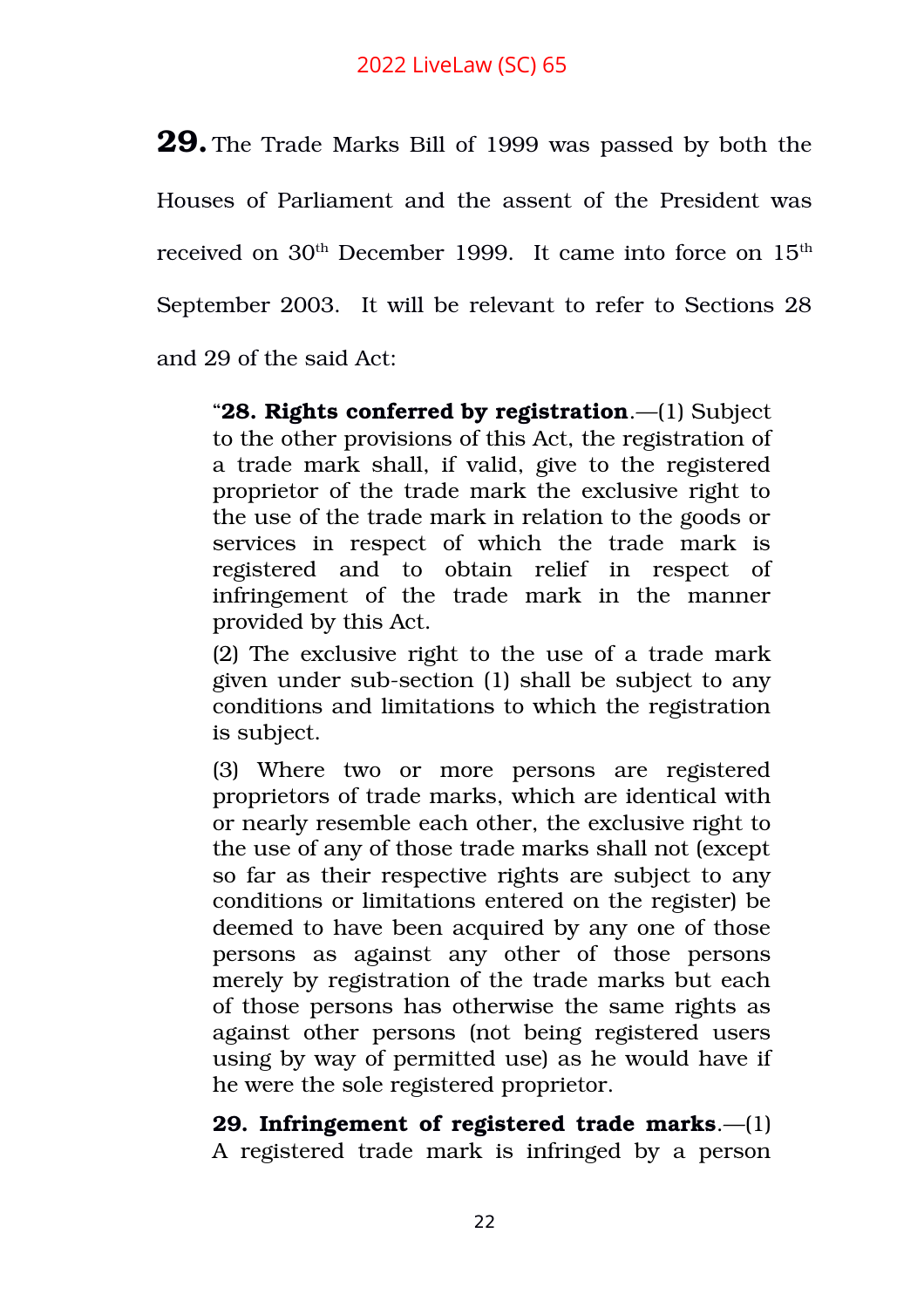who, not being a registered proprietor or a person using by way of permitted use, uses in the course of trade, a mark which is identical with, or deceptively similar to, the trade mark in relation to goods or services in respect of which the trade mark is registered and in such manner as to render the use of the mark likely to be taken as being used as a trade mark.

(2) A registered trade mark is infringed by a person who, not being a registered proprietor or a person using by way of permitted use, uses in the course of trade, a mark which because of—

- (*a*) its identity with the registered trade mark and the similarity of the goods or services covered by such registered trade mark; or
- (*b*) its similarity to the registered trade mark and the identity or similarity of the goods or services covered by such registered trade mark; or
- (*c*) its identity with the registered trade mark and the identity of the goods or services covered by such registered trade mark,

is likely to cause confusion on the part of the public, or which is likely to have an association with the registered trade mark.

(3) In any case falling under clause (*c*) of subsection (2), the court shall presume that it is likely to cause confusion on the part of the public.

(4) A registered trade mark is infringed by a person who, not being a registered proprietor or a person using by way of permitted use, uses in the course of trade, a mark which—

(*a*) is identical with or similar to the registered trade mark; and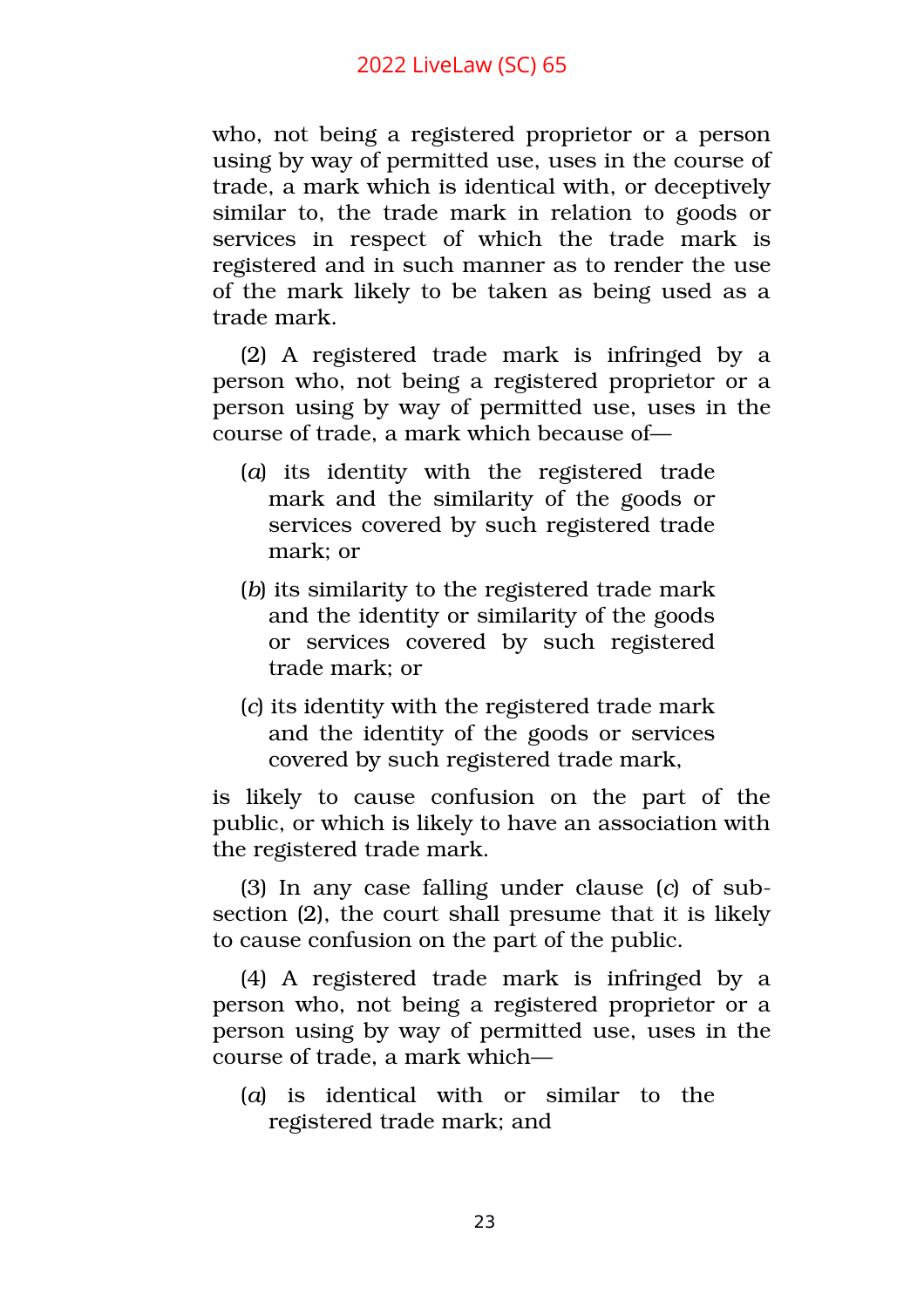- (*b*) is used in relation to goods or services which are not similar to those for which the trade mark is registered; and
- (*c*) the registered trade mark has a reputation in India and the use of the mark without due cause takes unfair advantage of or is detrimental to, the distinctive character or repute of the registered trade mark.

(5) A registered trade mark is infringed by a person if he uses such registered trade mark, as his trade name or part of his trade name, or name of his business concern or part of the name, of his business concern dealing in goods or services in respect of which the trade mark is registered.

(6) For the purposes of this section, a person uses a registered mark, if, in particular, he—

- (*a*) affixes it to goods or the packaging thereof;
- (*b*) offers or exposes goods for sale, puts them on the market, or stocks them for those purposes under the registered trade mark, or offers or supplies services under the registered trade mark;
- (*c*) imports or exports goods under the mark; or
- (*d*) uses the registered trade mark on business papers or in advertising.

(7) A registered trade mark is infringed by a person who applies such registered trade mark to a material intended to be used for labelling or packaging goods, as a business paper, or for advertising goods or services, provided such person, when he applied the mark, knew or had reason to believe that the application of the mark was not duly authorised by the proprietor or a licensee.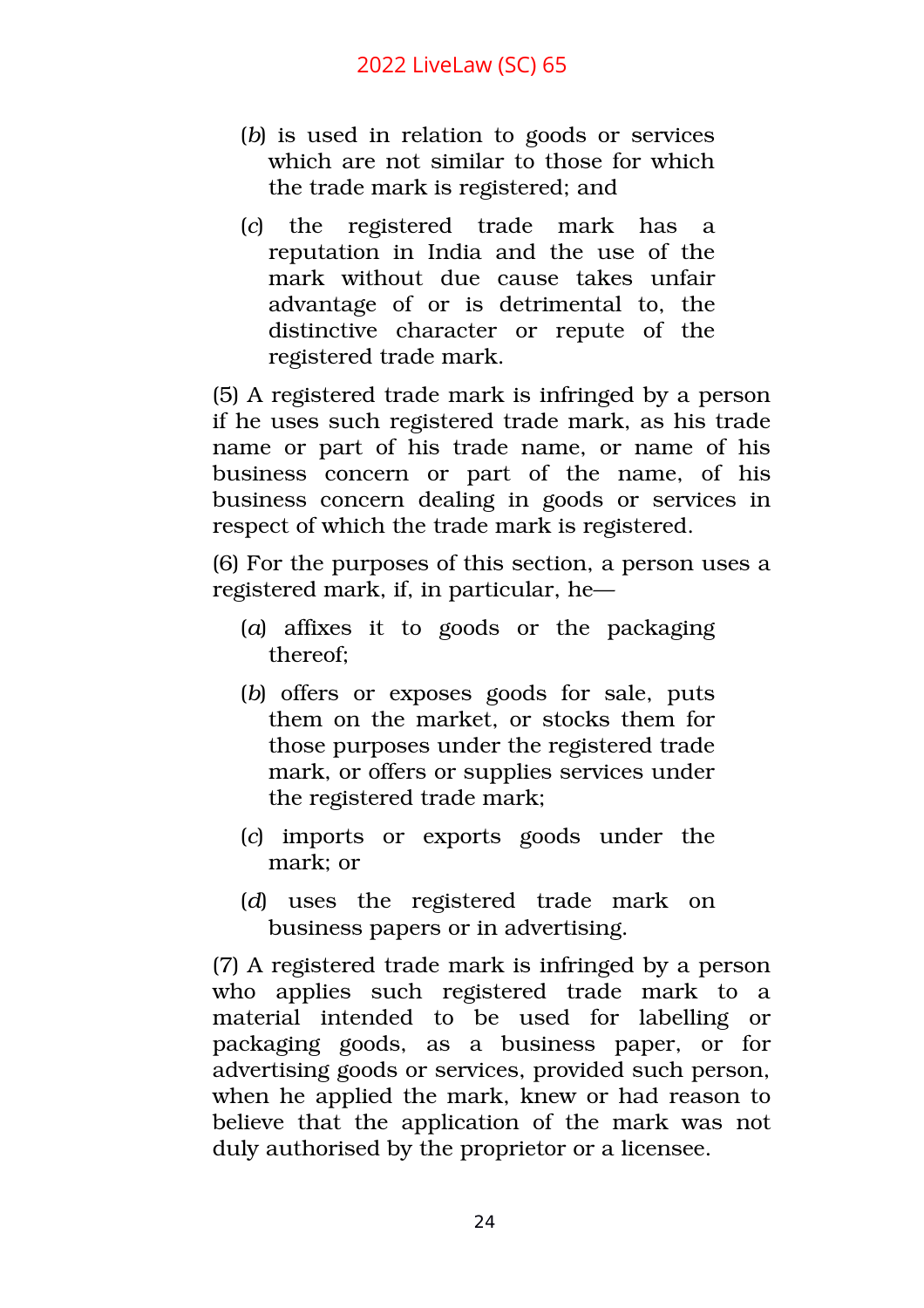(8) A registered trade mark is infringed by any advertising of that trade mark if such advertising—

- (*a*) takes unfair advantage of and is contrary to honest practices in industrial or commercial matters; or
- (*b*) is detrimental to its distinctive character; or
- (*c*) is against the reputation of the trade mark.

(9) Where the distinctive elements of a registered trade mark consist of or include words, the trade mark may be infringed by the spoken use of those words as well as by their visual representation and reference in this section to the use of a mark shall be construed accordingly."

**30.** Sub-section (1) of Section 28 of the said Act provides that subject to the other provisions of the said Act, the registration of a trade mark shall, if valid, give to the registered proprietor of the trade mark the exclusive right to the use of the trade mark in relation to the goods or services in respect of which the trade mark is registered and to obtain relief in respect of infringement of the trade mark in the manner provided by the said Act. Sub-section (2) of Section 28 of the said Act provides that the exclusive right to the use of a trade mark given under sub-section (1) of Section 28 of the said Act shall be subject to any conditions and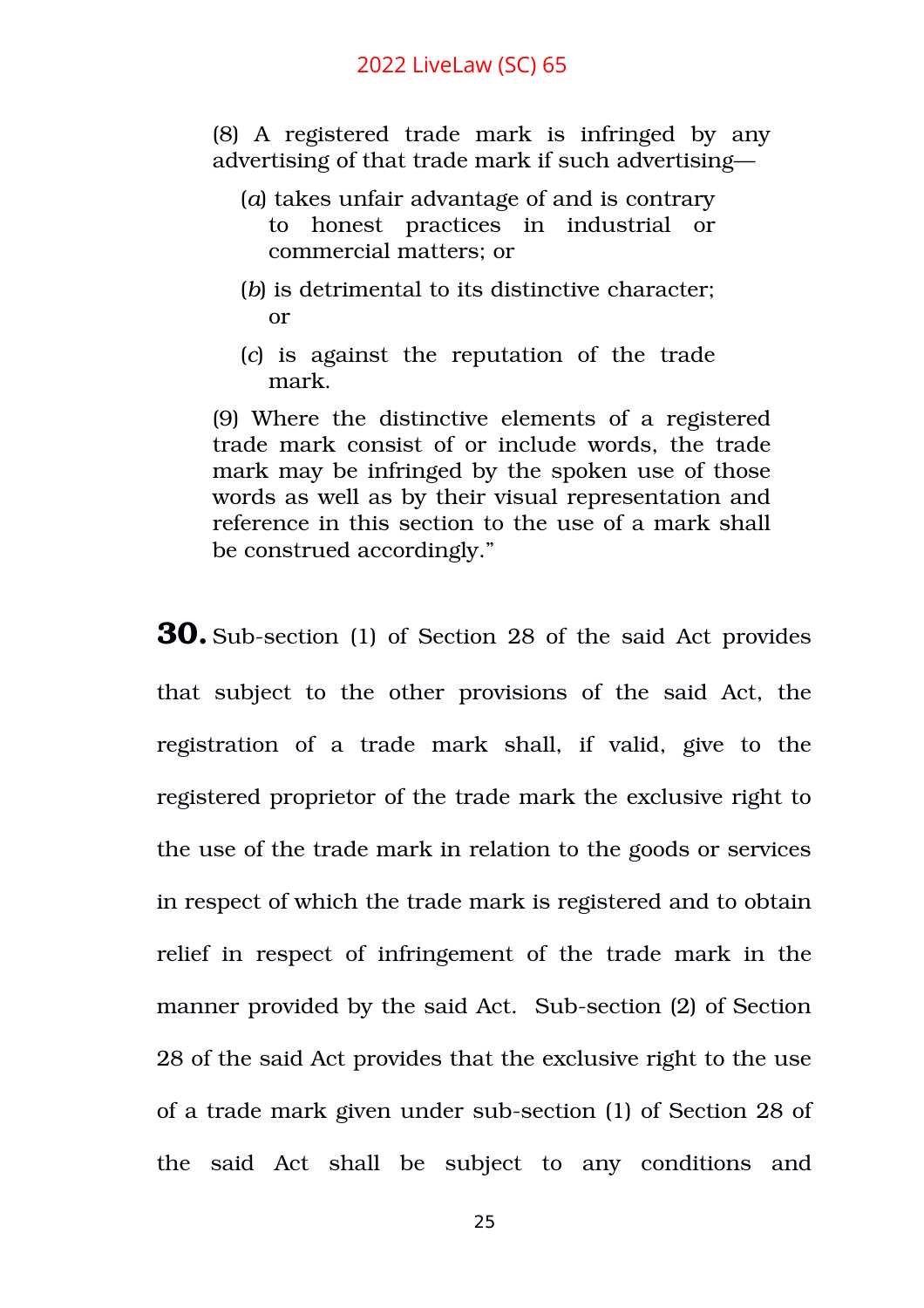limitations to which the registration is subject. The provisions of sub-section (3) of Section 28 of the said Act would not be relevant for the purpose of the present case.

**31.** Sub-section (1) of Section 29 of the said Act provides that a registered trade mark is infringed by a person who, not being a registered proprietor or a person using by way of permitted use, uses in the course of trade, a mark which is identical with, or deceptively similar to, the trade mark in relation to goods or services in respect of which the trade mark is registered and in such manner as to render the use of the mark likely to be taken as being used as a trade mark. Sub-section (2) of Section 29 of the said Act provides that a registered trade mark is infringed by a person who, not being a registered proprietor or a person using by way of permitted use, uses in the course of trade, a mark which because of its identity with the registered trade mark and the similarity of the goods or services covered by such registered trade mark; or its similarity to the registered trade mark and the identity or similarity of the goods or services covered by such registered trade mark; or its identity with the registered trade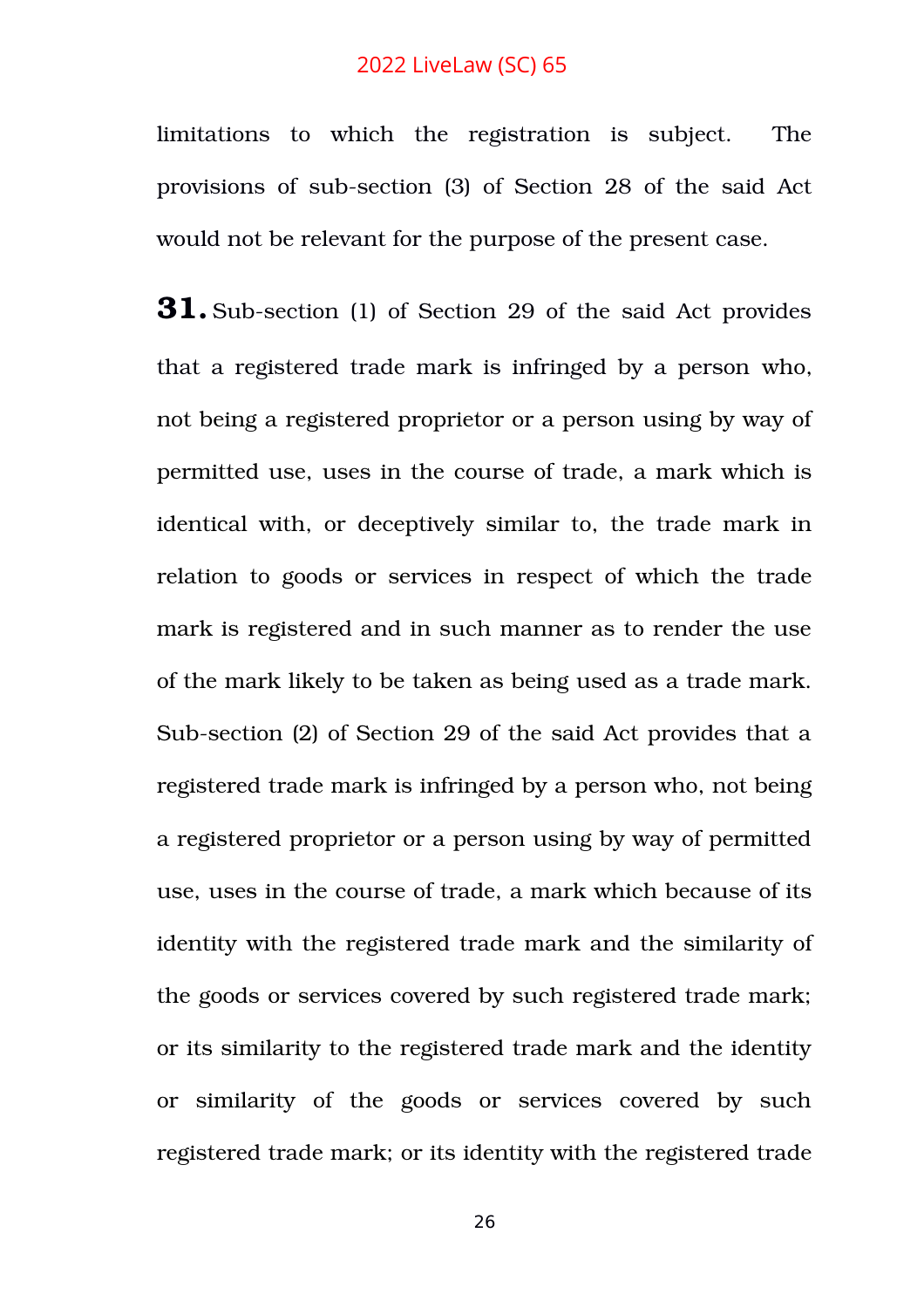mark and the identity of the goods or services covered by such registered trade mark, is likely to cause confusion on the part of the public, or which is likely to have an association with the registered trade mark. Sub-section (3) of Section 29 of the said Act is of vital importance. It provides that in any case falling under clause (c) of sub-section (2) of Section 29 of the said Act, the court shall presume that it is likely to cause confusion on the part of the public.

**32.** A perusal of sub-section (2) of Section 29 of the said Act would reveal that a registered trade mark would be infringed by a person, who not being a registered proprietor or a person using by way of permitted use, uses in the course of trade, a mark which because of the three eventualities mentioned in clauses (a), (b) and (c), is likely to cause confusion on the part of the public, or which is likely to have an association with the registered trade mark. The first eventuality covered by clause (a) being its identity with the registered trade mark and the similarity of the goods or services covered by such registered trade mark. The second one covered by clause (b) being its similarity to the registered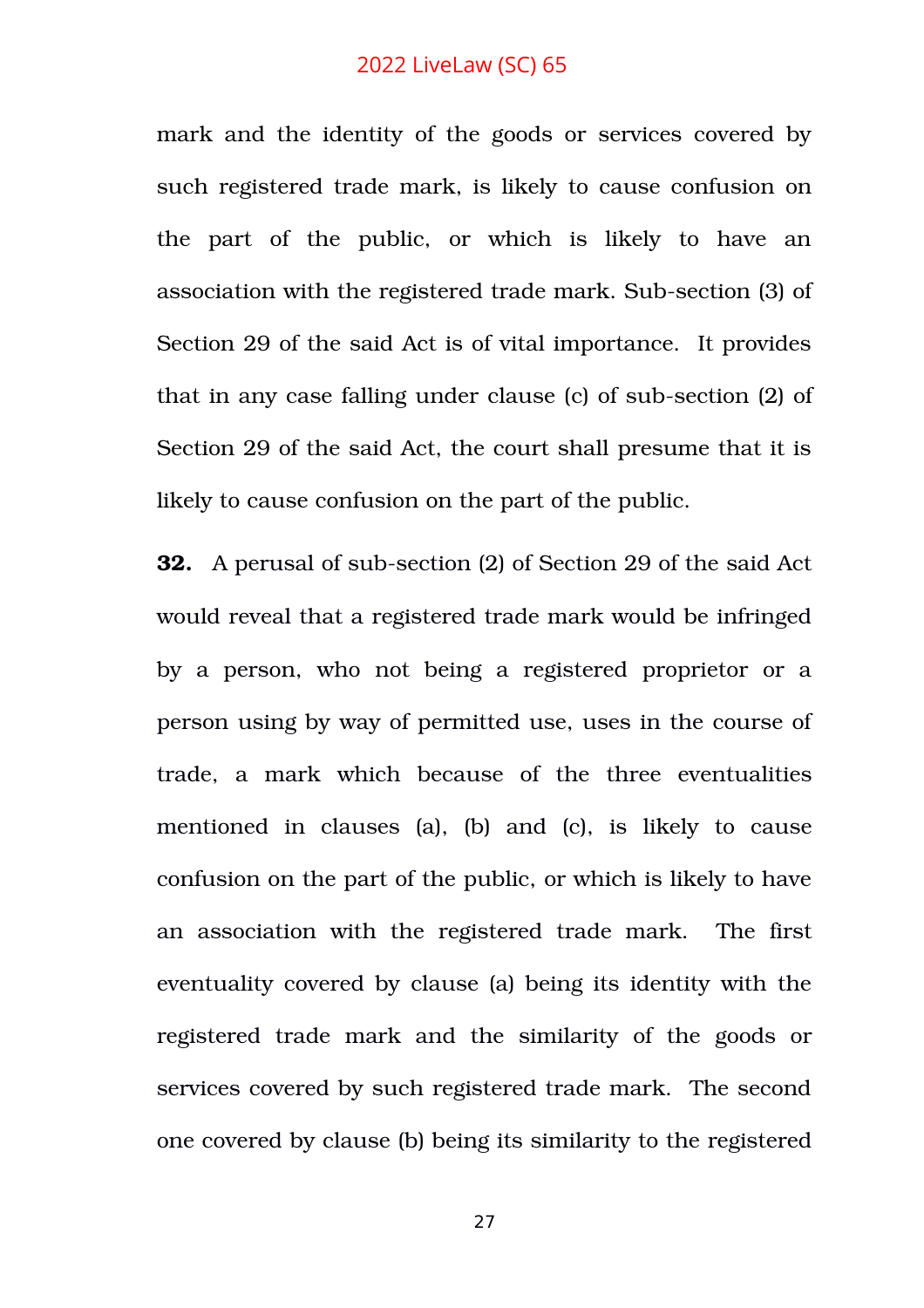trade mark and the identity or similarity of the goods or services covered by such registered trade mark. The third eventuality stipulated in clause (c) would be its identity with the registered trade mark and the identity of the goods or services covered by such registered trade mark.

**33.** It is, however, pertinent to note that by virtue of subsection (3) of Section 29 of the said Act, the legislative intent insofar as the eventuality contained in clause (c) is concerned, is clear. Sub-section (3) of Section 29 of the said Act provides that in any case falling under clause (c) of subsection (2) of Section 29 of the said Act, the Court shall presume that it is likely to cause confusion on the part of the public.

**34.** Sub-section (4) of Section 29 of the said Act provides that a registered trade mark is infringed by a person who, not being a registered proprietor or a person using by way of permitted use, uses in the course of trade, a mark which is identical with or similar to the registered trade mark; and is used in relation to goods or services which are not similar to those for which the trade mark is registered; and the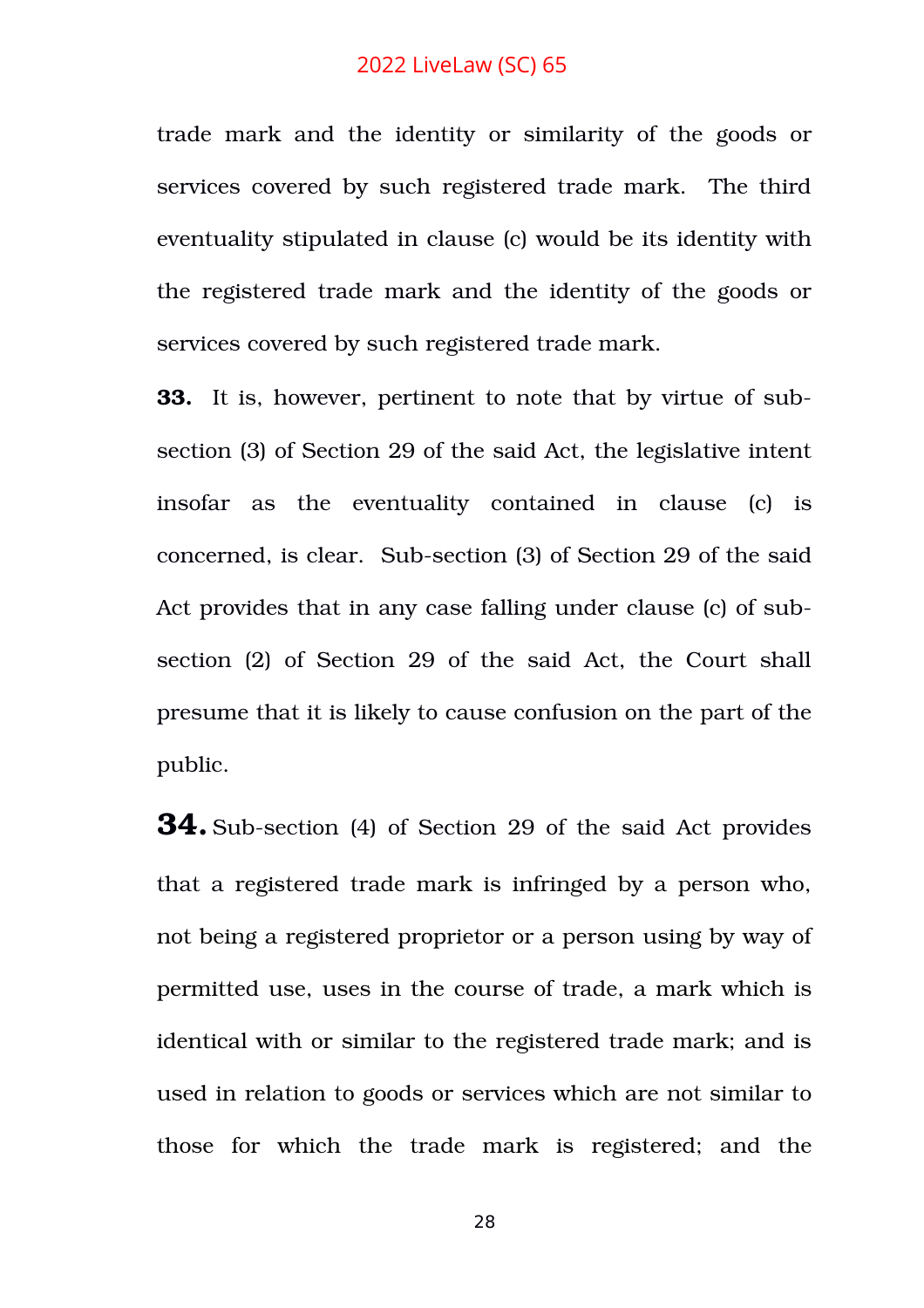registered trade mark has a reputation in India and the use of the mark without due cause takes unfair advantage of or is detrimental to, the distinctive character or repute of the registered trade mark.

**35.** Sub-section (5) of Section 29 of the said Act provides that a registered trade mark is infringed by a person if he uses such registered trade mark, as his trade name or part of his trade name, or name of his business concern or part of the name, of his business concern dealing in goods or services in respect of which the trade mark is registered.

**36.** Sub-section (6) of Section 29 of the said Act provides that for the purposes of this section, a person uses a registered mark, if, in particular, he affixes it to goods or the packaging thereof; offers or exposes goods for sale, puts them on the market, or stocks them for those purposes under the registered trade mark, or offers or supplies services under the registered trade mark; imports or exports goods under the mark; or uses the registered trade mark on business papers or in advertising.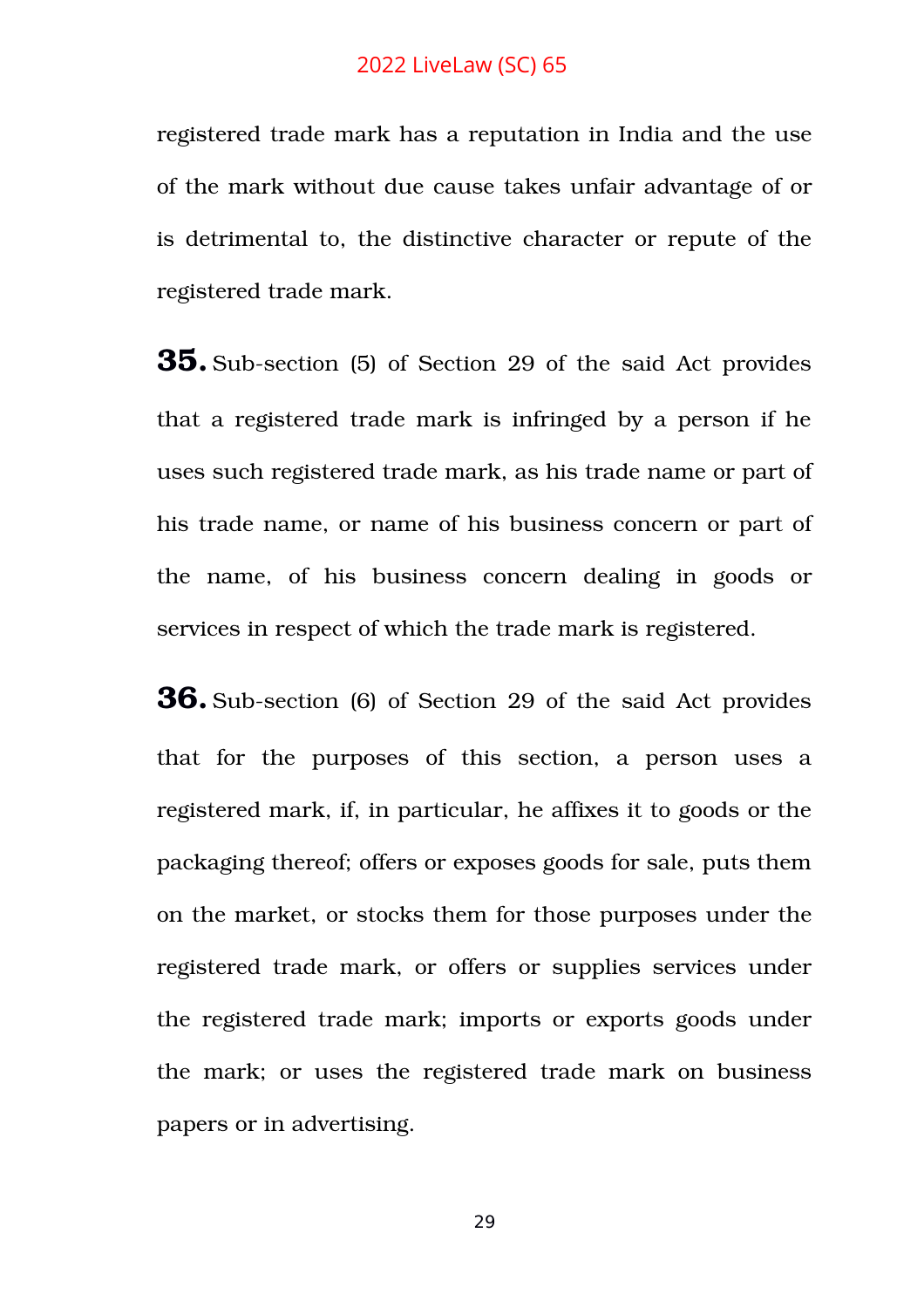**37.** Sub-section (7) of Section 29 of the said Act provides that a registered trade mark is infringed by a person who applies such registered trade mark to a material intended to be used for labelling or packaging goods, as a business paper, or for advertising goods or services, provided such person, when he applied the mark, knew or had reason to believe that the application of the mark was not duly authorized by the proprietor or a licensee.

**38.** Sub-section (8) of Section 29 of the said Act provides that a registered trade mark is infringed by any advertising of that trade mark if such advertising takes unfair advantage of and is contrary to honest practices in industrial or commercial matters; or is detrimental to its distinctive character; or is against the reputation of the trade mark.

**39.** Sub-section (9) of Section 29 of the said Act provides that where the distinctive elements of a registered trade mark consist of or include words, the trade mark may be infringed by the spoken use of those words as well as by their visual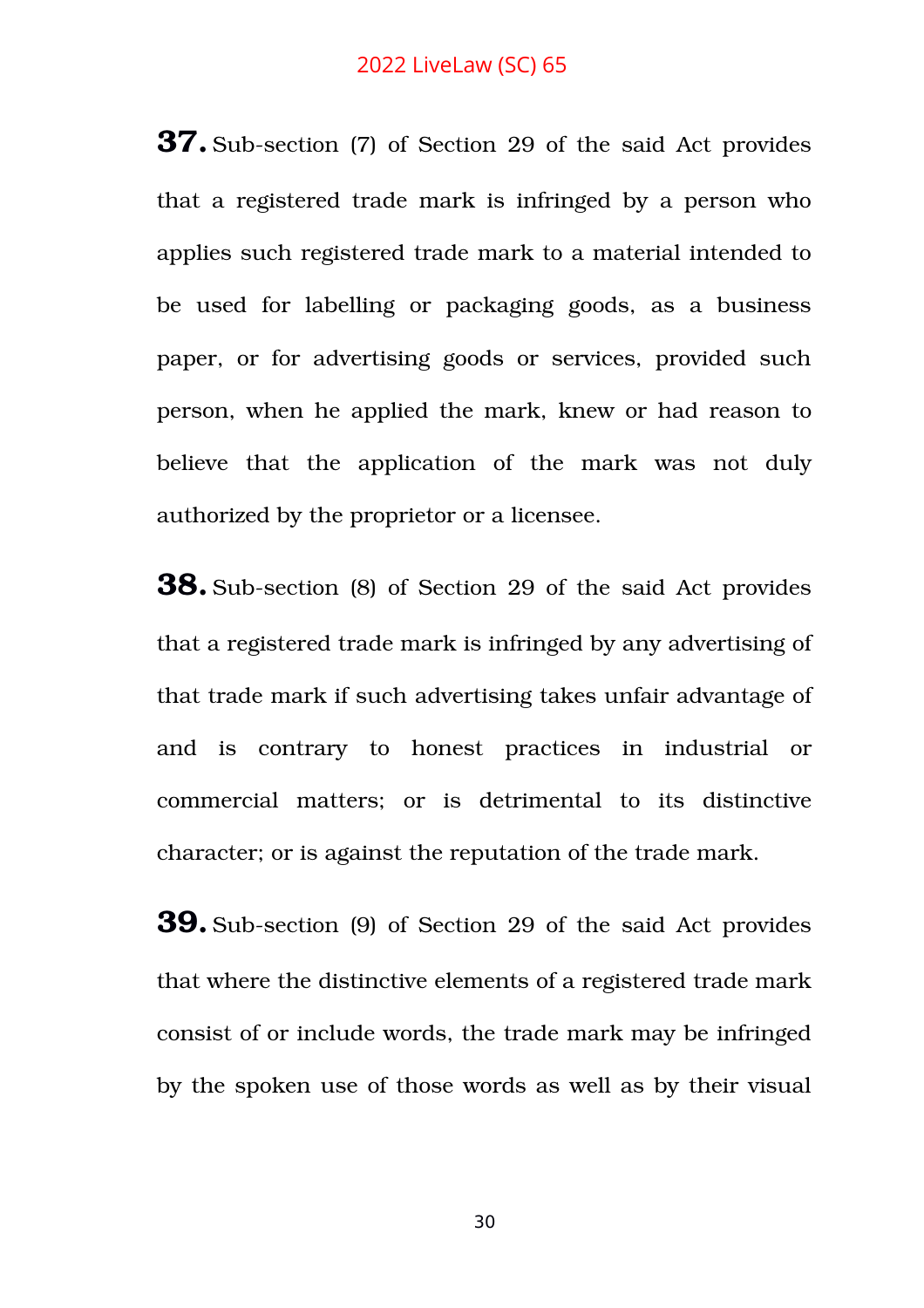representation and reference in this section to the use of a mark shall be construed accordingly.

**40.** Section 30 of the said Act deals with the limits on effect of registered trade mark. Section 30 of the said Act, which would also be of vital importance in the present case, reads thus:

"**[30. Limits on effect of registered trade mark](https://www.scconline.com/Members/BrowseResult.aspx#BS38)**.— (1) Nothing in Section 29 shall be construed as preventing the use of a registered trade mark by any person for the purposes of identifying goods or services as those of the proprietor provided the use —

> (*a*) is in accordance with honest practices in industrial or commercial matters, and

> (b) is not such as to take unfair advantage of or be detrimental to the distinctive character or repute of the trade mark.

(2) A registered trade mark is not infringed where—

(*a*) the use in relation to goods or services indicates the kind, quality, quantity, intended purpose, value, geographical origin, the time of production of goods or of rendering of services or other characteristics of goods or services;

(*b*) a trade mark is registered subject to any conditions or limitations, the use of the trade mark in any manner in relation to goods to be sold or otherwise traded in, in any place, or in relation to goods to be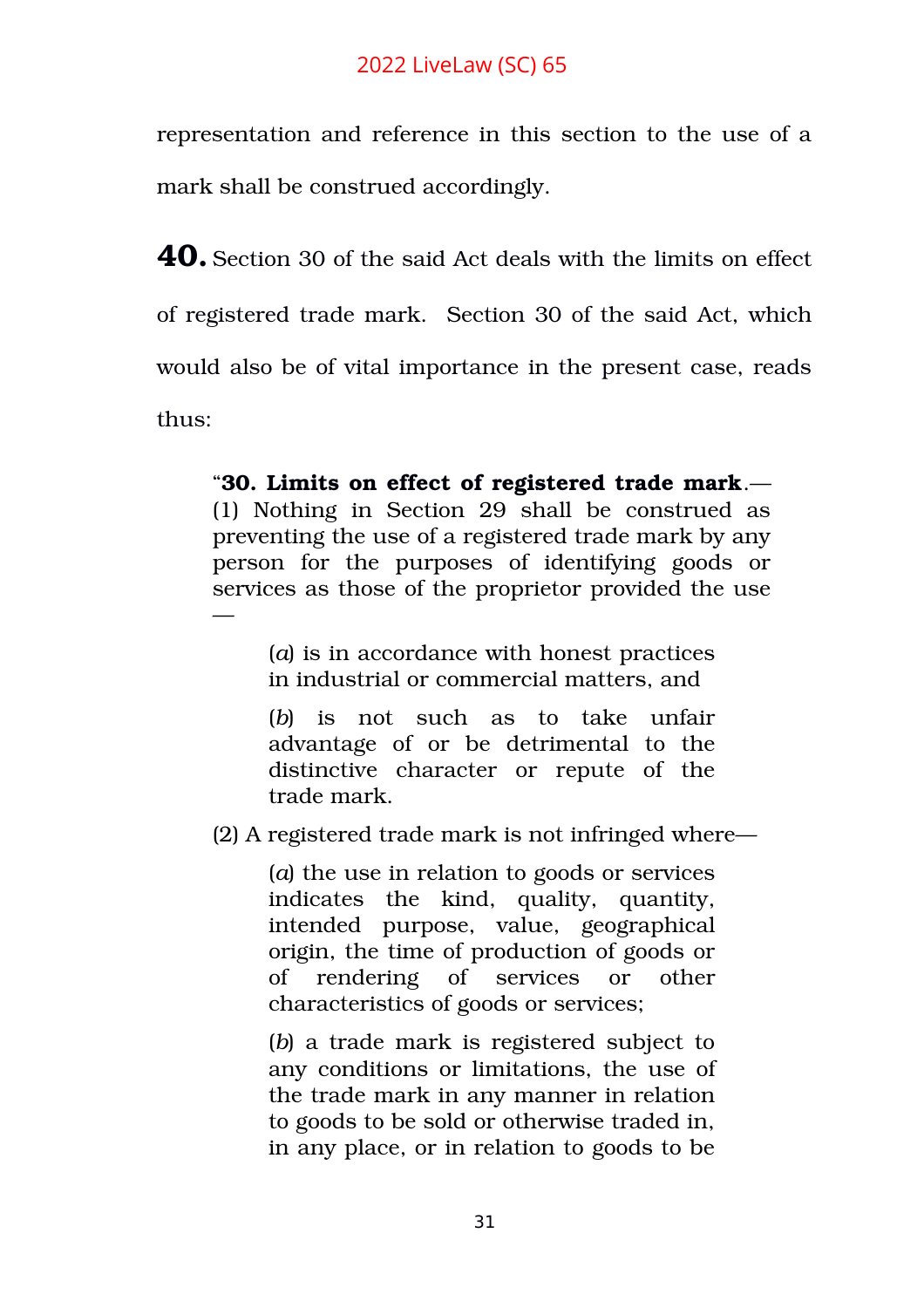exported to any market or in relation to services for use or available or acceptance in any place or country outside India or in any other circumstances, to which, having regard to those conditions or limitations, the registration does not extend;

(*c*) the use by a person of a trade mark—

(*i*) in relation to goods connected in the course of trade with the proprietor or a registered user of the trade mark if, as to those goods or a bulk or which they form part, the registered proprietor or the registered user conforming to the permitted use has applied the trade mark and has not subsequently removed or obliterated it, or has at any time expressly or impliedly consented to the use of the trade mark; or

(*ii*) in relation to services to which the proprietor of such mark or of a registered user conforming to the permitted use has applied the mark, where the purpose and effect of the use of the mark is to indicate, in accordance with the fact, that those services have been performed by the proprietor or a registered user of the mark;

(*d*) the use of a trade mark by a person in relation to goods adapted to form part of, or to be accessory to, other goods or services in relation to which the trade mark has been used without infringement of the right given by registration under this Act or might for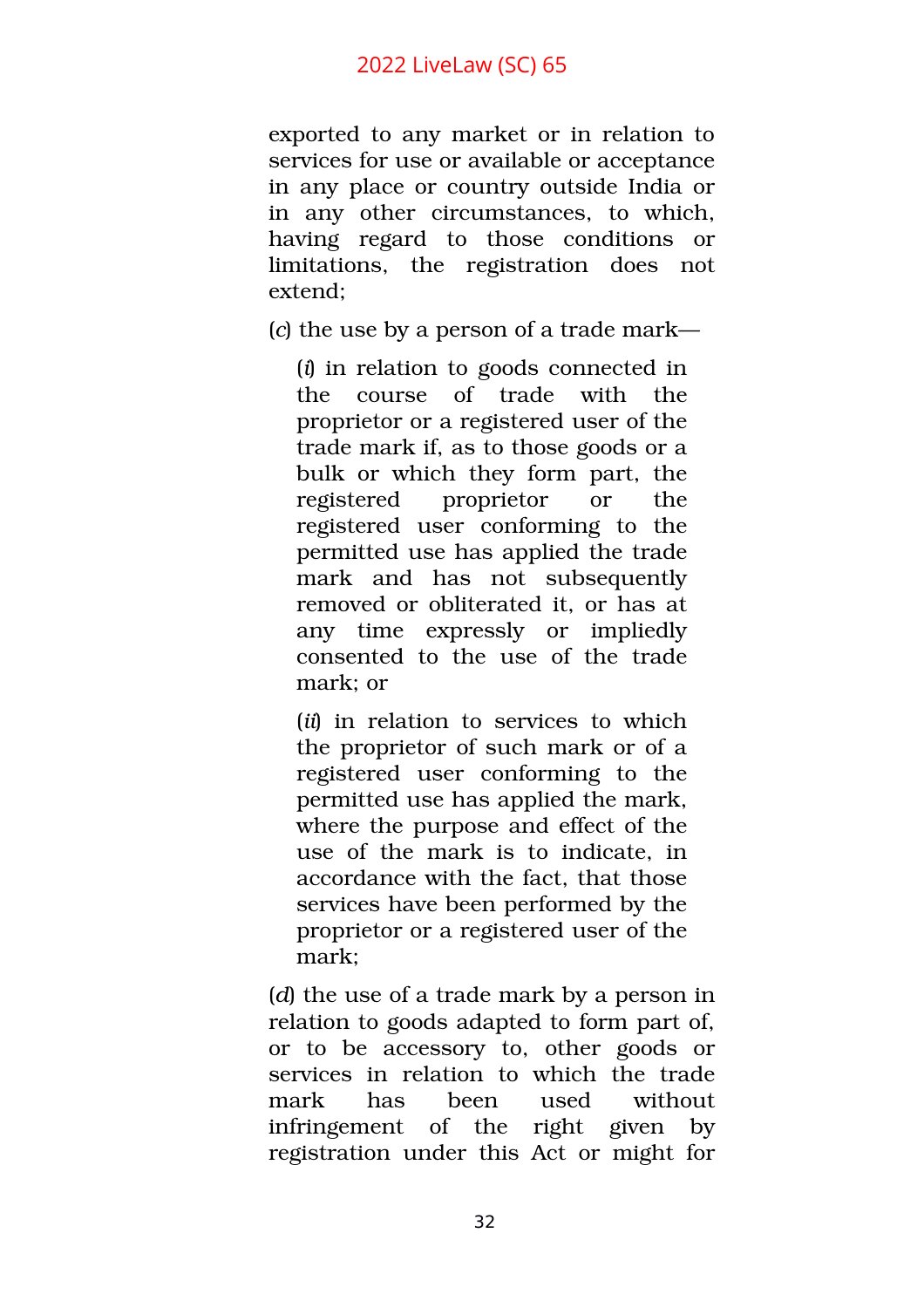the time being be so used, if the use of the trade mark is reasonably necessary in order to indicate that the goods or services are so adapted, and neither the purpose nor the effect of the use of the trade mark is to indicate, otherwise than in accordance with the fact, a connection in the course of trade between any person and the goods or services, as the case may be;

(*e*) the use of a registered trade mark, being one of two or more trade marks registered under this Act which are identical or nearly resemble each other, in exercise of the right to the use of that trade mark given by registration under this Act.

(3) Where the goods bearing a registered trade mark are lawfully acquired by a person, the sale of the goods in the market or otherwise dealing in those goods by that person or by a person claiming under or through him is not infringement of a trade by reason only of -

(*a*) the registered trade mark having been assigned by the registered proprietor to some other person, after the acquisition of those goods; or

(b) the goods having been put on the market under the registered trade mark by the proprietor or with his consent.

(4) Sub-section (3) shall not apply where there exists legitimate reasons for the proprietor to oppose further dealings in the goods in particular, where the condition of the goods, has been changed or impaired after they have been put on the market."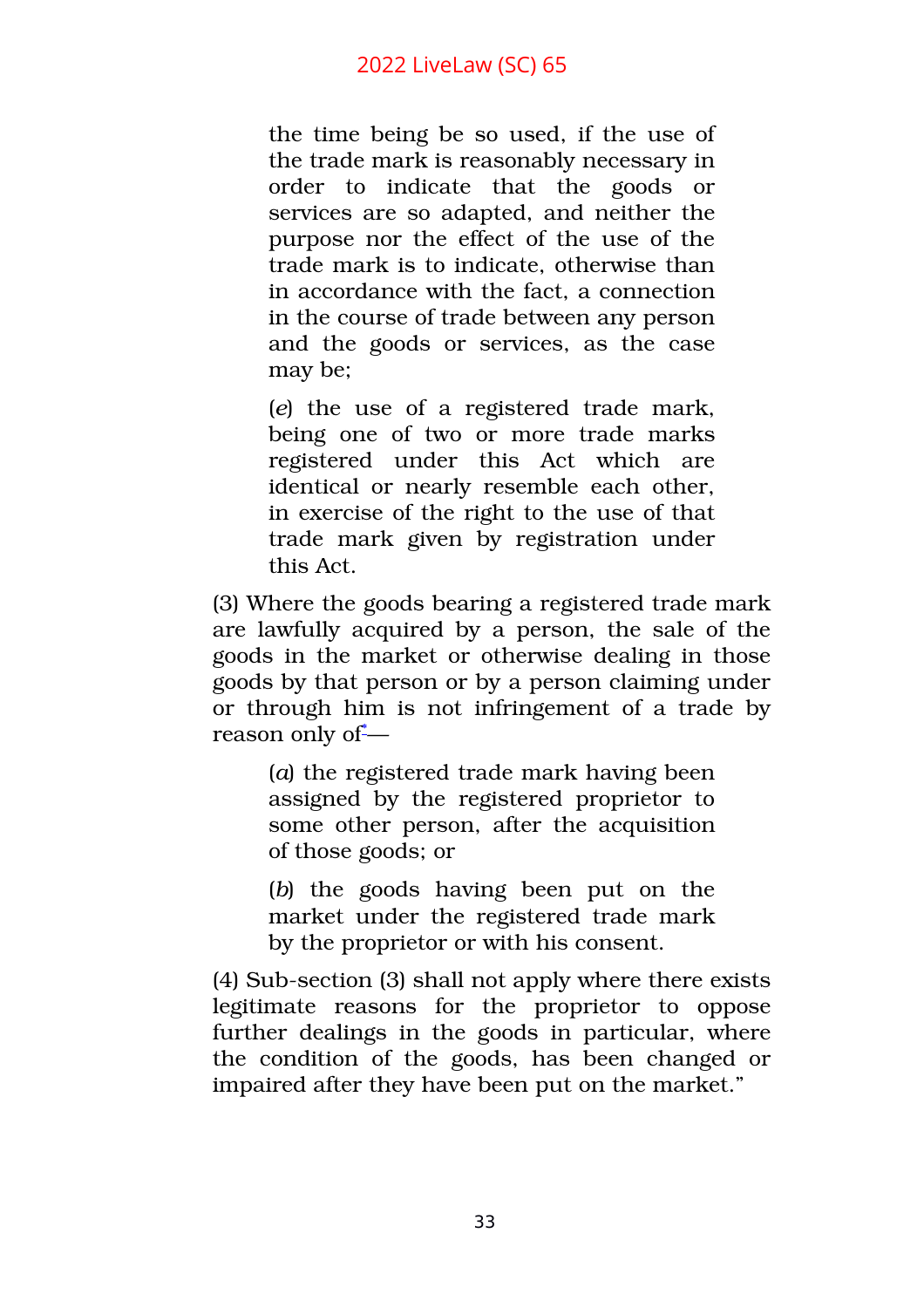**41.** Section 31 of the said Act is also relevant in the present

case, which reads thus:

"**[31. Registration to be prima facie evidence of](https://www.scconline.com/Members/BrowseResult.aspx#BS39) [validity](https://www.scconline.com/Members/BrowseResult.aspx#BS39).**—(1) In all legal proceedings relating to a trade mark registered under this Act (including applications under Section 57), the original registration of the trade mark and of all subsequent assignments and transmissions of the trade mark shall be *prima facie* evidence of the validity thereof.

(2) In all legal proceedings, as aforesaid a registered trade mark shall not be held to be invalid on the ground that it was not a registrable trade mark under Section 9 except upon evidence of distinctiveness and that such evidence was not submitted to the Registrar before registration, if it is proved that the trade mark had been so used by the registered proprietor or his predecessor in title as to have become distinctive at the date of registration."

**42.** It could thus be seen that in all legal proceedings relating to trade mark registered under the said Act, the original registration of the trade mark and of all subsequent assignments and transmissions of the trade mark shall be *prima facie* evidence of the validity thereof.

**43.** The legislative scheme is clear that when the mark of the defendant is identical with the registered trade mark of the plaintiff and the goods or services covered are similar to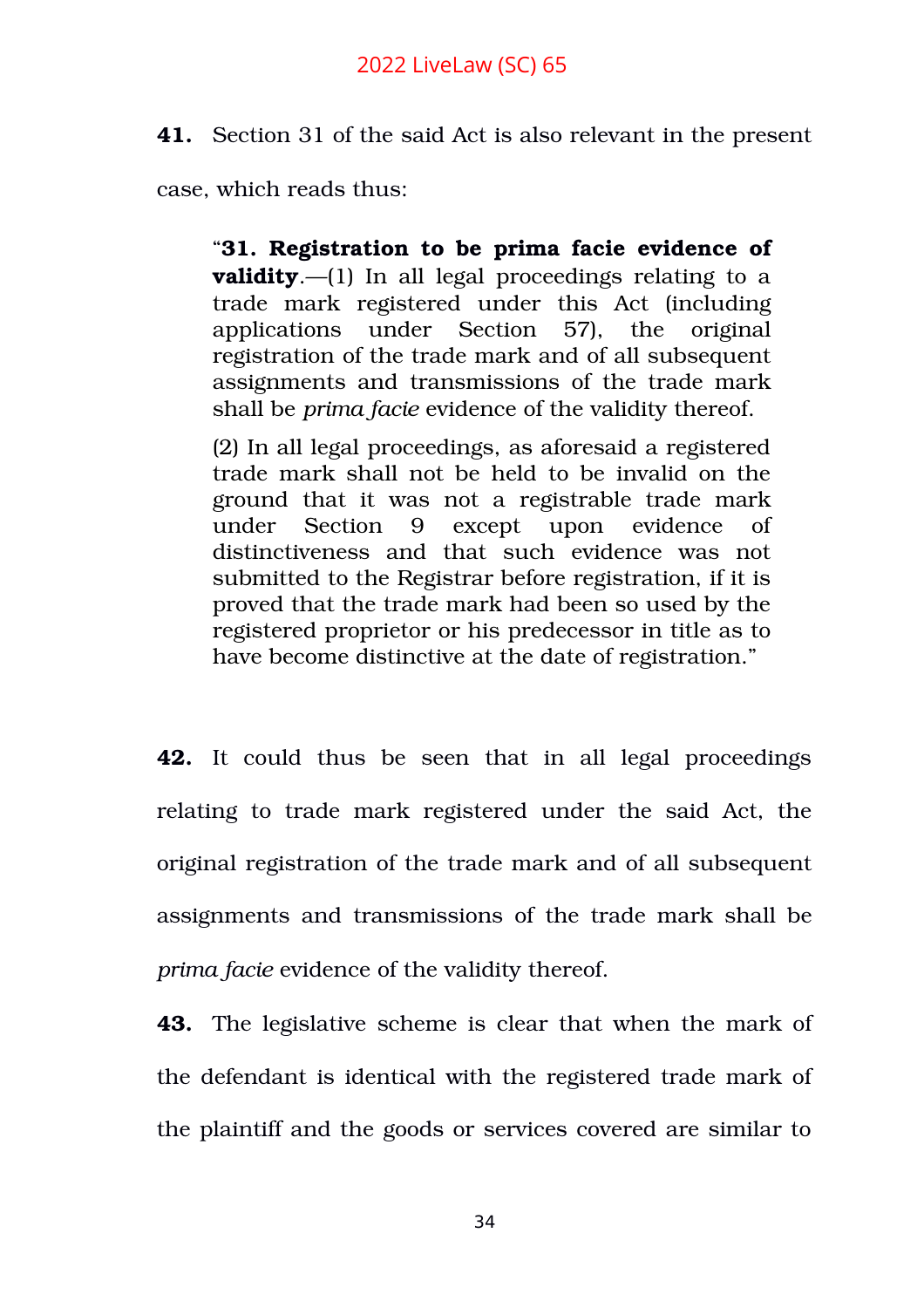the ones covered by such registered trade mark, it may be necessary to prove that it is likely to cause confusion on the part of the public, or which is likely to have an association with the registered trade mark. Similarly, when the trade mark of the plaintiff is similar to the registered trade mark of the defendant and the goods or services covered by such registered trade mark are identical or similar to the goods or services covered by such registered trade mark, it may again be necessary to establish that it is likely to cause confusion on the part of the public. However, when the trade mark of the defendant is identical with the registered trade mark of the plaintiff and that the goods or services of the defendant are identical with the goods or services covered by registered trade mark, the Court shall presume that it is likely to cause confusion on the part of the public.

**44.** Having considered the legislative scheme as has been elaborately provided in the said Act, it will be apposite to refer to the observations of this Court, while considering Section 21 of The Trade Marks Act, 1940 in the case of *Kaviraj Pandit Durga Dutt Sharma* (supra):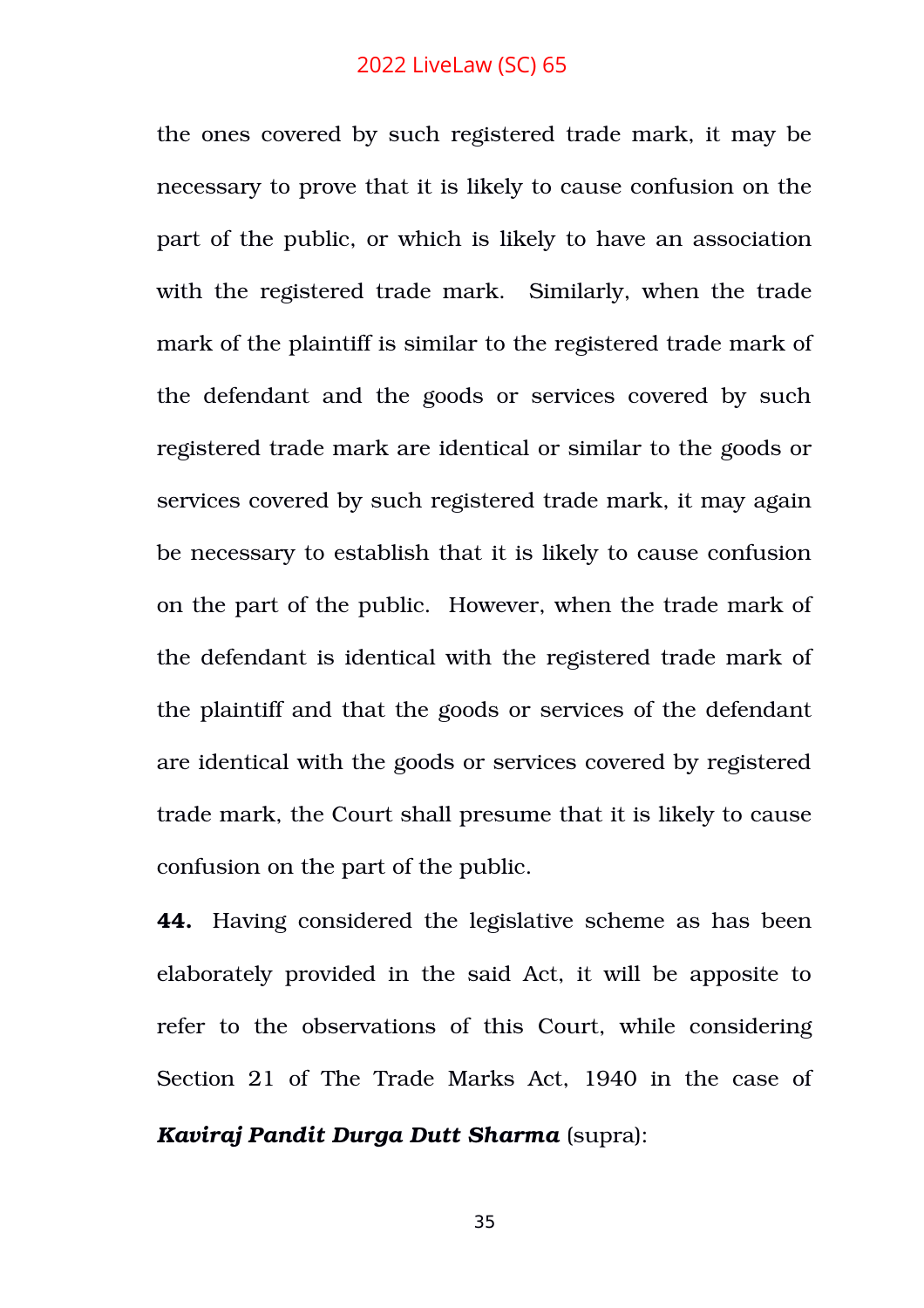"**28.** The other ground of objection that the findings are inconsistent really proceeds on an error in appreciating the basic differences between the causes of action and right to relief in suits for passing off and for infringement of a registered trade mark and in equating the essentials of a passing off action with those in respect of an action complaining of an infringement of a registered trade mark. We have already pointed out that the suit by the respondent complained both of an invasion of a statutory right under Section 21 in respect of a registered trade mark and also of a passing off by the use of the same mark. The finding in favour of the appellant to which the learned counsel drew our attention was based upon dissimilarity of the packing in which the goods of the two parties were vended, the difference in the physical appearance of the two packets by reason of the variation in the colour and other features and their general get-up together with the circumstance that the name and address of the manufactory of the appellant was prominently displayed on his packets and these features were all set out for negativing the respondent's claim that the appellant had passed off his goods as those of the respondent. These matters which are of the essence of the cause of action for relief on the ground of passing off play but a limited role in an action for infringement of a registered trade mark by the registered proprietor who has a statutory right to that mark and who has a statutory remedy for the event of the use by another of that mark or a colourable imitation thereof. While an action for passing off is a Common Law remedy being in substance an action for deceit, that is, a passing off by a person of his own goods as those of another, that is not the gist of an action for infringement. The action for infringement is a statutory remedy conferred on the registered proprietor of a registered trade mark for the vindication of the exclusive right to the use of the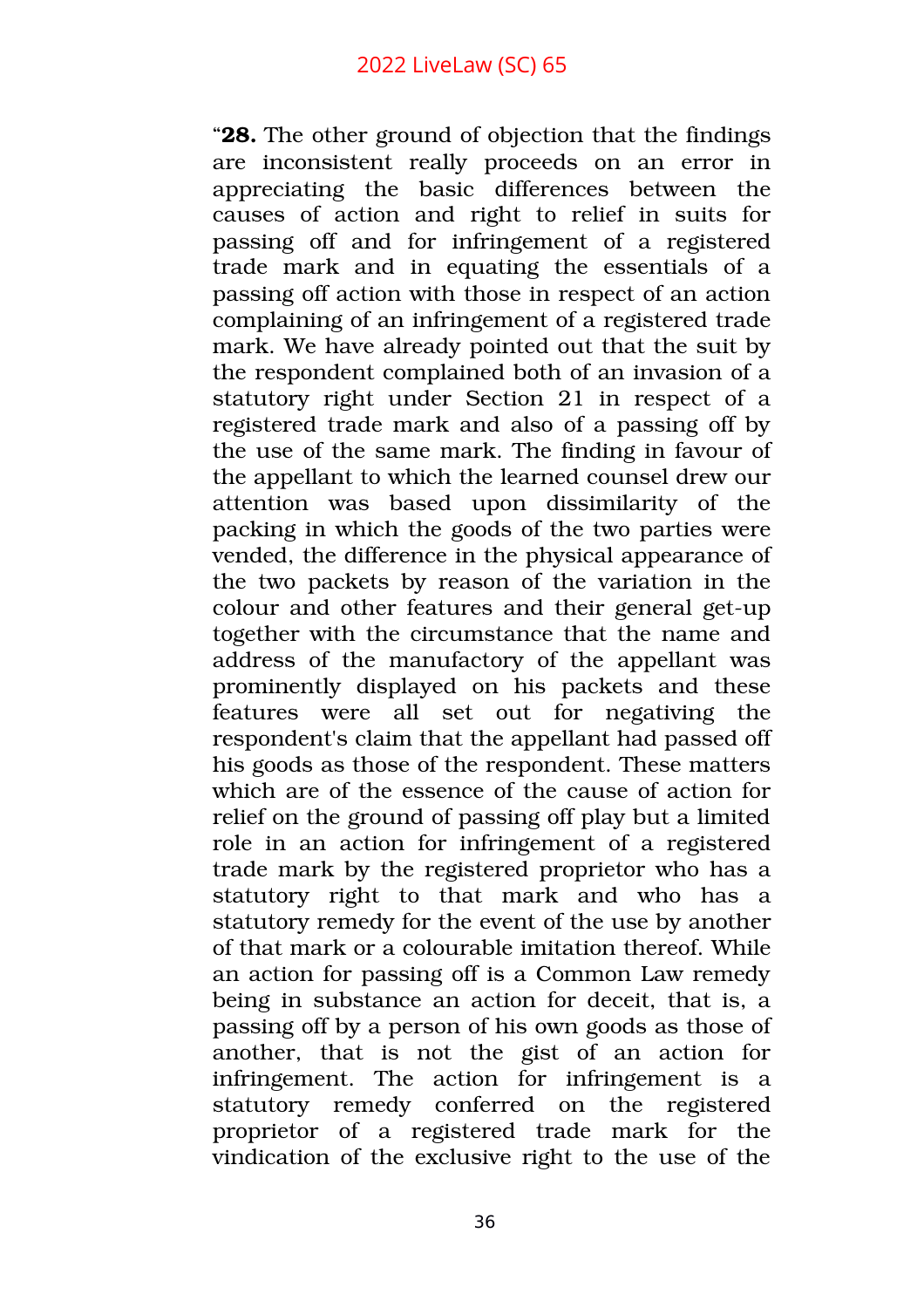trade mark in relation to those goods" (Vide Section 21 of the Act). The use by the defendant of the trade mark of the plaintiff is not essential in an action for passing off, but is the sine qua non in the case of an action for infringement. No doubt, where the evidence in respect of passing off consists merely of the colourable use of a registered trade mark, the essential features of both the actions might coincide in the sense that what would be a colourable imitation of a trade mark in a passing off action would also be such in an action for infringement of the same trade mark. But there the correspondence between the two ceases. In an action for infringement, the plaintiff must, no doubt, make out that the use of the defendant's mark is likely to deceive, but where the similarity between the plaintiff's and the defendant's mark is so close either visually, phonetically or otherwise and the court reaches the conclusion that there is an imitation, no further evidence is required to establish that the plaintiff's rights are violated. Expressed in another way, if the essential features of the trade mark of the plaintiff have been adopted by the defendant, the fact that the get-up, packing and other writing or marks on the goods or on the packets in which he offers his goods for sale show marked differences, or indicate clearly a trade origin different from that of the registered proprietor of the mark would be immaterial; whereas in the case of passing off, the defendant may escape liability if he can show that the added matter is sufficient to distinguish his goods from those of the plaintiff."

**45.**It could thus be seen that this Court has pointed out the distinction between the causes of action and right to relief in suits for passing off and for infringement of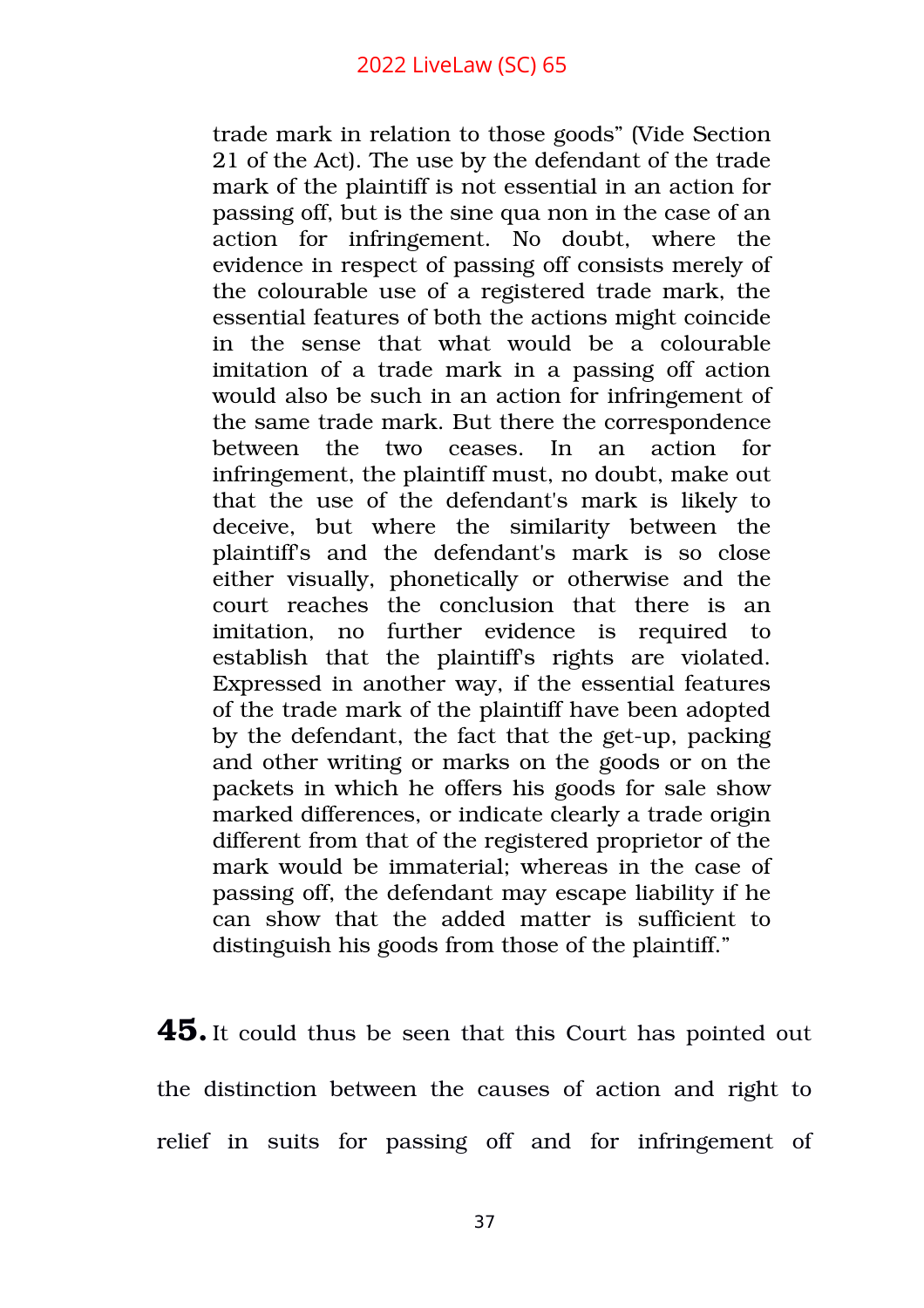registered trade mark. It has been held that the essentials of a passing off action with those in respect of an action complaining of an infringement of a registered trade mark, cannot be equated. It has been held that though an action for passing off is a Common Law remedy being an action for deceit, that is, a passing off by a person of his own goods as those of another; the action for infringement is a statutory right conferred on the registered proprietor of a registered trade mark for the vindication of the exclusive rights to the use of the trade mark in relation to those goods. The use by the defendant of the trade mark of the plaintiff is a *sine qua non* in the case of an action for infringement. It has further been held that if the essential features of the trade mark of the plaintiff have been adopted by the defendant, the fact that the get-up, packing and other writing or marks on the goods or on the packets in which he offers his goods for sale show marked differences, or indicate clearly a trade origin different from that of the registered proprietor of the mark, would be immaterial in a case of infringement of the trade mark, whereas in the case of a passing off, the defendant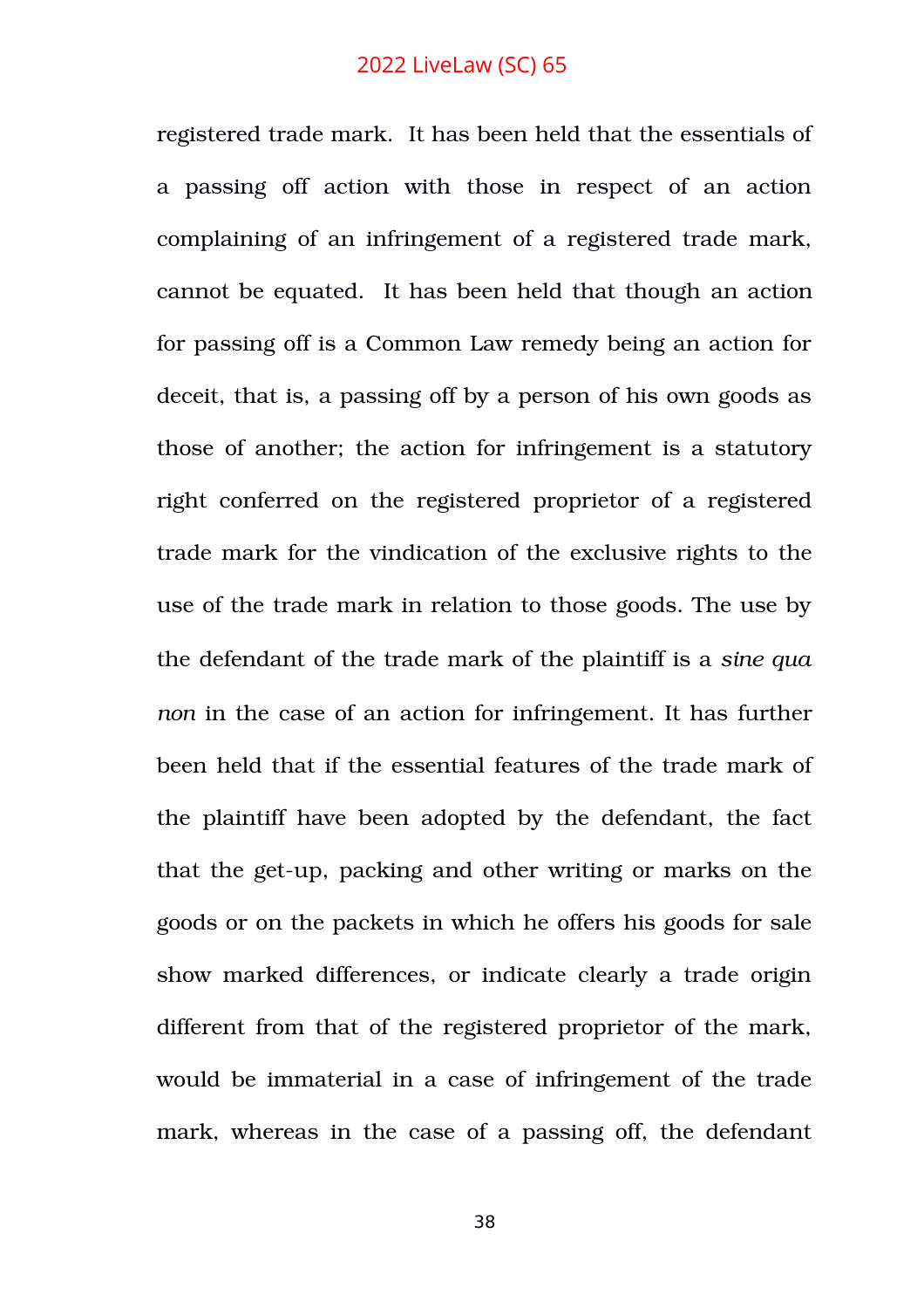may escape liability if he can show that the added matter is

sufficient to distinguish his goods from those of the plaintiff.

**46.** Again, while considering the provisions of Section 21 of

the 1940 Act, this Court in the case of *Ruston & Hornsby*

Limited (supra), observed thus:

"**4.** It very often happens that although the defendant is not using the trade mark of the plaintiff, the get up of the defendant's goods may be so much like the plaintiffs that a clear case of passing off would be proved. It is on the contrary conceivable that although the defendant may be using the plaintiff's mark the get up of the defendant's goods may be so different from the get up of the plaintiff's goods and the prices also may by so different that there would be no probability of deception of the public. Nevertheless, in an action on the trade mark, that is to say, in an infringement action, an injunction would issue as soon as it is proved that the defendant is improperly using the plaintiff's mark.

**5.** The action for infringement is a statutory right. It is dependent upon the validity of the registration and subject to other restrictions laid down in Sections 30, 34 and 35 of the Act. On the other hand the gist of a passing off action is that *A* is not entitled to represent his goods as the goods of *B* but it is not necessary for  $B$  to prove that  $A$  did this knowingly or with any intent to deceive. It is enough that the get-up of  $B$ 's goods has become distinctive of them and that there is a probability of confusion between them and the goods of *A.* No case of actual deception nor any actual damage need be proved. At common law the action was not maintainable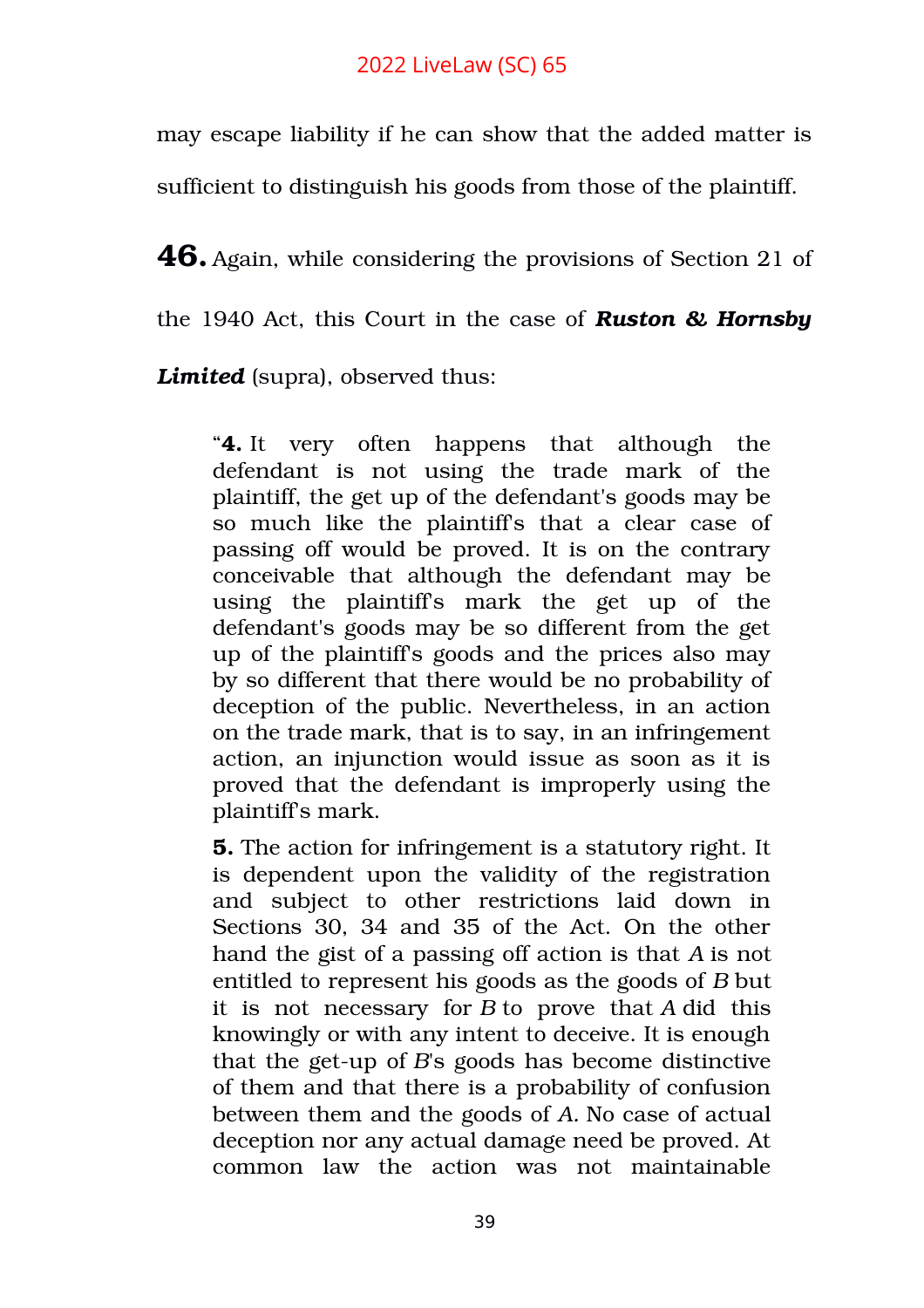unless there had been fraud on *A*'s part. In equity, however, Lord Cottenham, L.C., in *Millington* v. *Fox* [3 My & Cr 338] held that it was immaterial whether the defendant had been fraudulent or not in using the plaintiff's trade mark and granted an injunction accordingly. The common law courts, however, adhered to their view that fraud was necessary until the Judicature Acts, by fusing law and equity, gave the equitable rule the victory over the common law rule.

**6.** The two actions, however, are closely similar in some respects. As was observed by the Master of the Rolls in *Saville Perfumery Ltd.* v. *June Perfect Ltd.* [58 RPC 147 at 161] :

"The statute law relating to infringement of trade marks is based on the same fundamental idea as the law relating to passing-off. But it differs from that law in two particulars, namely (1) it is concerned only with one method of passing-off, namely, the use of a trade mark, and (2) the statutory protection is absolute in the sense that once a mark is shown to offend, the user of it cannot escape by showing that by something outside the actual mark itself he has distinguished his goods from those of the registered proprietor. Accordingly, in considering the question of infringement the Courts have held, and it is now expressly provided by the Trade Marks Act, 1938, Section 4, that infringement takes place not merely by exact imitation but by the use of a mark so nearly resembling the registered mark as to be likely to deceive.""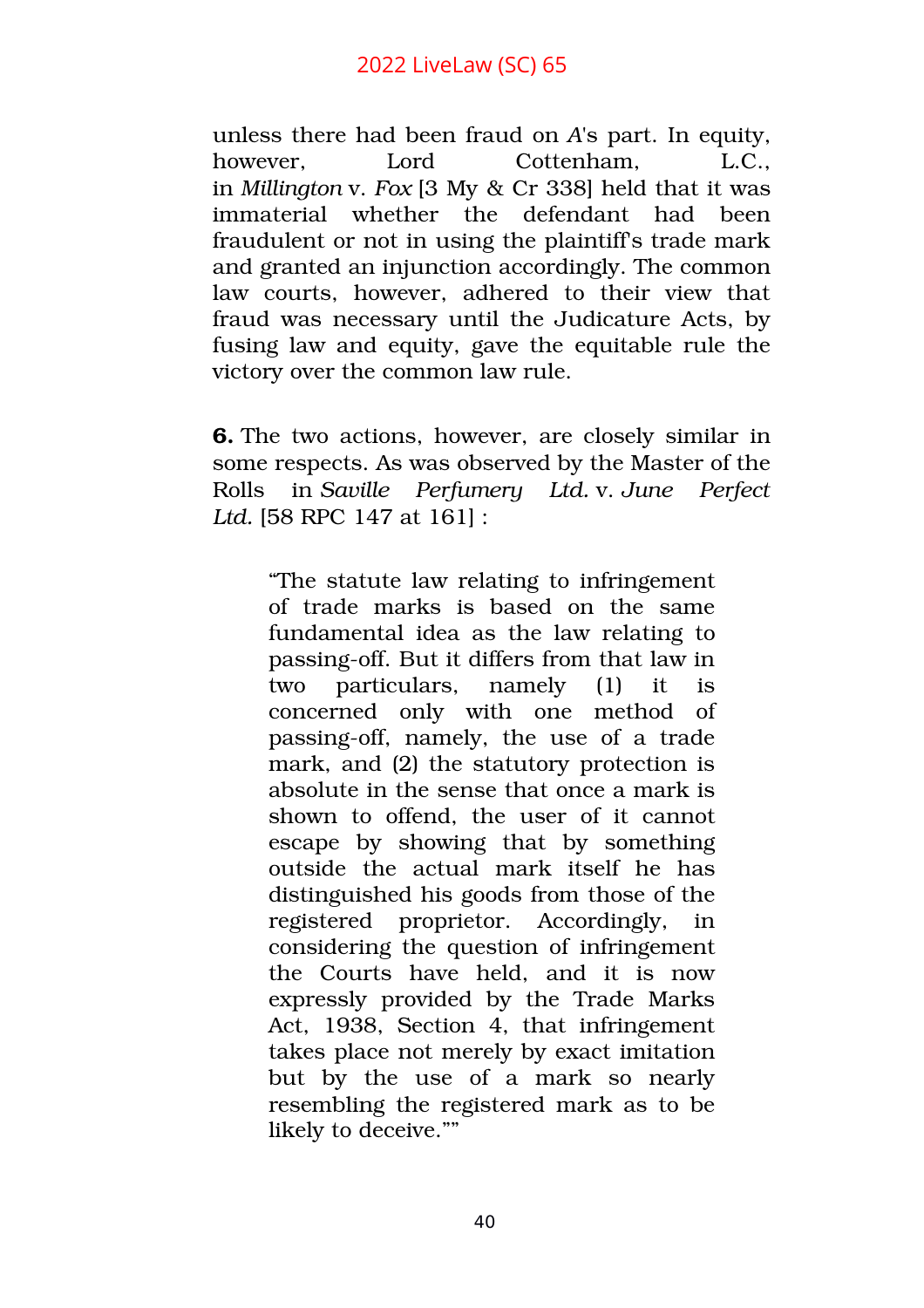**47.**It could thus be seen that this Court again reiterated that the question to be asked in an infringement action is as to whether the defendant is using a mark which is same as, or which is a colourable imitation of the plaintiff's registered trade mark. It has further been held that though the get up of the defendant's goods may be so different from the plaintiff's goods and the prices may also be so different that there would be no probability of deception of the public, nevertheless even in such cases, *i.e.*, in an infringement action, an injunction would be issued as soon as it is proved that the defendant is improperly using the plaintiff's mark. It has been reiterated that no case of actual deception nor any actual damage needs to be proved in such cases. This Court has further held that though two actions are closely similar in some respects, in an action for infringement, where the defendant's trade mark is identical with the plaintiff's trade mark, the Court will not enquire whether the infringement is such as is likely to deceive or cause confusion.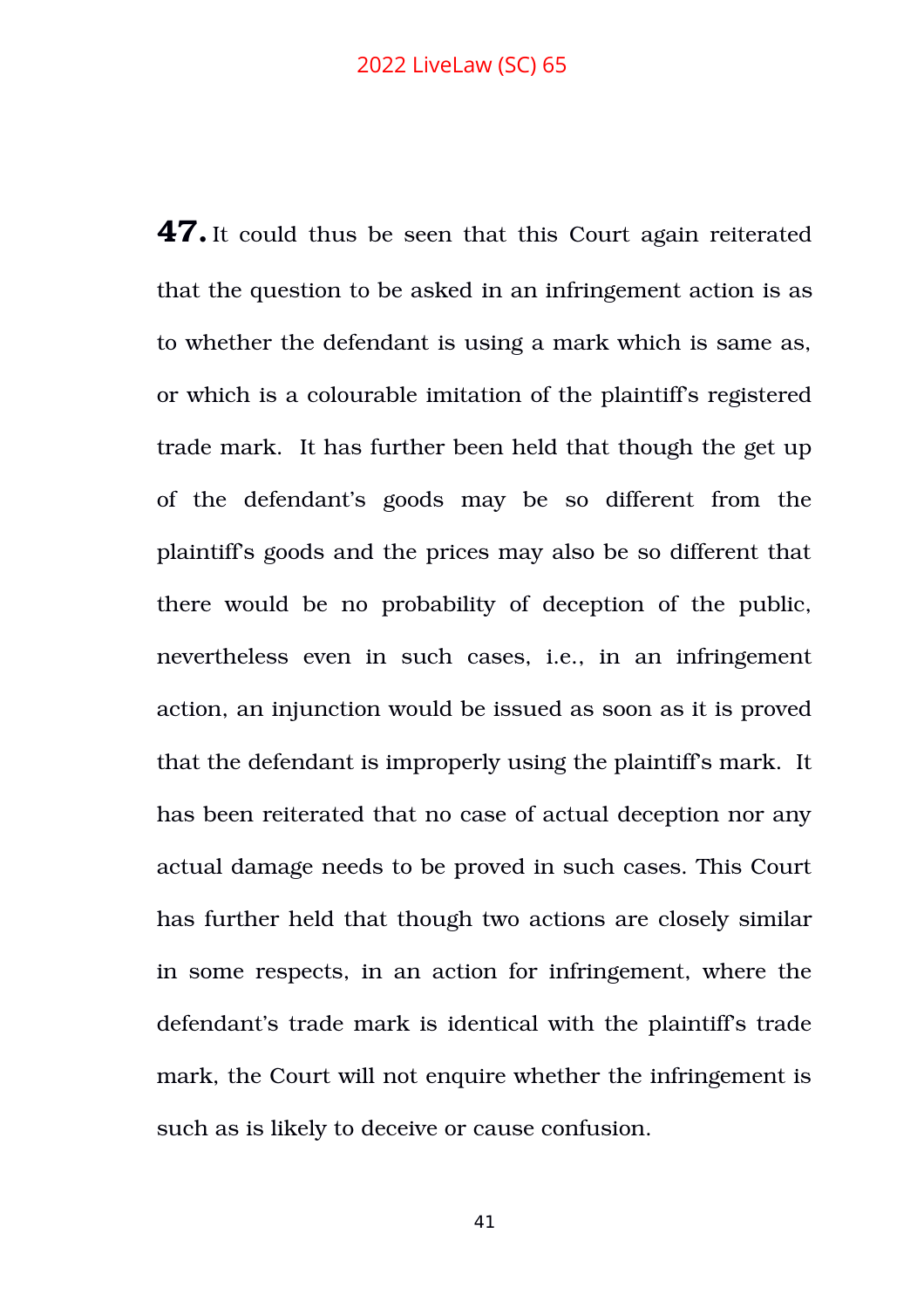**48.**In the present case, both the trial court and the High Court have come to the conclusion that the trade mark of the respondents-defendants is identical with that of the appellant-plaintiff and further that the services rendered by the respondents-defendants are under the same class, i.e., Class 16 and Class 42, in respect of which the appellantplaintiff's trade mark "RENAISSANCE" was registered. In such circumstances, the trial court had rightly held that the goods of the appellant-plaintiff would be covered by Section 29(2)(c) read with Section 29(3) of the said Act.

**49.** However, the High Court, while reversing the decree of injunction granted by the trial court, has held that the appellant-plaintiff had failed to establish that the trade mark has reputation in India and that the respondents-defendants' use thereof was honest and further that there was no confusion likely to be created in the minds of the consumers inasmuch as the class of consumers was totally different. It appears that the High Court has relied only on clause (c) of sub-section (4) of Section 29 of the said Act to arrive at such a conclusion.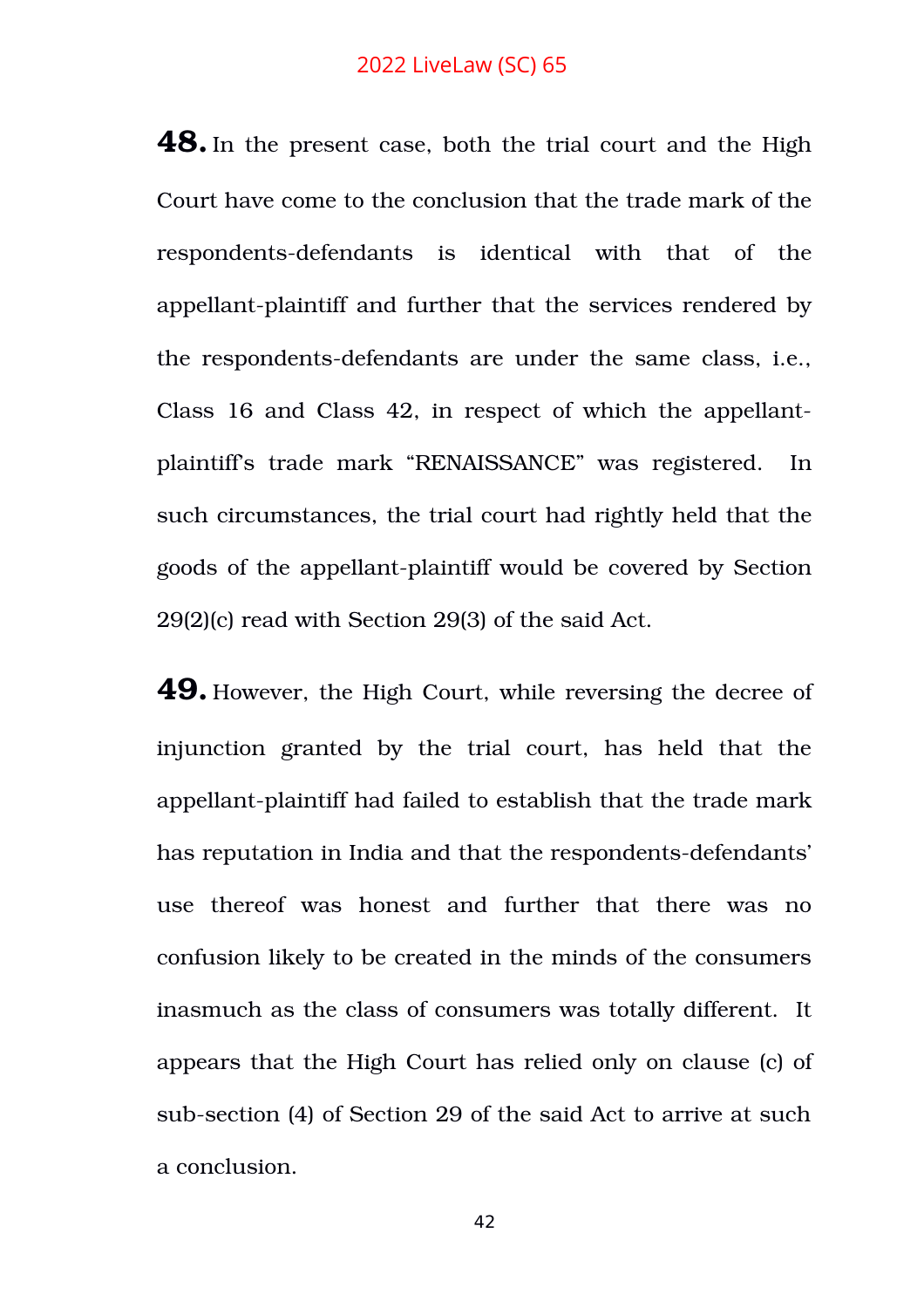**50.** We find that the High Court has totally erred in taking into consideration only clause (c) of sub-section (4) of Section 29 of the said Act. It is to be noted that, whereas, the legislature has used the word 'or' after clauses (a) and (b) in sub-section (2) of Section 29 of the said Act, it has used the word 'and' after clauses (a) and (b) in sub-section (4) of Section 29 of the said Act. It could thus be seen that the legislative intent is very clear. Insofar as sub-section (2) of Section 29 of the said Act is concerned, it is sufficient that any of the conditions as provided in clauses (a), (b) or (c) is satisfied.

**51.**It is further clear that in case of an eventuality covered under clause (c) of sub-section (2) of Section 29 in view of the provisions of subsection (3) of Section 29 of the said Act, the Court shall presume that it is likely to cause confusion on the part of the public.

**52.** The perusal of sub-section (4) of Section 29 of the said Act would reveal that the same deals with an eventuality when the impugned trade mark is identical with or similar to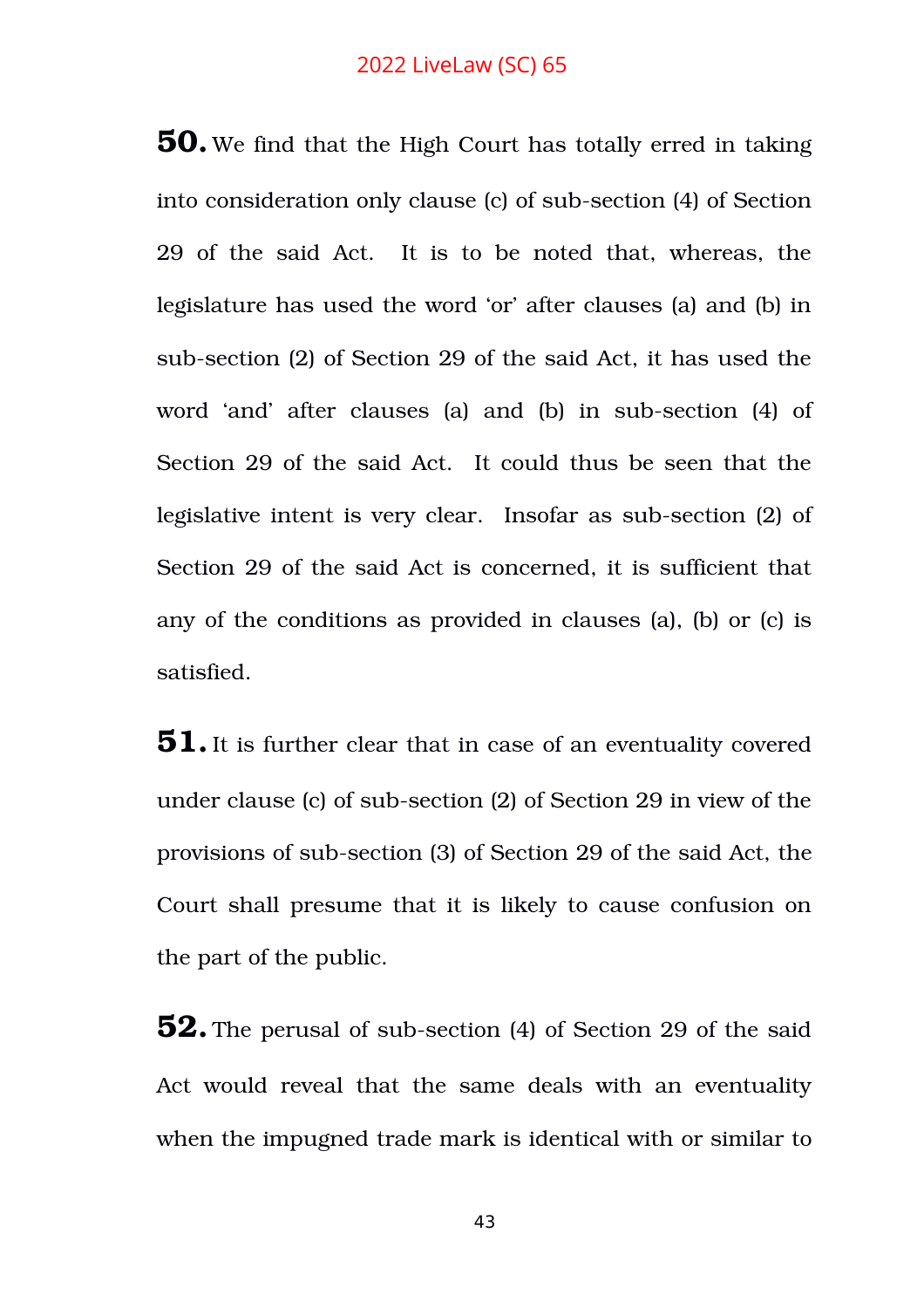the registered trade mark and is used in relation to goods or services which are not similar to those for which the trade mark is registered. Only in such an eventuality, it will be necessary to establish that the registered trade mark has a reputation in India and the use of the mark without due cause takes unfair advantage of or is detrimental to, the distinctive character or repute of the registered trade mark. The legislative intent is clear by employing the word "and" after clauses (a) and (b) in sub-section (4) of Section 29 of the said Act. Unless all the three conditions are satisfied, it will not be open to the proprietor of the registered trade mark to sue for infringement when though the impugned trade mark is identical with the registered trade mark, but is used in relation to goods or services which are not similar to those for which the trade mark is registered. To sum up, while sub-section (2) of Section 29 of the said Act deals with those situations where the trade mark is identical or similar and the goods covered by such a trade mark are identical or similar, sub-section (4) of Section 29 of the said Act deals with situations where though the trade mark is identical, but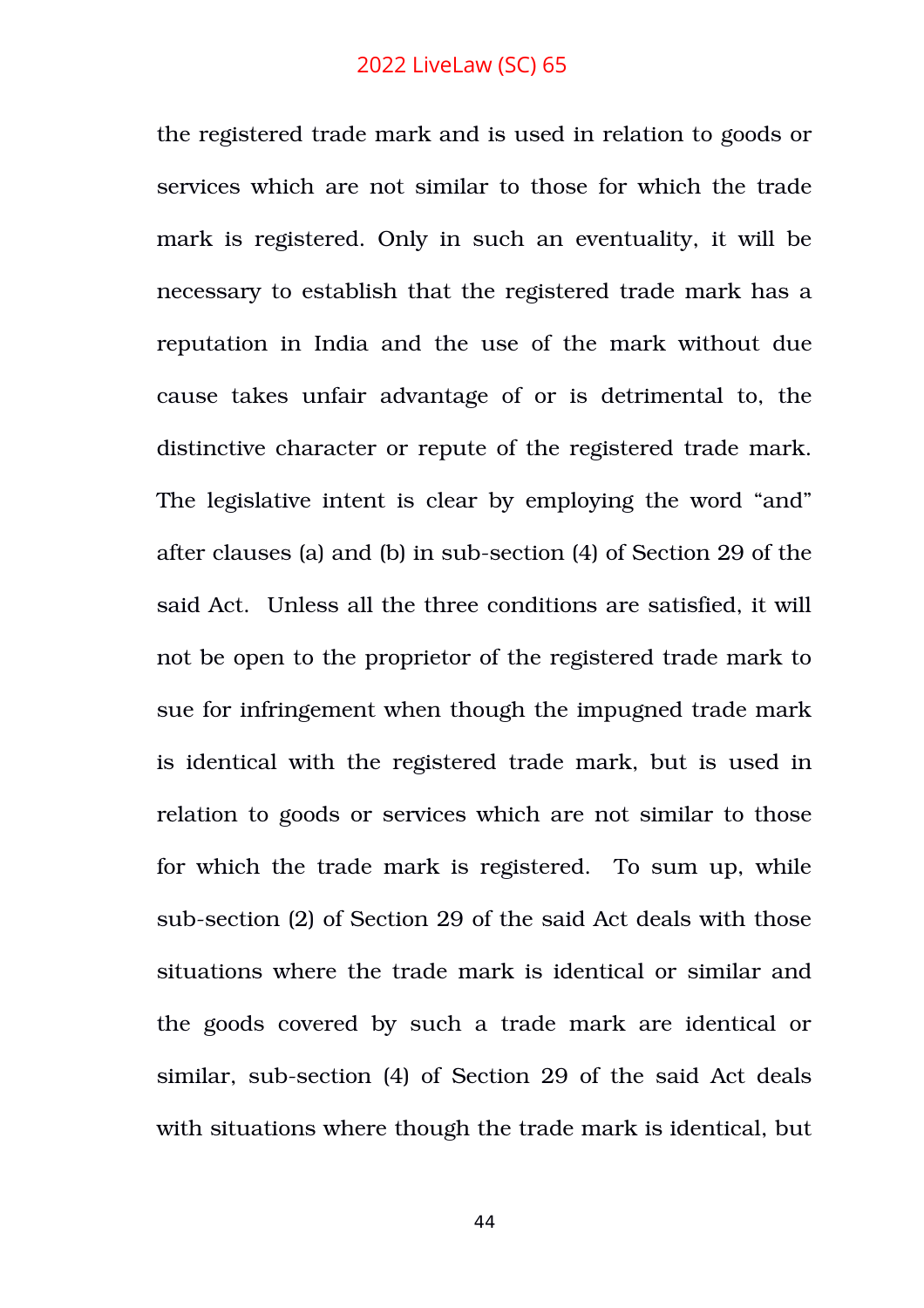the goods or services are not similar to those for which the trade mark is registered.

**53.** Undisputedly, the appellant-plaintiff's trade mark "RENAISSANCE" is registered in relation to goods and services in Class 16 and Class 42 and the mark "SAI RENAISSANCE", which is identical or similar to that of the appellant-plaintiff's trade mark, was being used by the respondents-defendants in relation to the goods and services similar to that of the appellant-plaintiff's.

**54.**In these circumstances, we are of the considered view that it was not open for the High Court to have entered into the discussion as to whether the appellant-plaintiff's trade mark had a reputation in India and the use of the mark without due cause takes unfair advantage of or is detrimental to, the distinctive character or repute of the registered trade mark. We find that the High Court has erred in entering into the discussion as to whether the respondents-defendants and the appellant-plaintiff cater to different classes of customers and as to whether there was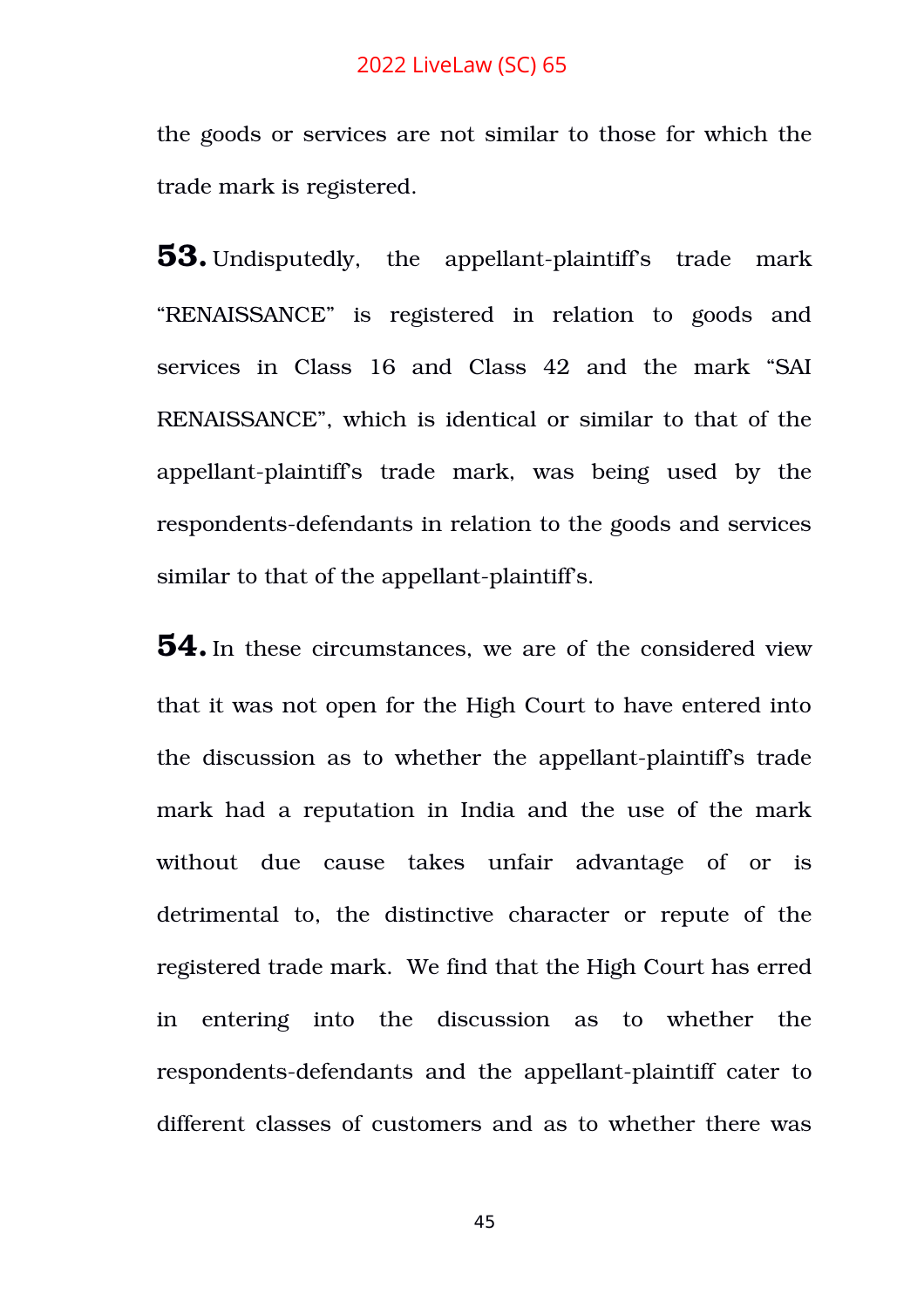likely to be confusion in the minds of consumers with regard to the hotel of the respondents-defendants belonging to the same group as of the appellant-plaintiff's. As held by this Court in the case of *Ruston & Hornsby Limited* (supra), in an action for infringement, once it is found that the defendant's trade mark was identical with the plaintiff's registered trade mark, the Court could not have gone into an enquiry whether the infringement is such as is likely to deceive or cause confusion. In an infringement action, an injunction would be issued as soon as it is proved that the defendant is improperly using the trade mark of the plaintiff.

**55.** It is not in dispute that the appellant-plaintiff's trade mark "RENAISSANCE" is registered under Class 16 and Class 42, which deals with hotels and hotel related services and goods. It is also not in dispute that the mark and the business name "SAI RENAISSANCE", which was being used by the respondents-defendants, was also in relation to Class 16 and Class 42. As such, the use of the word "RENAISSANCE" by the respondents-defendants as a part of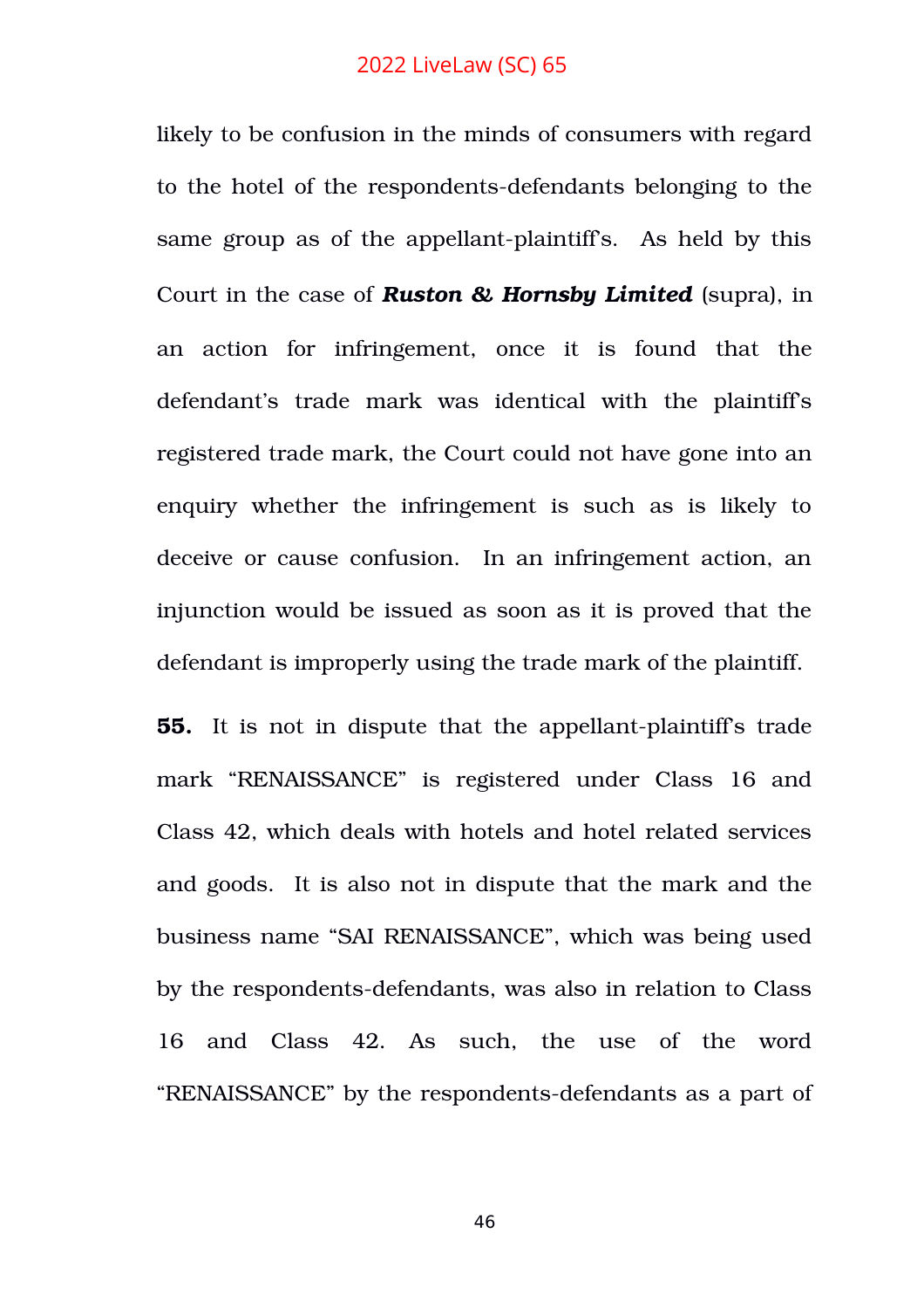their trade name or business concern, would squarely be hit by sub-section (5) of Section 29 of the said Act.

**56.** It is further to be noted that the words "RENAISSANCE" and "SAI RENAISSANCE" are phonetically as well as visually similar. As already discussed hereinabove, sub-section (9) of Section 29 of the said Act provides that where the distinctive elements of a registered trade mark consist of or include words, the trade mark may be infringed by the spoken use of those words as well as by their visual representation. As such, the use of the word "SAI RENAISSANCE" which is phonetically and visually similar to "RENAISSANCE", would also be an act of infringement in view of the provisions of sub-section (9) of Section 29 of the said Act.

**57.**It is pertinent to note that, the High Court has relied on Section  $30(1)(b)$  of the said Act in paragraph  $(18)$  of the impugned judgment. It will be relevant to refer to paragraph (18), which reads thus:

"18. Section 30(1)(b) of the Act has also contextual application. This Section reads as follows:

"**30. Limits of effect of registered trade mark.** (1) Nothing in section 29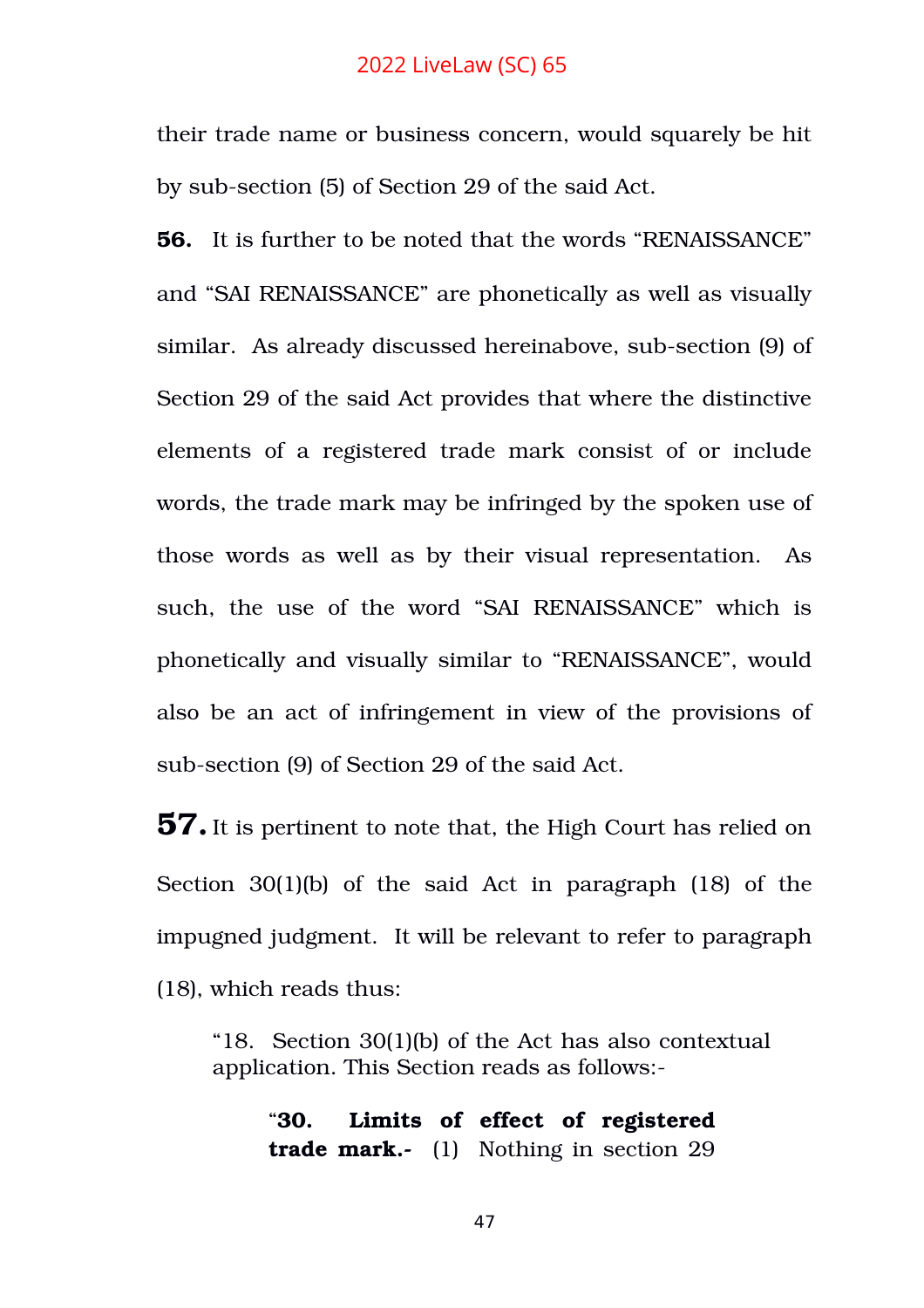shall be construed as preventing the use of a registered trade mark by any person for the purposes of identifying goods or services as those of the proprietor provided the use

(a)xxxxxxxxxxx (b) this not such as to take unfair advantage of or be detrimental to the distinctive character or repute of the trade mark.""

**58.** The glaring mistake that has been committed by the High Court is the failure to notice the following part of Section 30(1) of the said Act:

"(a) is in accordance with honest practices in industrial or commercial matters, and"

**59.** The perusal of Section 30(1) of the said Act would reveal that for availing the benefit of Section 30 of the said Act, it is required that the twin conditions, i.e., the use of the impugned trade mark being in accordance with the honest practices in industrial or commercial matters, and that such a use is not such as to take unfair advantage of or be detrimental to the distinctive character or repute of the trade mark, are required to be fulfilled. It is again to be noted that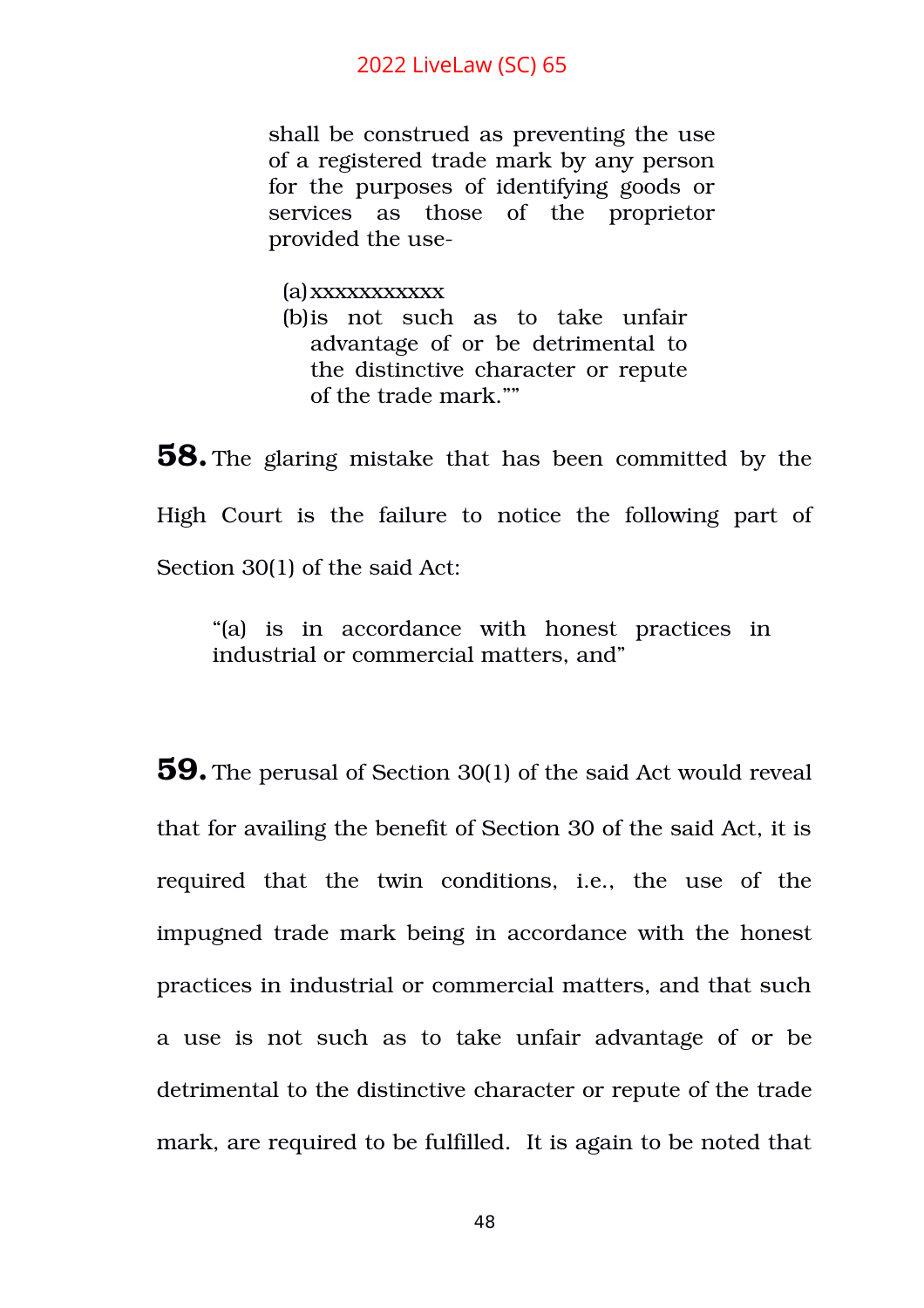in sub-section (1) of Section 30 of the said Act, after clause (a), the word used is 'and', like the one used in sub-section (4) of Section 29 of the said Act, in contradistinction to the word 'or' used in sub-section (2) of Section 29 of the said Act. The High Court has referred only to the condition stipulated in clause (b) of sub-section (1) of Section 30 of the said Act ignoring the fact that, to get the benefit of sub-section (1) of Section 30 of the said Act, both the conditions had to be fulfilled. Unless it is established that such a use is in accordance with the honest practices in industrial or commercial matters, and is not to take unfair advantage or is not detrimental to the distinctive character or repute of the trade mark, one could not get benefit under Section 30(1) of the said Act. As such, the finding in this regard by the High Court is also erroneous.

**60.** We find that the High Court has failed to take into consideration two important principles of interpretation. The first one being of textual and contextual interpretation. It will be apposite to refer to the guiding principles, succinctly summed up by Chinnappa Reddy, J., in the judgment of this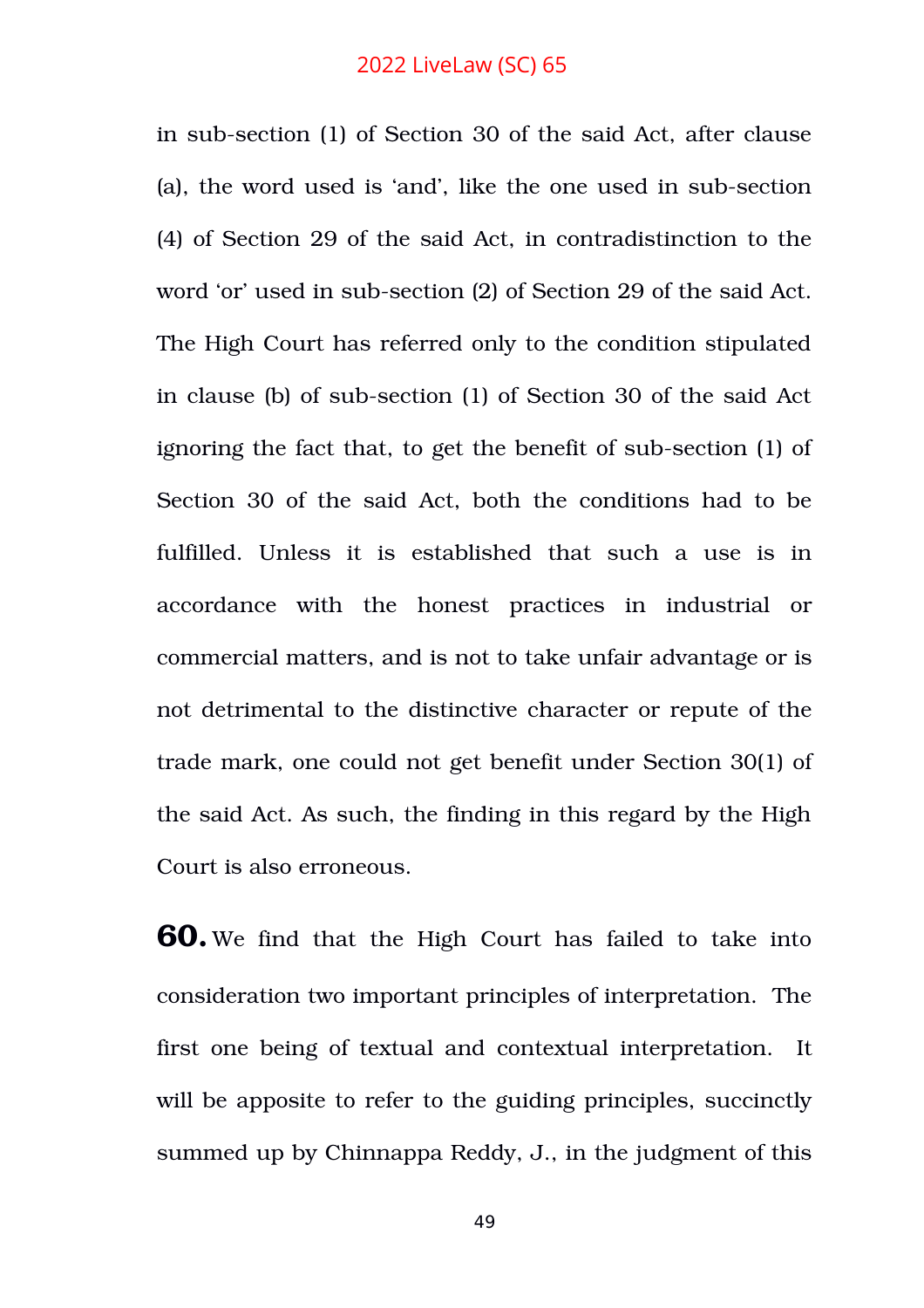# Court in the case of *Reserve Bank of India v. Peerless*

# *General Finance and Investment Co. Ltd. and Others[10](#page-49-0)*:

"**33.** Interpretation must depend on the text and the context. They are the bases of interpretation. One may well say if the text is the texture, context is what gives the colour. Neither can be ignored. Both are important. That interpretation is best which makes the textual interpretation match the contextual. A statute is best interpreted when we know why it was enacted. With this knowledge, the statute must be read, first as a whole and then section by section, clause by clause, phrase by phrase and word by word. If a statute is looked at, in the context of its enactment, with the glasses of the statute-maker, provided by such context, its scheme, the sections, clauses, phrases and words may take colour and appear different than when the statute is looked at without the glasses provided by the context. With these glasses we must look at the Act as a whole and discover what each section, each clause, each phrase and each word is meant and designed to say as to fit into the scheme of the entire Act. No part of a statute and no word of a statute can be construed in isolation. Statutes have to be construed so that every word has a place and everything is in its place. It is by looking at the definition as a whole in the setting of the entire Act and by reference to what preceded the enactment and the reasonsfor it that the Court construed the expression "Prize Chit" in *Srinivasa* [(1980) 4 SCC 507 : (1981) 1 SCR 801 : 51 Com Cas 464] and we find no reason to depart from the Court's construction."

<span id="page-49-0"></span>10 **(1987) 1 SCC 424**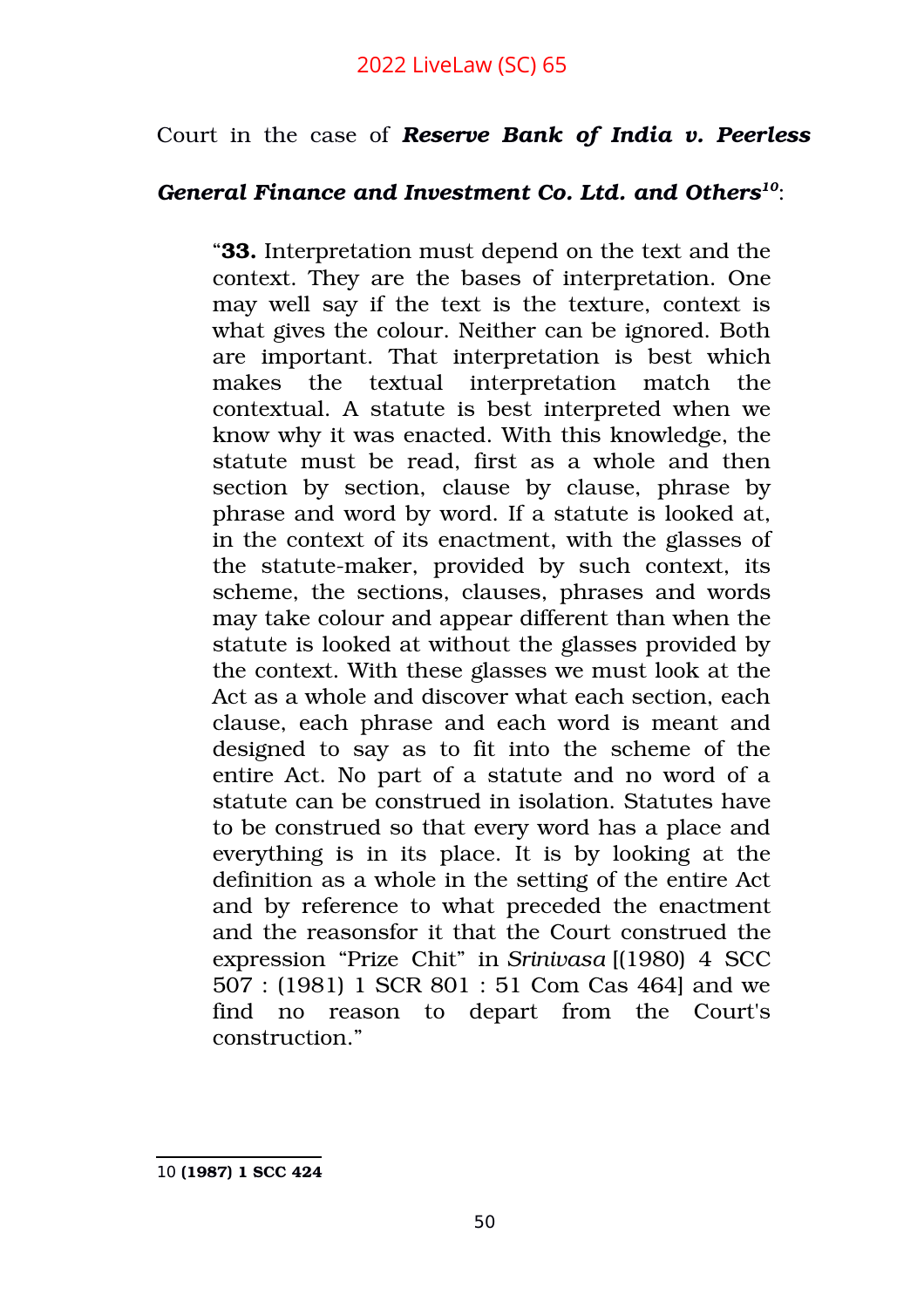**61.**It is thus trite law that while interpreting the provisions of a statute, it is necessary that the textual interpretation should be matched with the contextual one. The Act must be looked at as a whole and it must be discovered what each section, each clause, each phrase and each word is meant and designed to say as to fit into the scheme of the entire Act. No part of a statute and no word of a statute can be construed in isolation. Statutes have to be construed so that every word has a place and everything is in its place. As already discussed hereinabove, the said Act has been enacted by the legislature taking into consideration the increased globalization of trade and industry, the need to encourage investment flows and transfer of technology, and the need for simplification and harmonization of trade mark management systems. One of the purposes for which the said Act has been enacted is prohibiting the use of someone else's trade mark as a part of the corporate name or the name of business concern. If the entire scheme of the Act is construed as a whole, it provides for the rights conferred by registration and the right to sue for infringement of the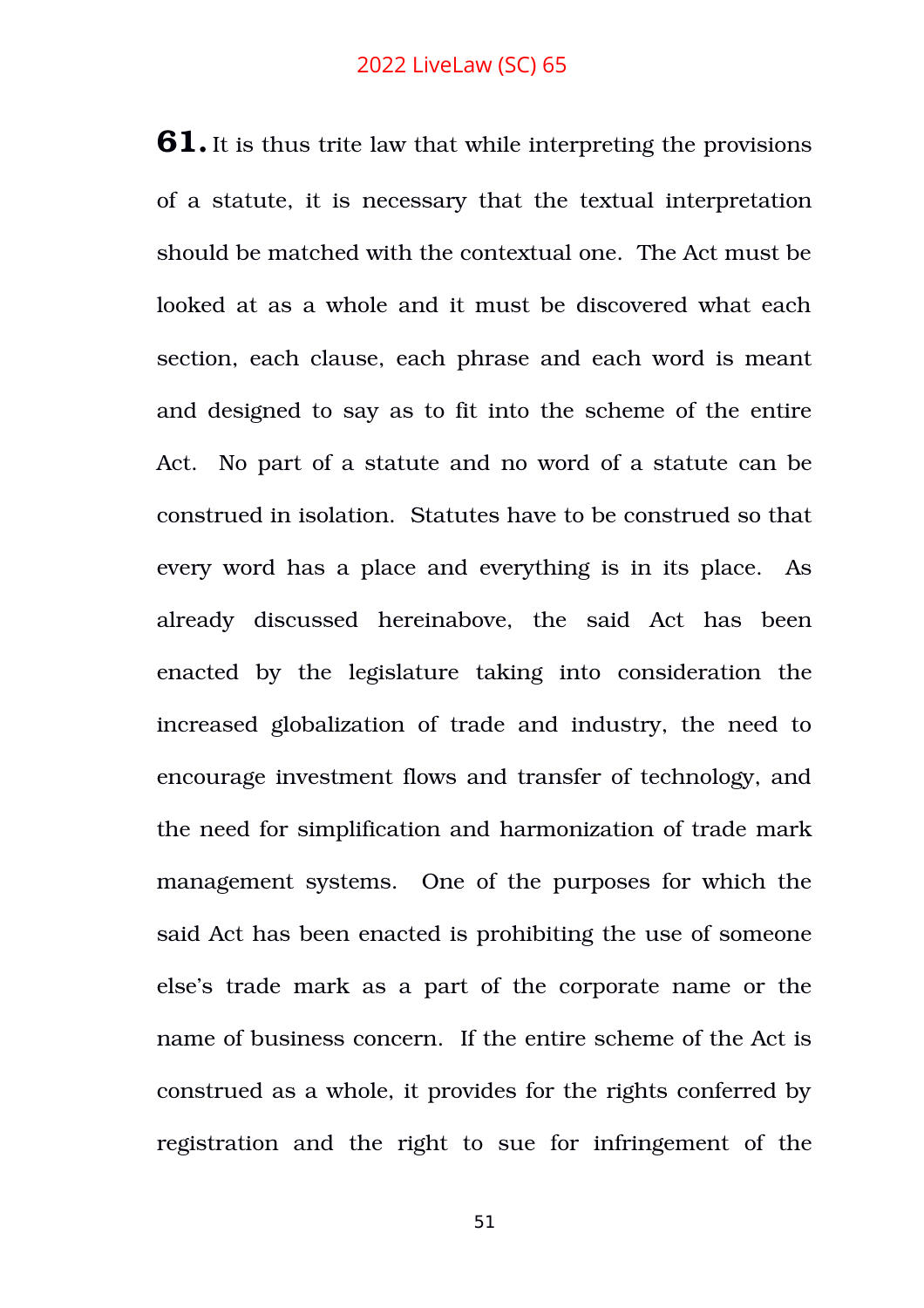registered trade mark by its proprietor. The legislative scheme as enacted under the said statute elaborately provides for the eventualities in which a proprietor of the registered trade mark can bring an action for infringement of the trade mark and the limits on effect of the registered trade mark. By picking up a part of the provisions in sub-section (4) of Section 29 of the said Act and a part of the provision in sub-section (1) of Section 30 of the said Act and giving it a textual meaning without considering the context in which the said provisions have to be construed, in our view, would not be permissible. We are at pains to say that the High Court fell in error in doing so.

**62.** Another principle that the High Court has failed to notice is that a part of a section cannot be read in isolation. This Court, speaking through A.P. Sen, J., in the case of *Balasinor Nagrik Cooperative Bank Ltd. v. Babubhai Shankerlal Pandya and Others[11](#page-51-0)*, observed thus:

"**4.** …..It is an elementary rule that construction of a section is to be made of all parts together. It is not permissible to omit any part of it. For, the principle

<span id="page-51-0"></span><sup>11</sup> **(1987) 1 SCC 606**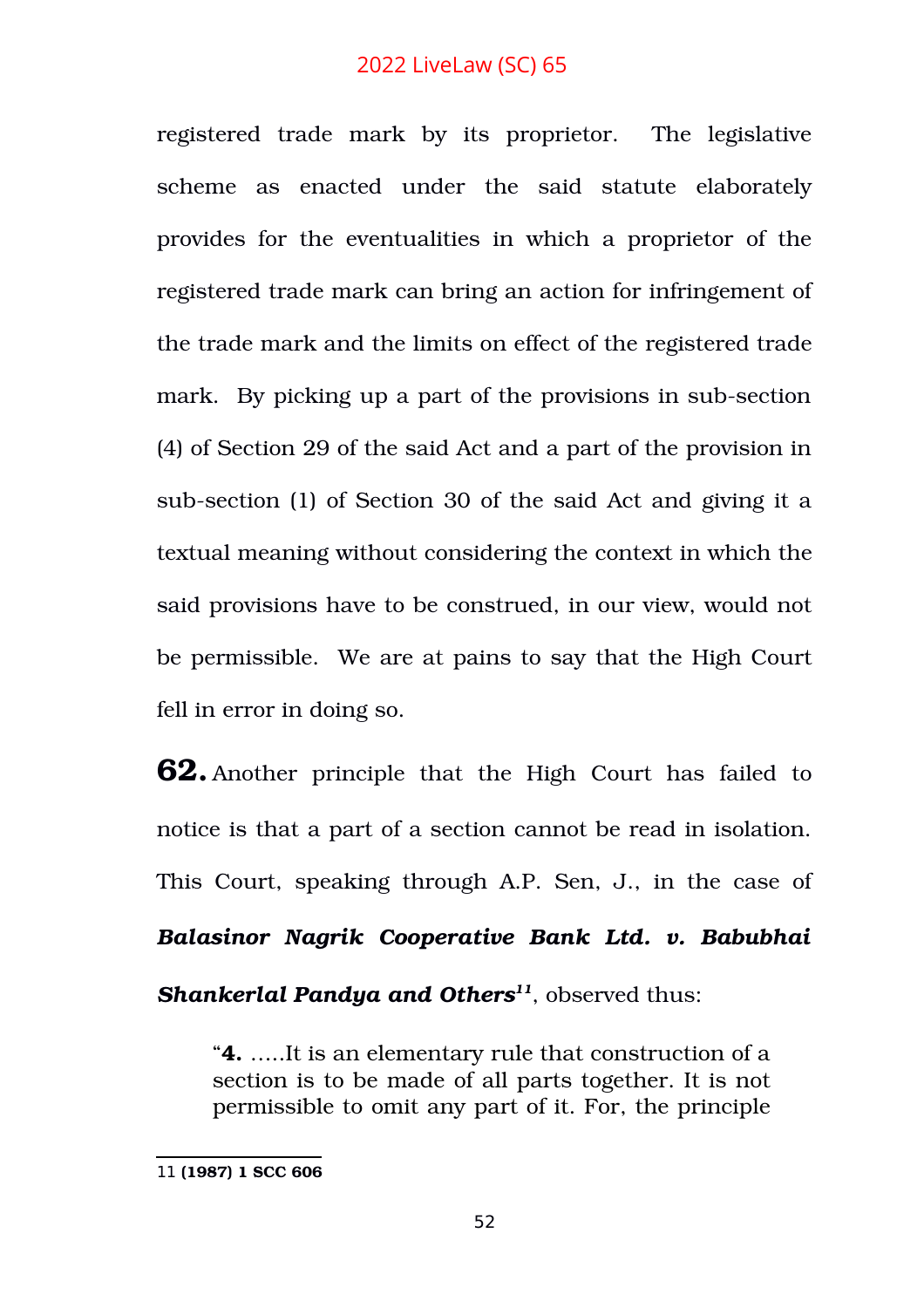that the statute must be read as a whole is equally applicable to different parts of the same section….."

This principle was reiterated by this Court in the case of

## *Kalawatibai v. Soiryabai and Others[12](#page-52-0)*:

"**6.** ….. It is well settled that a section has to be read in its entirety as one composite unit without bifurcating it or ignoring any part of it….."

**63.**Ignoring this principle, the High Court has picked up clause (c) of sub-section (4) of Section 29 of the said Act in isolation without even noticing the other provisions contained in the said sub-section (4) of Section 29 of the said Act. Similarly, again while considering the import of subsection (1) of Section 30 of the said Act, the High Court has only picked up clause (b) of sub-section (1) of Section 30 of the said Act, ignoring the provisions contained in clause (a) of the said sub-section (1) of Section 30 of the said Act.

**64.** That leaves us with the reliance placed by the High Court on the judgment of this Court in the case of *Midas*

<span id="page-52-0"></span><sup>12</sup> **(1991) 3 SCC 410**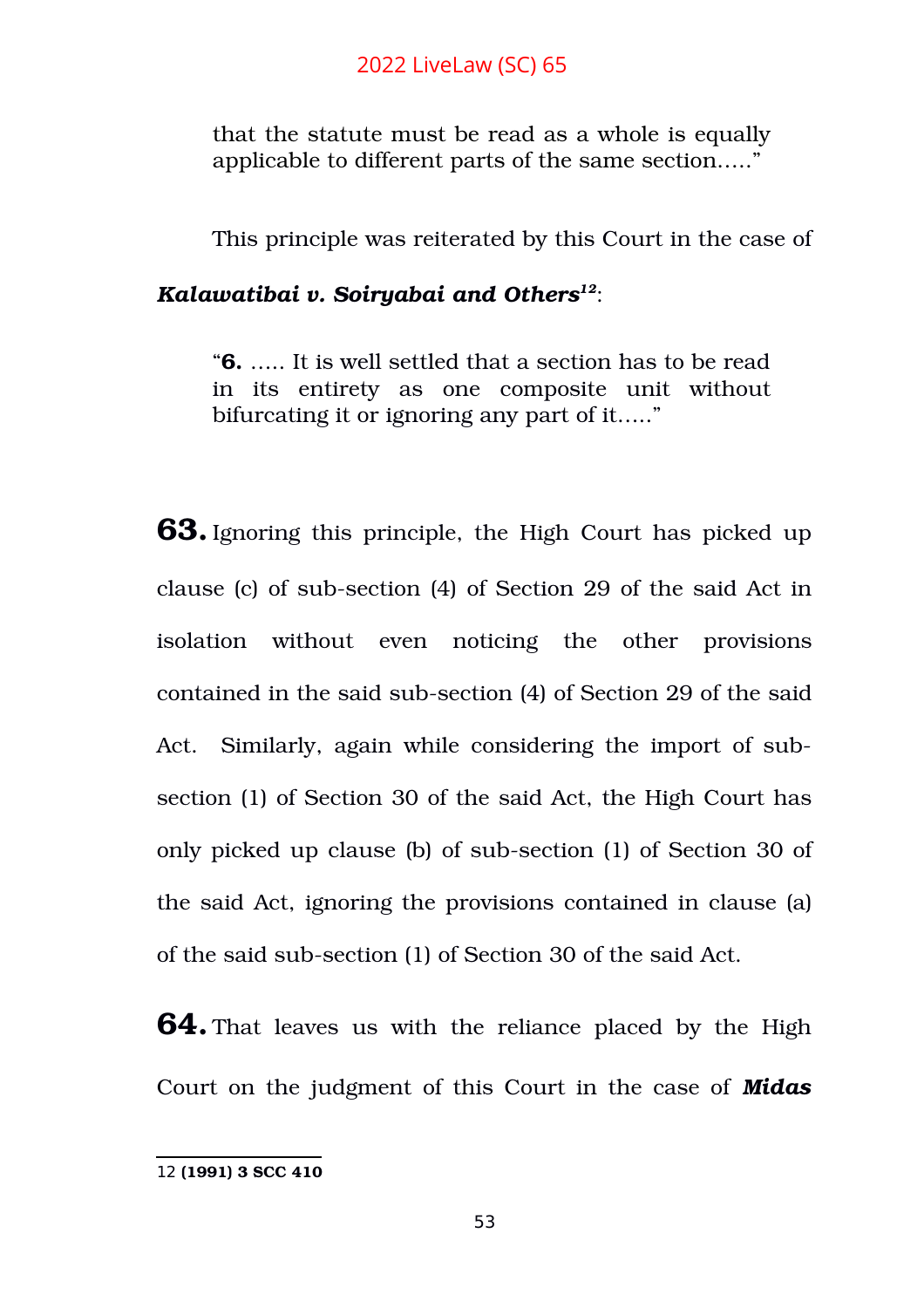*Hygiene Industries (P) Limited* (supra). The High Court has relied on the following observations of this Court in the aforementioned case:

"**5.** The law on the subject is well settled. In cases of infringement either of trade mark or of copyright, normally an injunction must follow. Mere delay in bringing action is not sufficient to defeat grant of injunction in such cases. *The grant of injunction also becomes necessary if it prima facie appears that the adoption of the mark was itself dishonest.*

[emphasis supplied by me]"

**65.** The emphasis has been placed by the High Court on the observations of this Court in the case of *Midas Hygiene Industries (P) Limited* (supra) to the effect that the grant of injunction also becomes necessary if it *prima facie* appears that the adoption of the mark was itself dishonest. The High Court has relied upon the said observations to reverse the order of injunction on the ground that there is no dishonesty in the respondents-defendants' adoption of the mark and therefore, they cannot be said to have infringed the trade mark. In our considered view, the aforesaid observations are made out of context. In the said case, the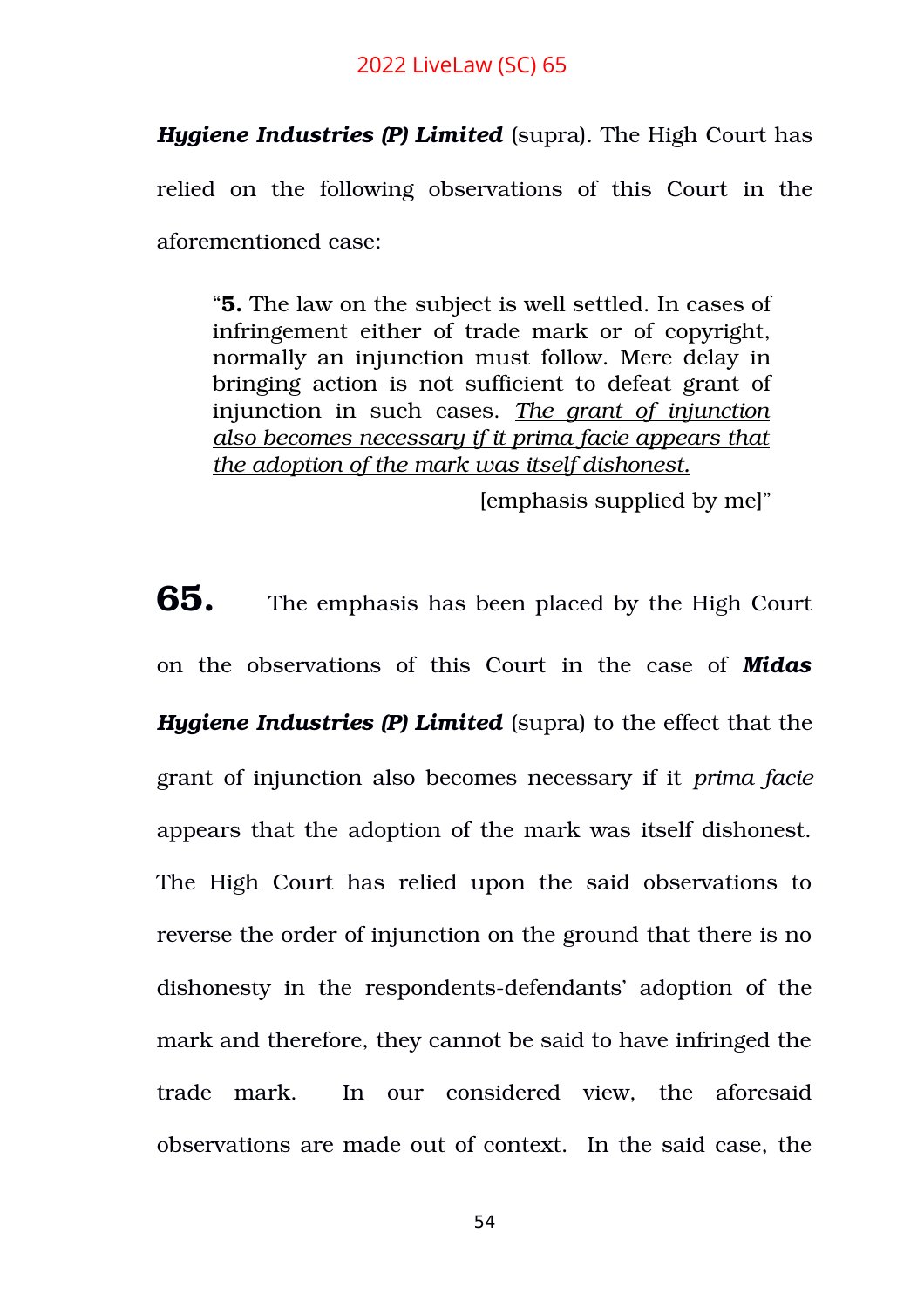suit was filed for passing off or for infringement of the copyright. In the said case, the Single Judge of the High Court had granted injunction in favour of the plaintiff from manufacturing, marketing, distributing or selling insecticides, pesticides as well as insect repellent under the name 'LAXMAN REKHA'. The Division Bench had vacated the injunction on the ground that there was delay and laches. This Court found that at least from 1991, the plaintiff was using the mark 'LAXMAN REKHA' and the plaintiff was having a copyright in the marks 'KRAZY LINES' and 'LAXMAN REKHA' with effect from 19<sup>th</sup> November 1991. It was also found that the respondent worked with the plaintiff prior to launching his business. In the said case, this Court observed that the grant of injunction becomes necessary if it *prima facie* appears that the adoption of the mark was itself dishonest. However, the said judgment cannot be used as a ratio for the proposition that, if the plaintiff fails to prove that the defendant's use was dishonest, an injunction cannot be granted. On the contrary, the High Court has failed to take into consideration the observations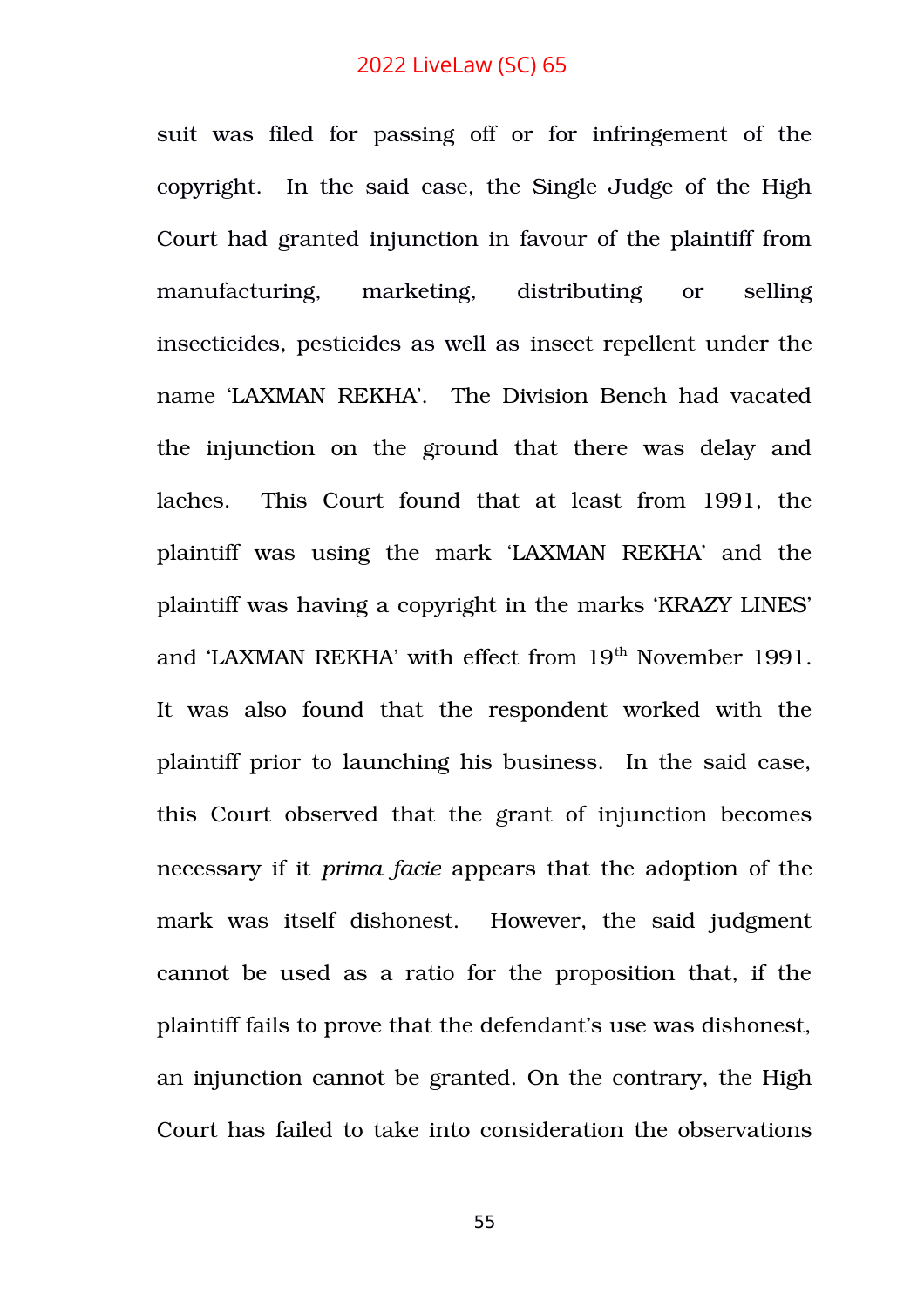made in the very same paragraph to the effect that in cases of infringement, either of a trade mark or copyright, normally an injunction must follow.

**66.**Insofar as the reliance placed by the learned counsel for the respondents-defendants on the judgment of this Court in the case of *Khoday Distilleries Limited* (supra) is concerned, the said case arose out of an application filed by the applicants on  $21<sup>st</sup>$  April 1986 with regard to rectification of the trade mark. In the said case, the manufacture of the product was started by the company in May 1968. The said company filed an application for registration of its mark before the competent authority. The manufacturer was informed that its application was accepted and it was allowed to proceed with the advertisement and the trade mark was subsequently registered inasmuch as there was only one opposition, and as such, the trade mark came to be registered. The applicants had not filed any opposition application. They came to know of the manufacturer's mark on or about  $20<sup>th</sup>$  September 1974. They filed an application for rectification of the said trade mark on  $21<sup>st</sup>$  April 1986.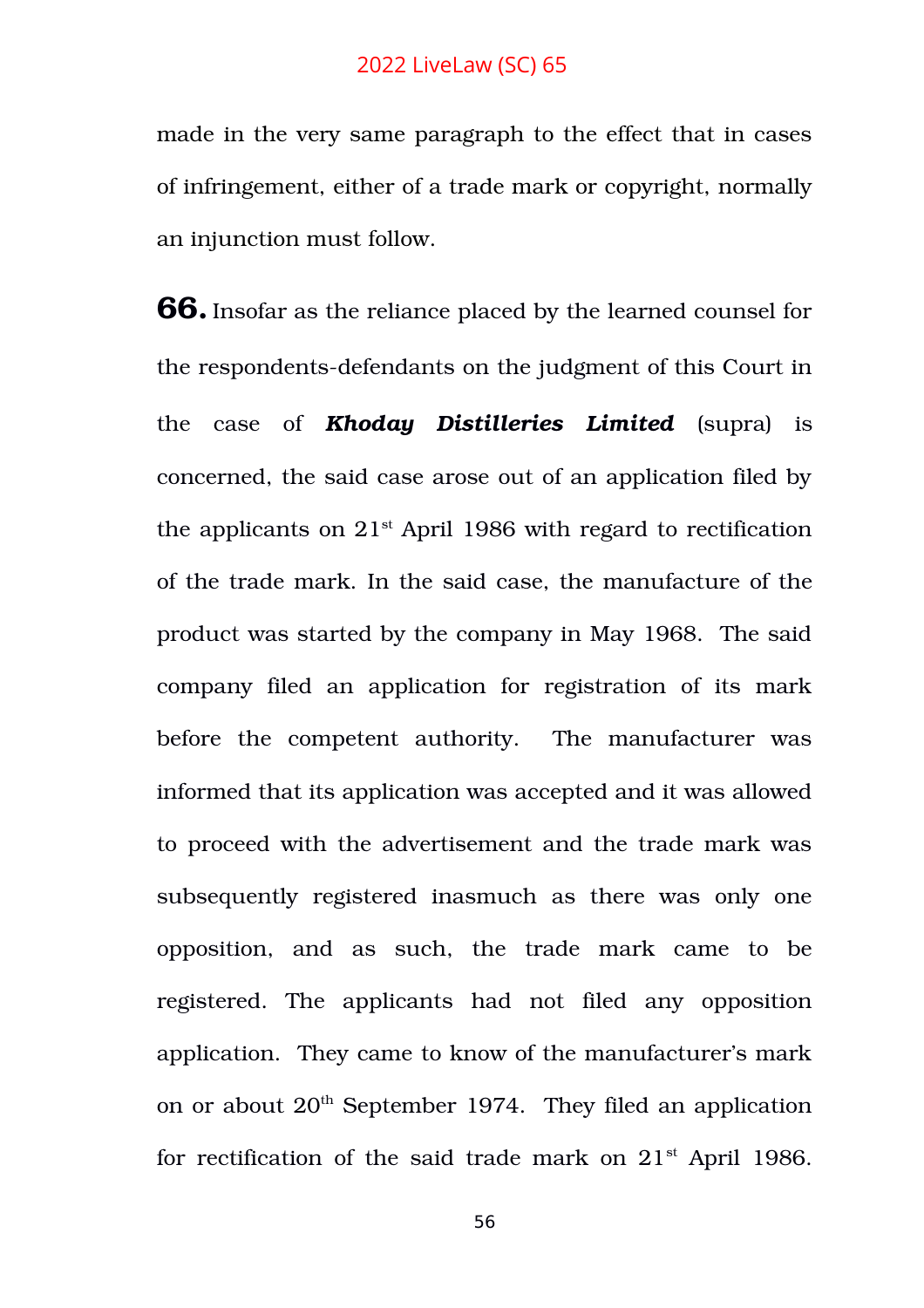The question of acquiescence was considered in the said case since it was noticed that though the product was being manufactured since 1968 and though the applicants who sought rectification application came to know about the same on or around  $20<sup>th</sup>$  September 1974, the rectification application came to be filed only in the year 1986. The present case arises out of an action for infringement of a trade mark. As such, ratio in *Khoday Distilleries Limited* (supra), would not be applicable to the present case. It is further to be noted that this Court in paragraph (84) of the said judgment has specifically observed that the said Act had no application in the said case, which reads thus:

"**84.** So far as the applicability of the 1999 Act is concerned, having regard to the provisions of Sections 20(2) and 26(2), we are of the opinion that the 1999 Act will have no application."

**67.** In that view of the matter, reliance placed by the respondents-defendants on the judgment of this Court in the case of *Khoday Distilleries Limited* (supra) is misplaced.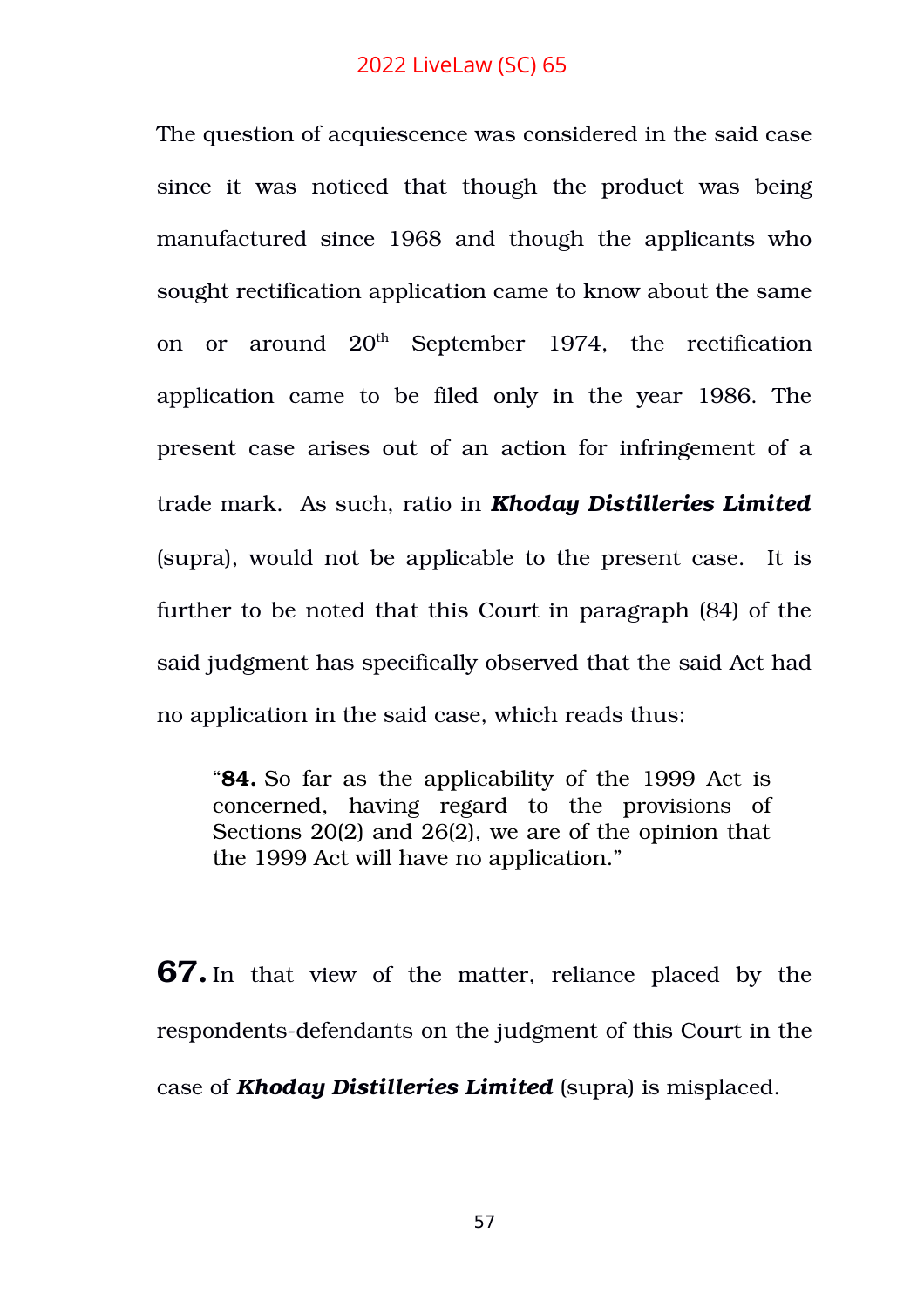**68.**Insofar as reliance placed on the judgment of this Court in the case of *Nandhini Deluxe* (supra) is concerned, in the said case, the marks for consideration were "Nandhini" and "Nandini". It will be relevant to refer to the following observations of this Court in the said case:

"**30.** Applying the aforesaid principles to the instant case, when we find that not only visual appearance of the two marks is different, they even relate to different products. Further, the manner in which they are traded by the appellant and the respondent respectively, highlighted above, it is difficult to imagine that an average man of ordinary intelligence would associate the goods of the appellant as that of the respondent."

**69.** It could thus be seen that in the facts of the said case, not only the visual appearance of the two marks were different, but they even related to different products. As such, the said judgment would also be of no assistance to the case of the respondents-defendants in the present case.

**70.** Insofar as the reliance placed on the judgment of this Court in the case of *Neon Laboratories Limited* (supra) is concerned, the said case arose out of the proceedings for grant of temporary injunction under Order XXXIX Rules 1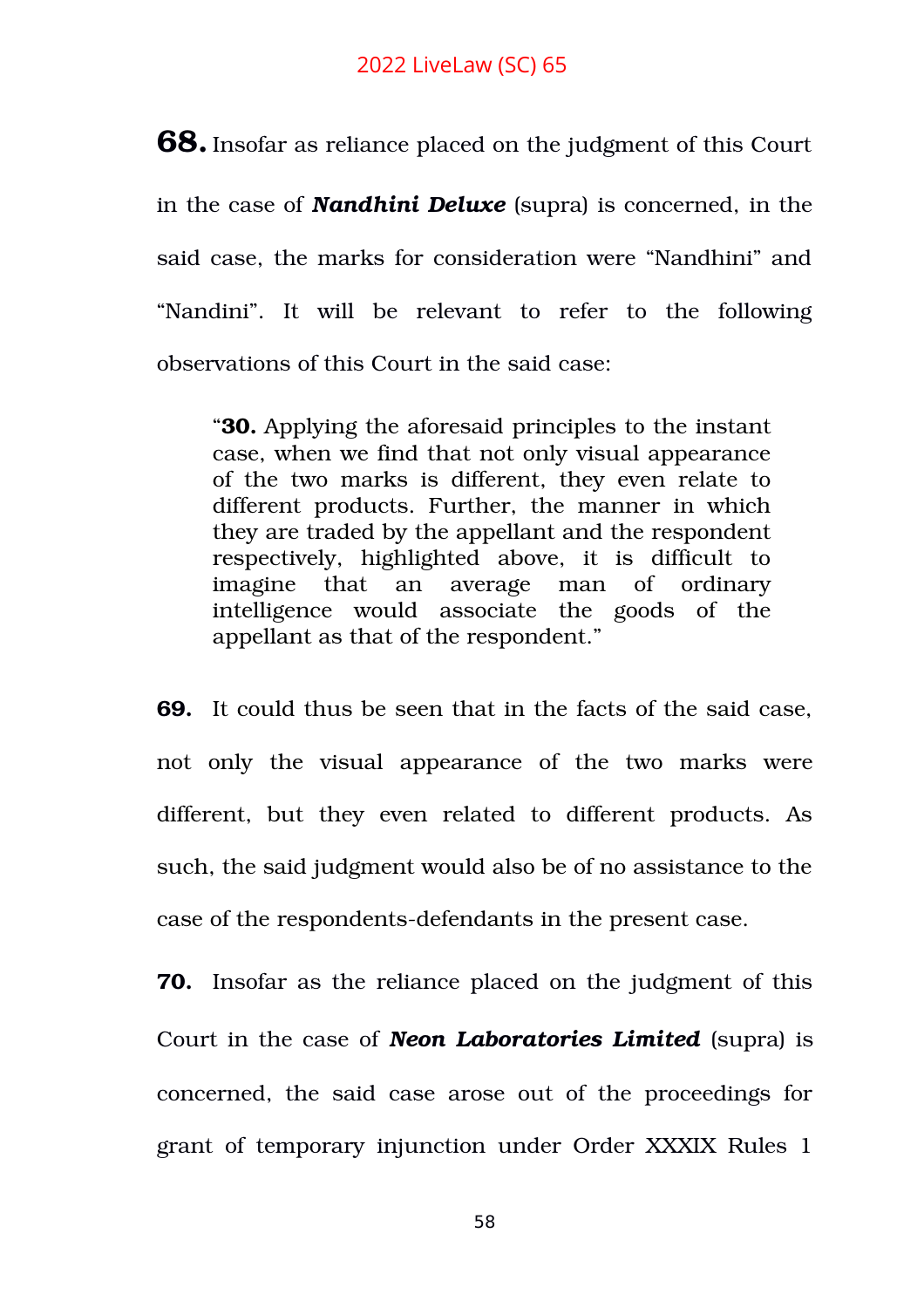and 2 of the Code of Civil Procedure, 1908. The trial court had granted an injunction in favour of the plaintiff finding that the plaintiff had, with *prima facie* material, established that it was using their trade mark well before the attempted use of an identical or closely similar trade mark by the appellant-defendant. The said injunction was affirmed by the Single Judge of the High Court. Confirming the concurrent orders, this Court held that the plaintiff would be entitled to a temporary injunction in light of the "first in the market" test. As such, the said judgment would also not be applicable to the facts of the present case.

**71.** We are, therefore, of the considered view that the High Court fell in error on various counts. The present case stood squarely covered by the provisions of Section 29(2)(c) read with sub-section (3) of Section 29 of the said Act. The present case also stood covered under sub-sections (5) and (9) of Section 29 of the said Act. The High Court has erred in taking into consideration clause  $(c)$  of sub-section  $(4)$  of Section 29 of the said Act in isolation without noticing other parts of the said sub-section (4) of Section 29 of the said Act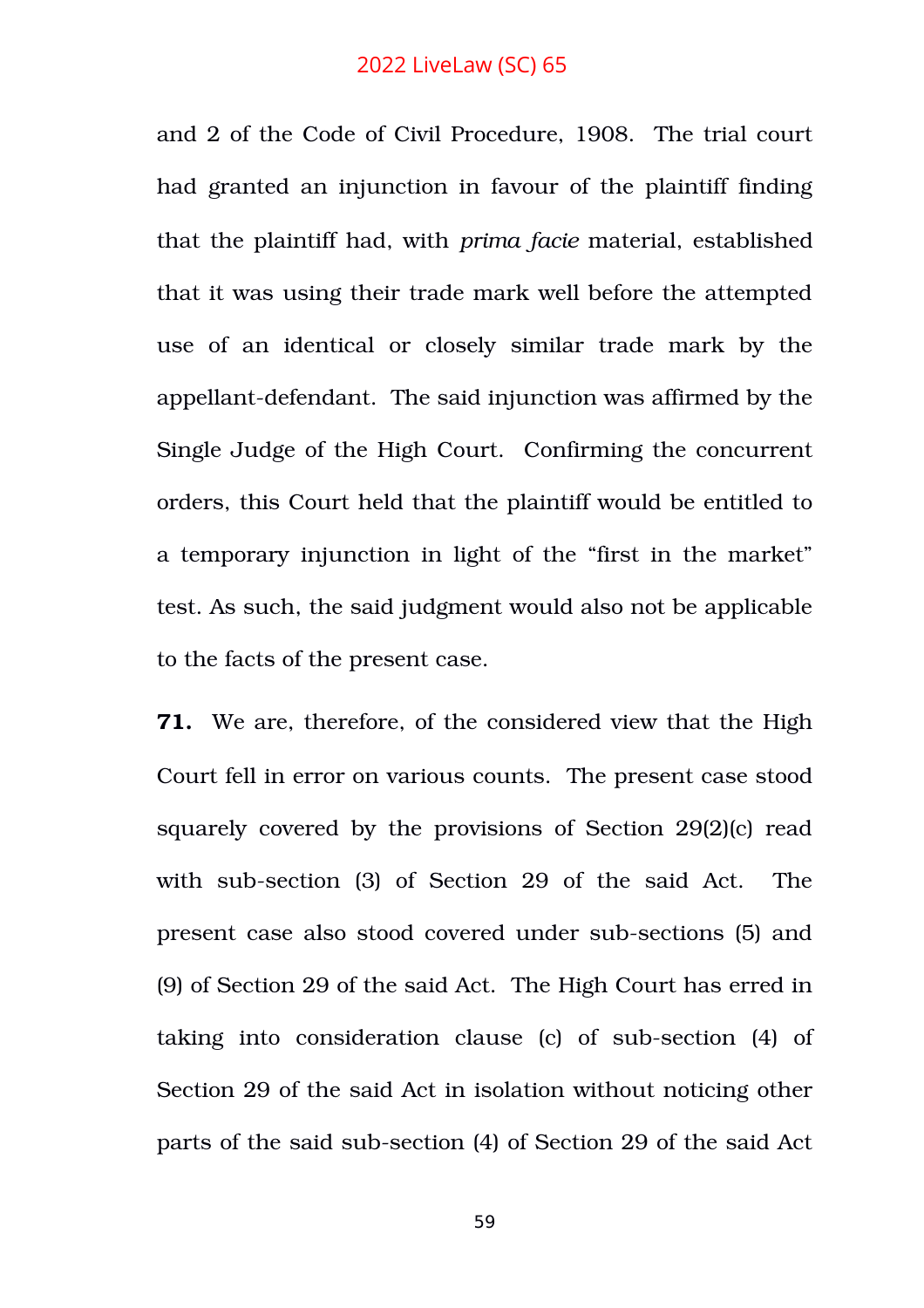and the import thereof. The High Court has failed to take into consideration that in order to avail the benefit of Section 30 of the said Act, apart from establishing that the use of the impugned trade mark was not such as to take unfair advantage of or is detrimental to the distinctive character or repute of the trade mark, it is also necessary to establish that such a use is in accordance with the honest practices in industrial or commercial matters. As such, we have no hesitation to hold that the High Court was not justified in interfering with the well-reasoned order of the trial court.

**72.** Therefore, we are of the considered view that the High Court fell in error by interfering with the well-reasoned order of the trial court and so, the present appeal deserves to be allowed.

**73.** In the result, the appeal is allowed and the impugned judgment and order dated  $12<sup>th</sup>$  April 2019 passed by the High Court of Karnataka at Bengaluru in Regular First Appeal No. 1462 of 2012 is quashed and set aside. The judgement and decree dated  $21^{st}$  June 2012 passed by the trial court in O.S. No. 3 of 2009 is maintained.